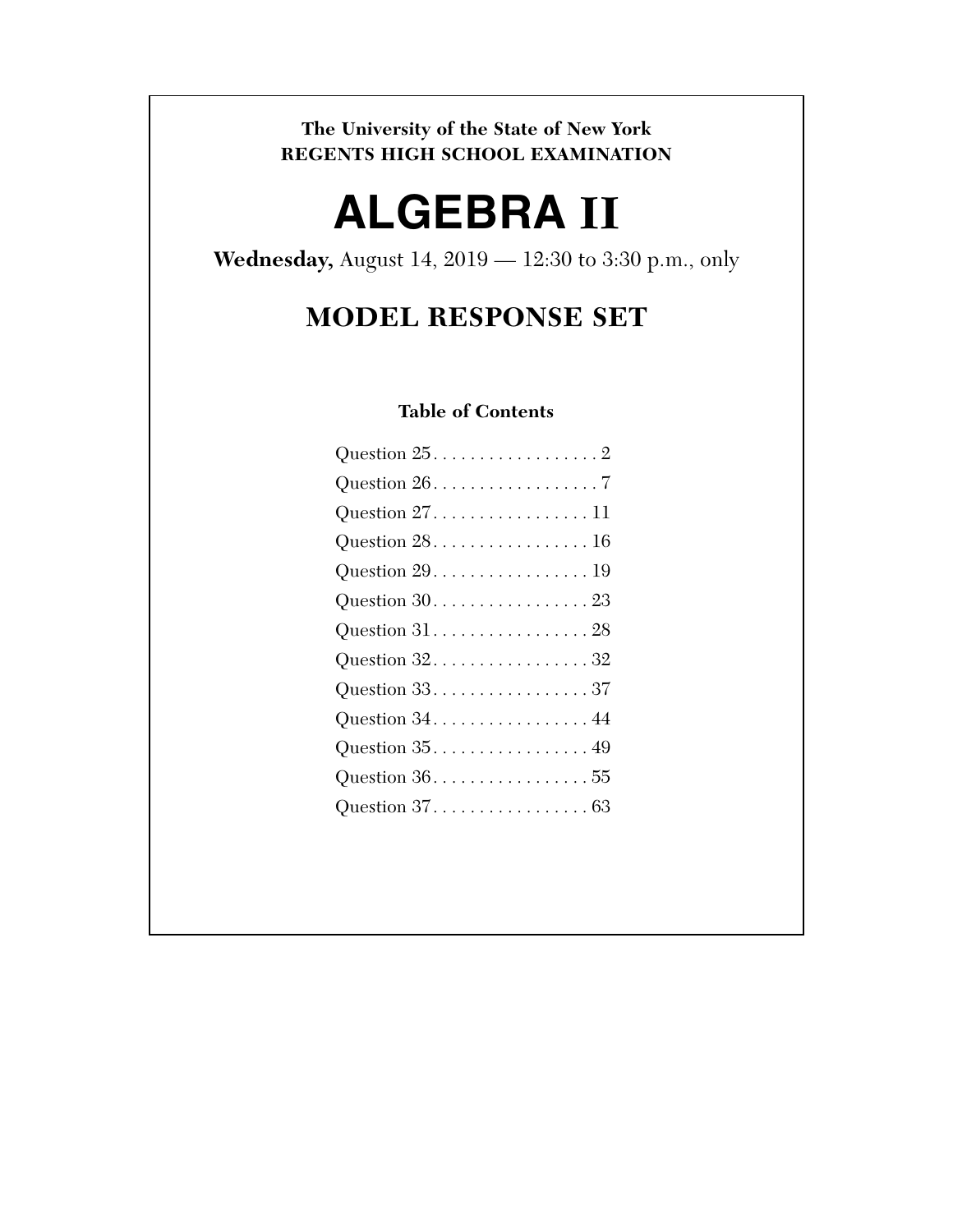**25** At Andrew Jackson High School, students are only allowed to enroll in AP U.S. History if they have already taken AP World History or AP European History. Out of 825 incoming seniors, 165 took AP World History, 66 took AP European History, and 33 took both. Given this information, determine the probability a randomly selected incoming senior is allowed to enroll in AP U.S. History.

$$
\frac{165}{825} + \frac{66}{825} - \frac{33}{825} = \frac{198}{825}
$$

**Score 2:** The student gave a complete and correct response.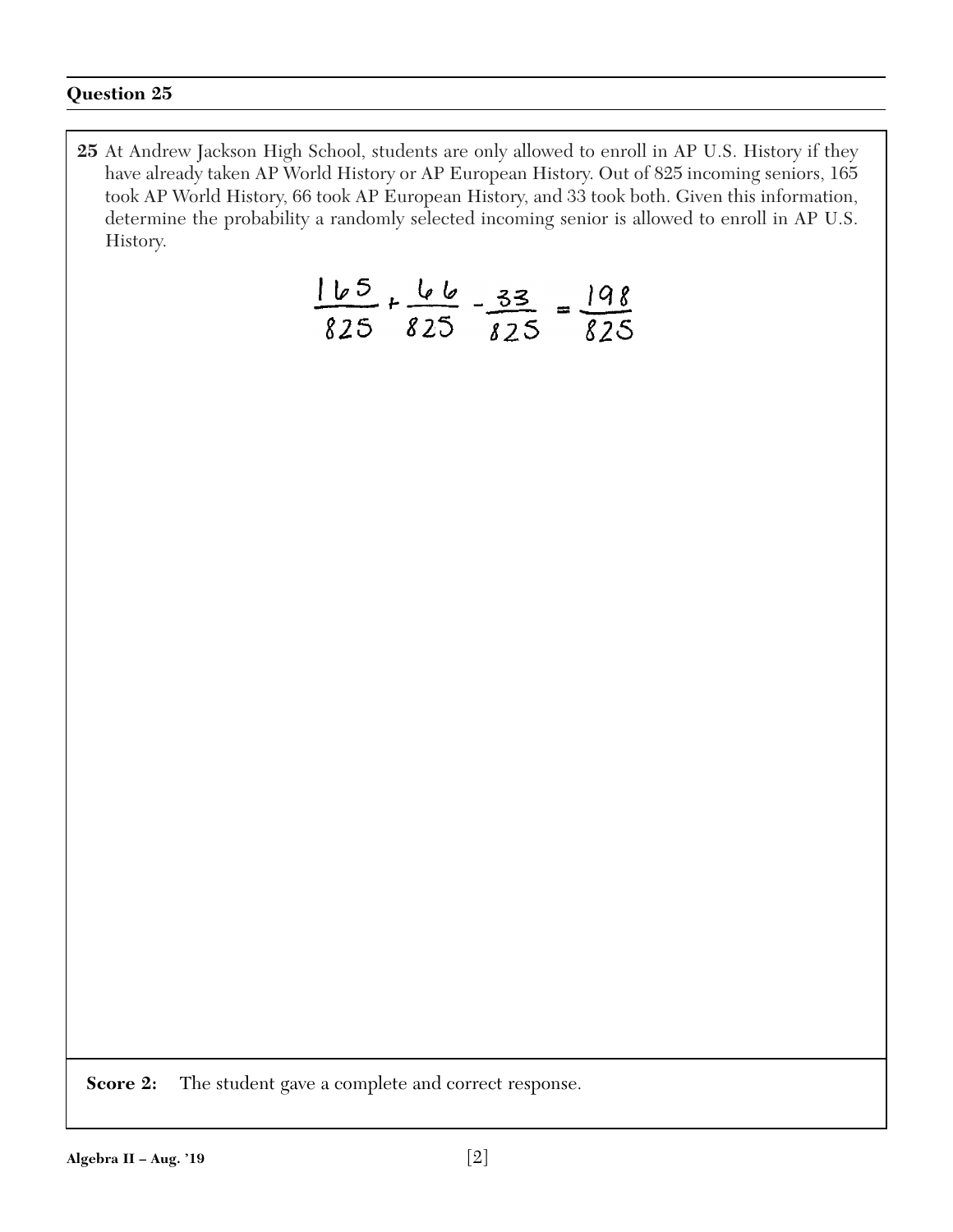**25** At Andrew Jackson High School, students are only allowed to enroll in AP U.S. History if they have already taken AP World History or AP European History. Out of 825 incoming seniors, 165 took AP World History, 66 took AP European History, and 33 took both. Given this information, determine the probability a randomly selected incoming senior is allowed to enroll in AP U.S. History.

$$
\frac{165}{825} = AP \text{ [to-d]} \text{ } A = AP \text{ (with } A \text{ mod } 3
$$
\n
$$
\frac{66}{825} = AP \text{ [to-d]} + \text{[to-d]} \text{ } B = RP \text{ [to-d]} + \text{[to-d]} \text{ }
$$
\n
$$
\frac{33}{825} = \text{World} + \text{[to-d]} \text{ } \frac{165}{825} + \frac{66}{125} - \frac{33}{125} - \frac{33}{125} = \frac{165}{125} + \frac{66}{125} - \frac{33}{125} = \frac{165}{125} = \frac{133}{125} = \frac{168}{125} = \frac{168}{125} = \frac{168}{125} = \frac{24}{125} = \frac{168}{125} = \frac{24}{125} = \frac{168}{125} = \frac{24}{125} = \frac{168}{125} = \frac{248}{125} = \frac{168}{125} = \frac{168}{125} = \frac{168}{125} = \frac{168}{125} = \frac{168}{125} = \frac{168}{125} = \frac{168}{125} = \frac{168}{125} = \frac{168}{125} = \frac{168}{125} = \frac{168}{125} = \frac{168}{125} = \frac{168}{125} = \frac{168}{125} = \frac{168}{125} = \frac{168}{125} = \frac{168}{125} = \frac{168}{125} = \frac{168}{125} = \frac{168}{125} = \frac{168}{125} = \frac{168}{125} = \frac{168}{125} = \frac{168}{125} = \frac{168}{125} = \frac{168}{125} = \frac{168}{125} = \frac{168}{125} = \frac{168}{125} = \frac{168}{125} = \frac{168}{125} = \frac{168}{125} = \frac{168}{125} = \frac{16
$$

**Score 2:** The student gave a complete and correct response.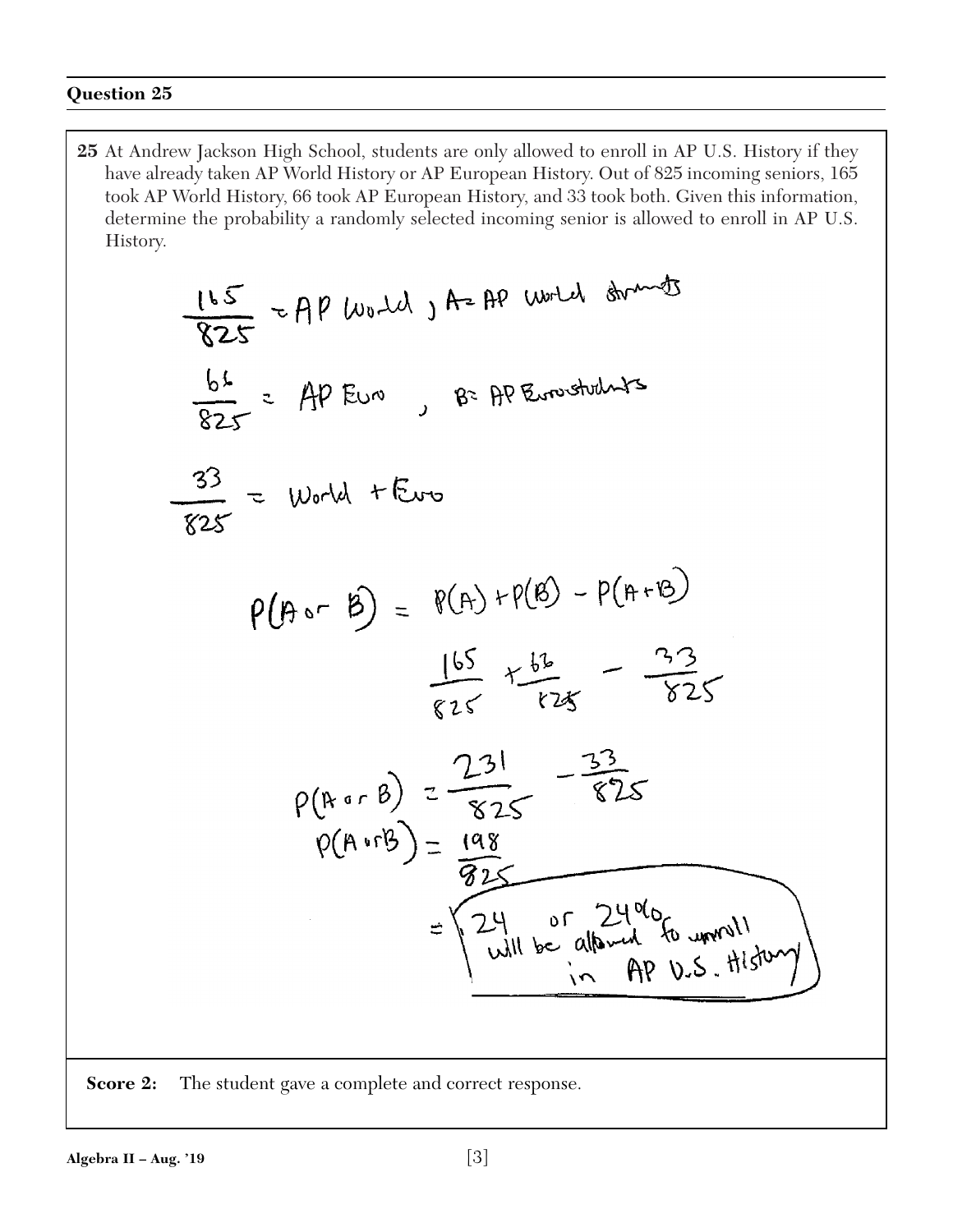**25** At Andrew Jackson High School, students are only allowed to enroll in AP U.S. History if they have already taken AP World History or AP European History. Out of 825 incoming seniors, 165 took AP World History, 66 took AP European History, and 33 took both. Given this information, determine the probability a randomly selected incoming senior is allowed to enroll in AP U.S. History.



**Score 1:** The student misapplied the addition rule.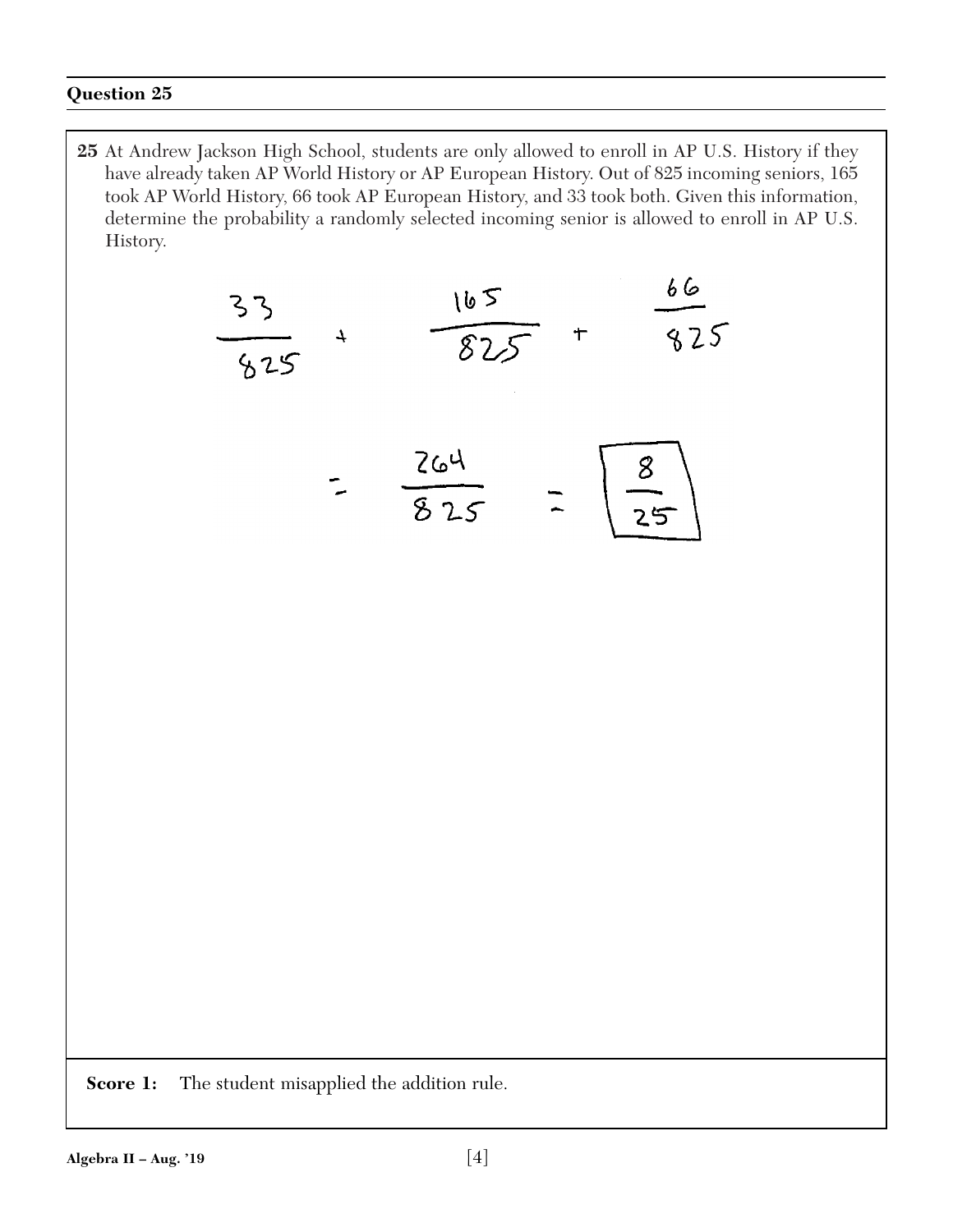25 At Andrew Jackson High School, students are only allowed to enroll in AP U.S. History if they have already taken AP World History or AP European History. Out of 825 incoming seniors, 165 took AP World History 66 took AP European History, and 33 took both. Given this information, determine the probability a randomly selected incoming senior is allowed to enroll in AP U.S. History.

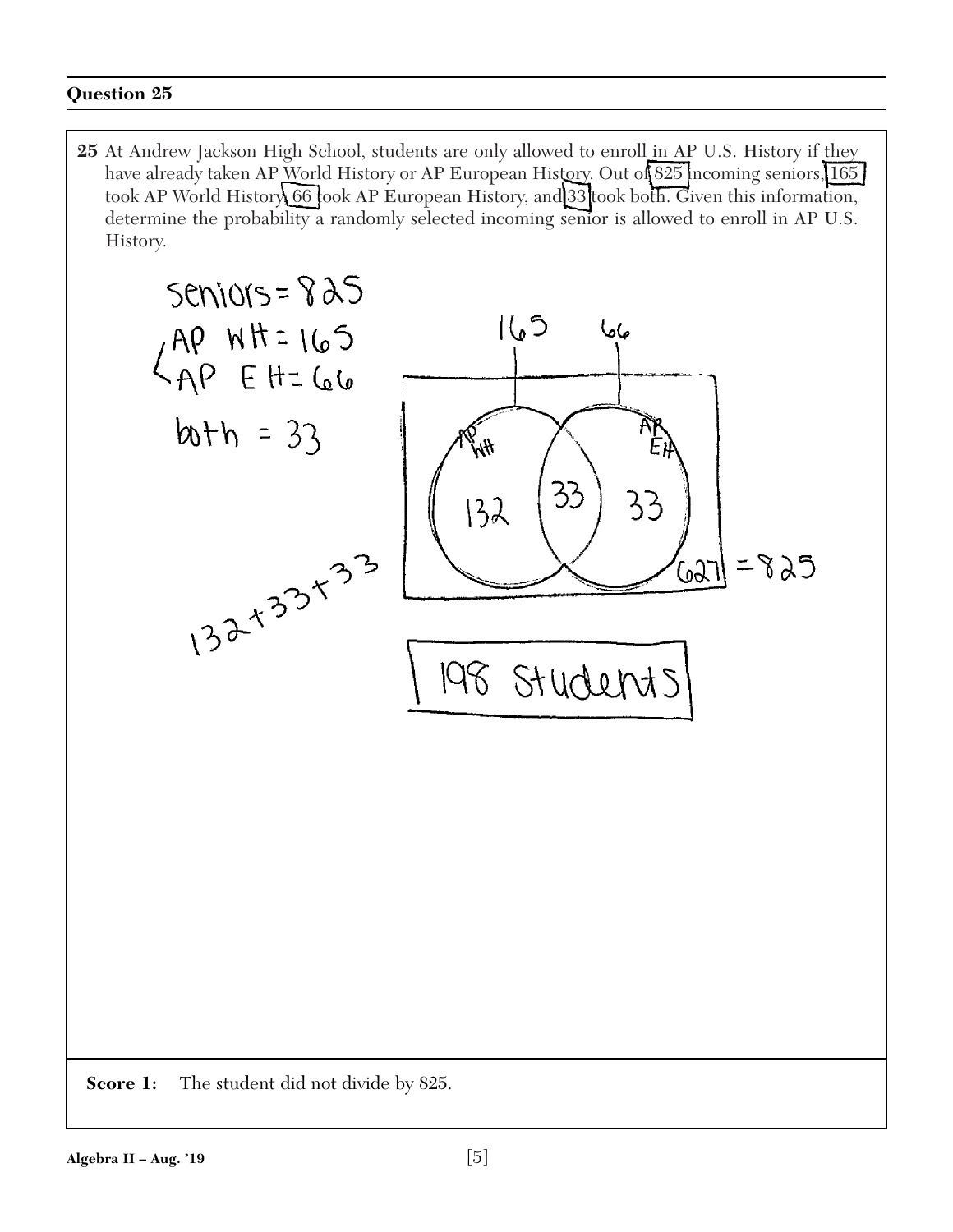**25** At Andrew Jackson High School, students are only allowed to enroll in AP U.S. History if they have already taken AP World History or AP European History. Out of 825 incoming seniors, 165 took AP World History, 66 took AP European History, and 33 took both. Given this information, determine the probability a randomly selected incoming senior is allowed to enroll in AP U.S. History. 825 in +0+01  $33/$ LGS TOOK AP WH 66 TOOK AP Ett  $33 + 00K$  bath **Score 0:** The student did not show enough correct work to receive any credit.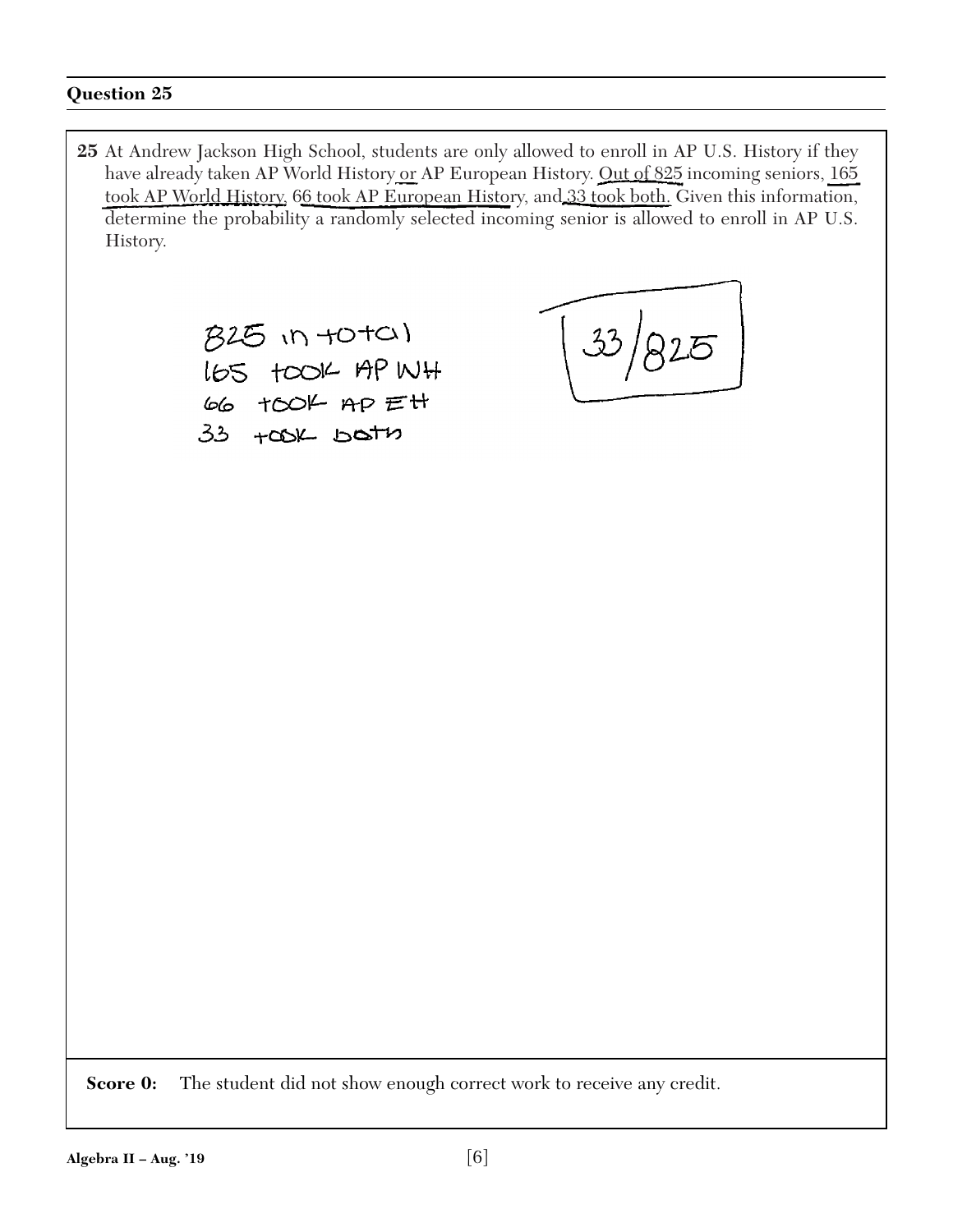$\overline{5}$ **26** Explain what a rational exponent, such as  $\frac{5}{2}$  means. Use this explanation to evaluate  $9^{\frac{3}{2}}$ . 2The numerator is the passer which the base is raised to and the denominator is the roct  $\sqrt{95}$  $= 243$ **Score 2:** The student gave a complete and correct response.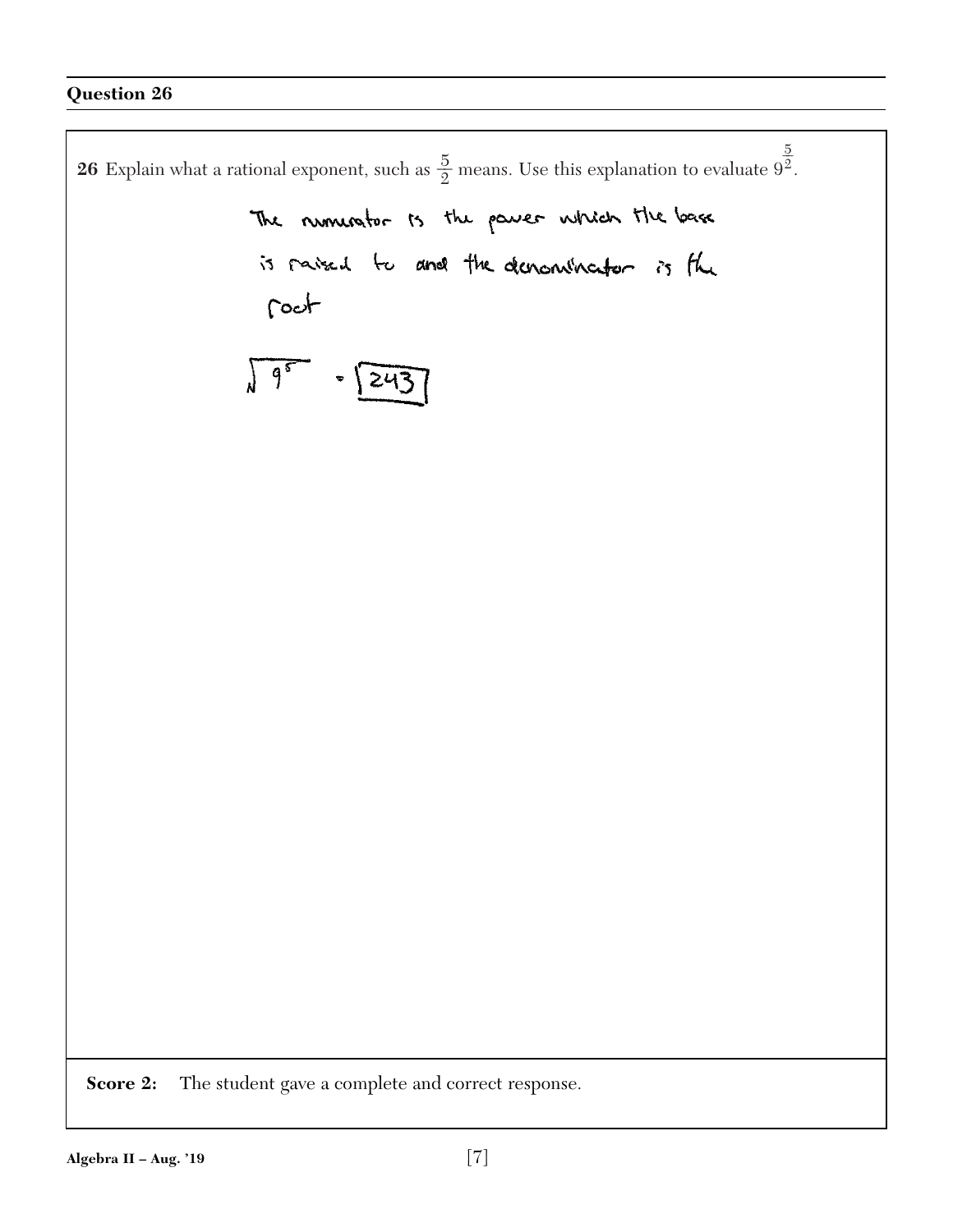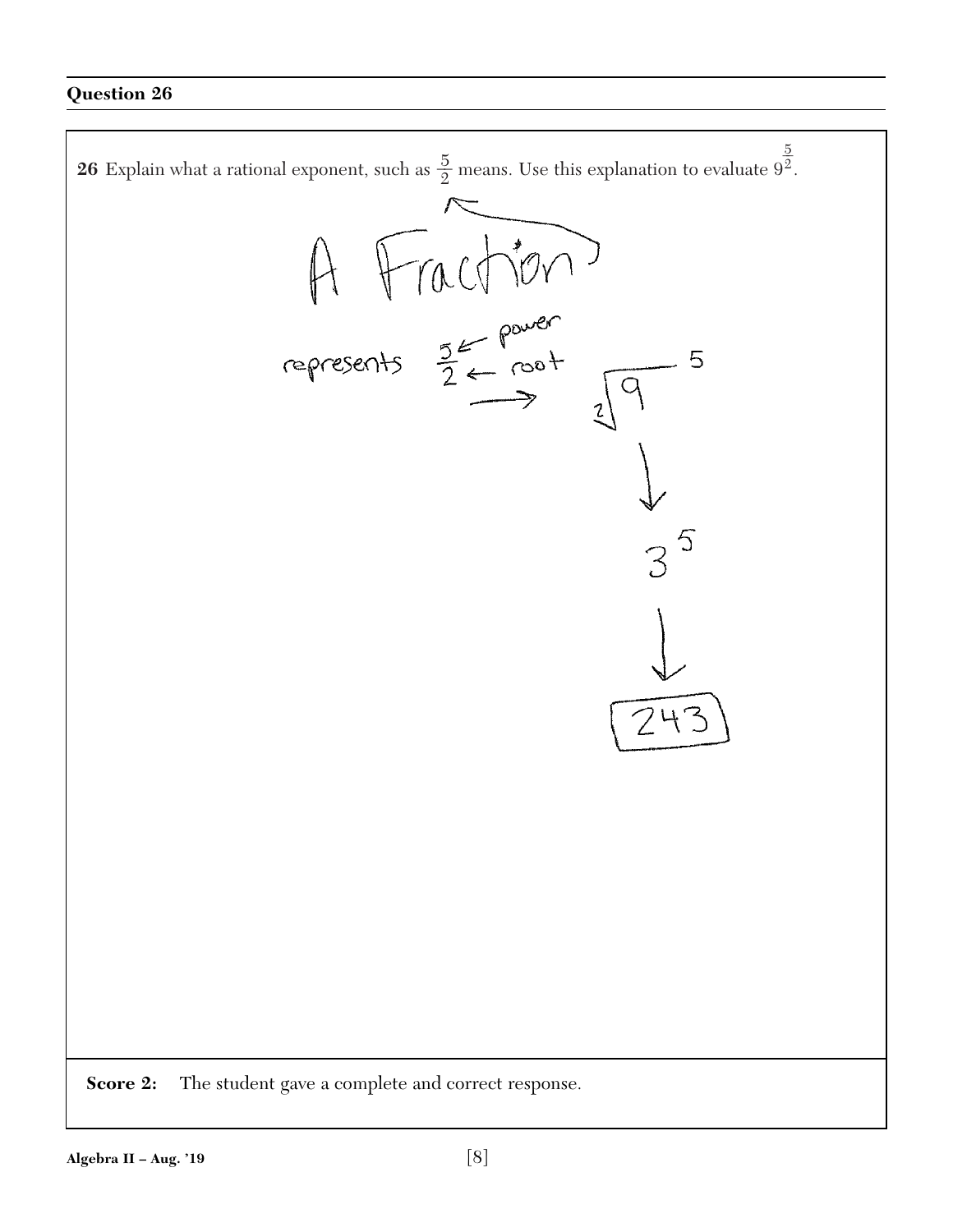**26** Explain what a rational exponent, such as  $\frac{5}{2}$  means. Use this explanation to evaluate  $9^{\frac{3}{2}}$ .  $\overline{5}$ 2

 $\frac{5}{2}$ , as a rational exponent means  $5$  halves. This<br>can be rationalized to 2.5, by dividing<br> $5$  and 2.  $q^{\frac{5}{2}}$ , can be evaluated by Multiplying 9 by itself 2.5 times, to

**Score 1:** The student gave an incomplete explanation.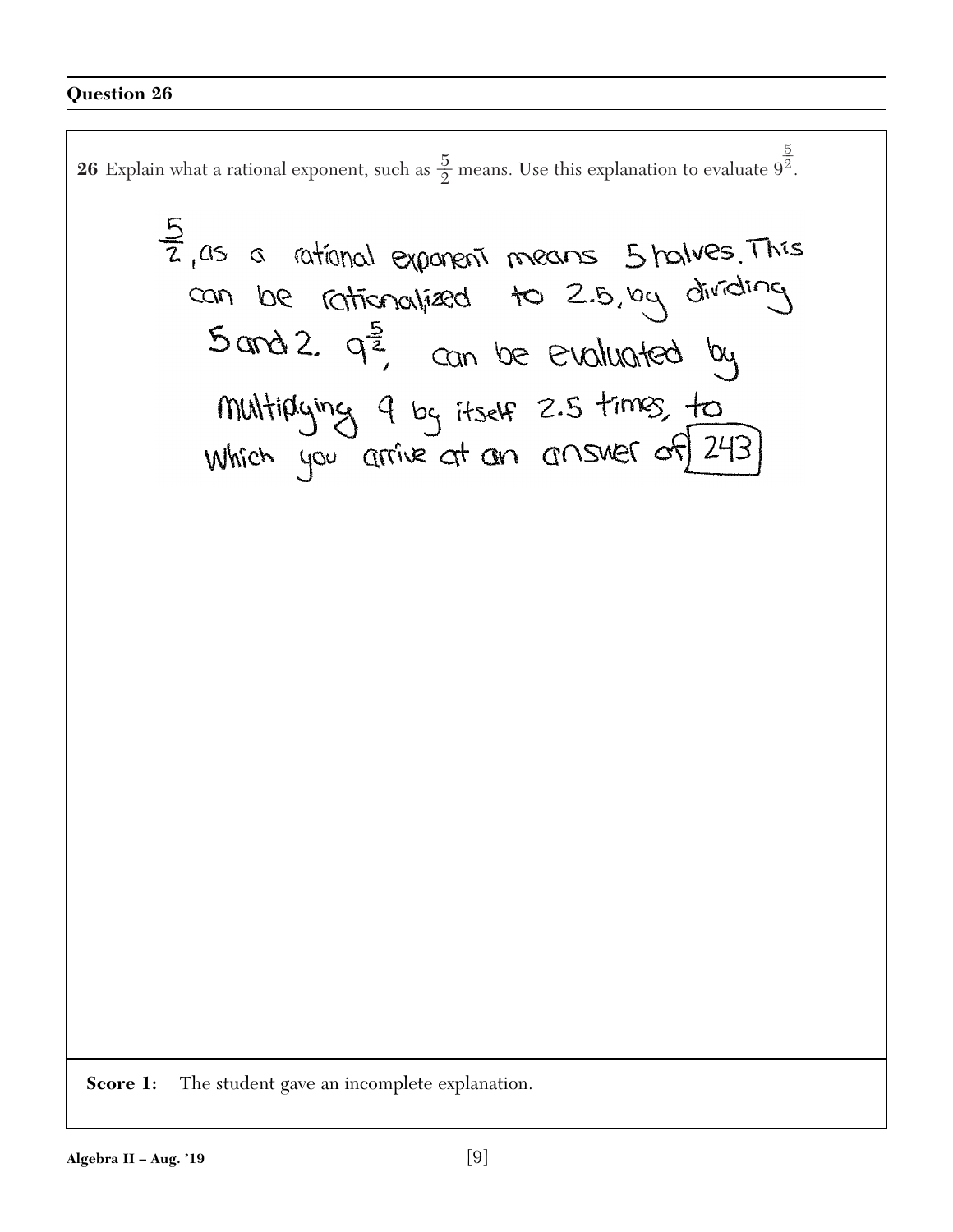$\overline{5}$ **26** Explain what a rational exponent, such as  $\frac{5}{2}$  means. Use this explanation to evaluate  $9^{\frac{3}{2}}$ . 2It is bigger than  $\perp$ , so it will<br>produce a higher number than<br>it is raising. It is also  $a.5$ . **Score 0:** The student did not provide a correct explanation.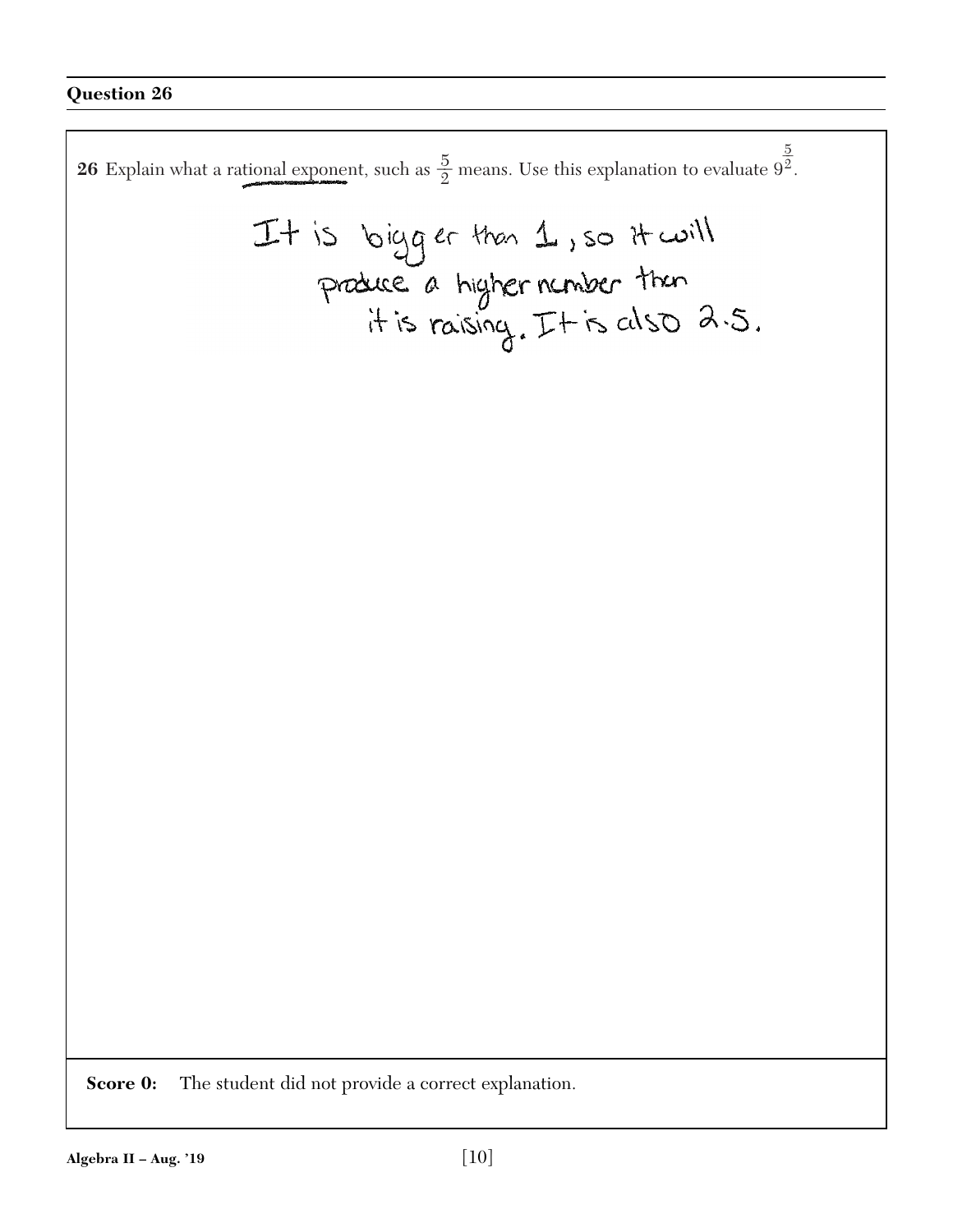27 Write 
$$
-\frac{1}{2}i^{3}(\sqrt{-9}-4)-3i^{2}
$$
 in simplest  $a + bi$  form.  
\n
$$
\frac{1}{2}i(\sqrt{-9}-4)+3
$$
\n
$$
1\cdot 6i^{2}-4\cdot 3
$$
\n
$$
1\cdot 5i^{2}-2i+3
$$
\n
$$
-1\cdot 5-2i+3
$$
\n
$$
1\cdot 5-2i
$$
\n\nScore 2: The student gave a complete and correct response.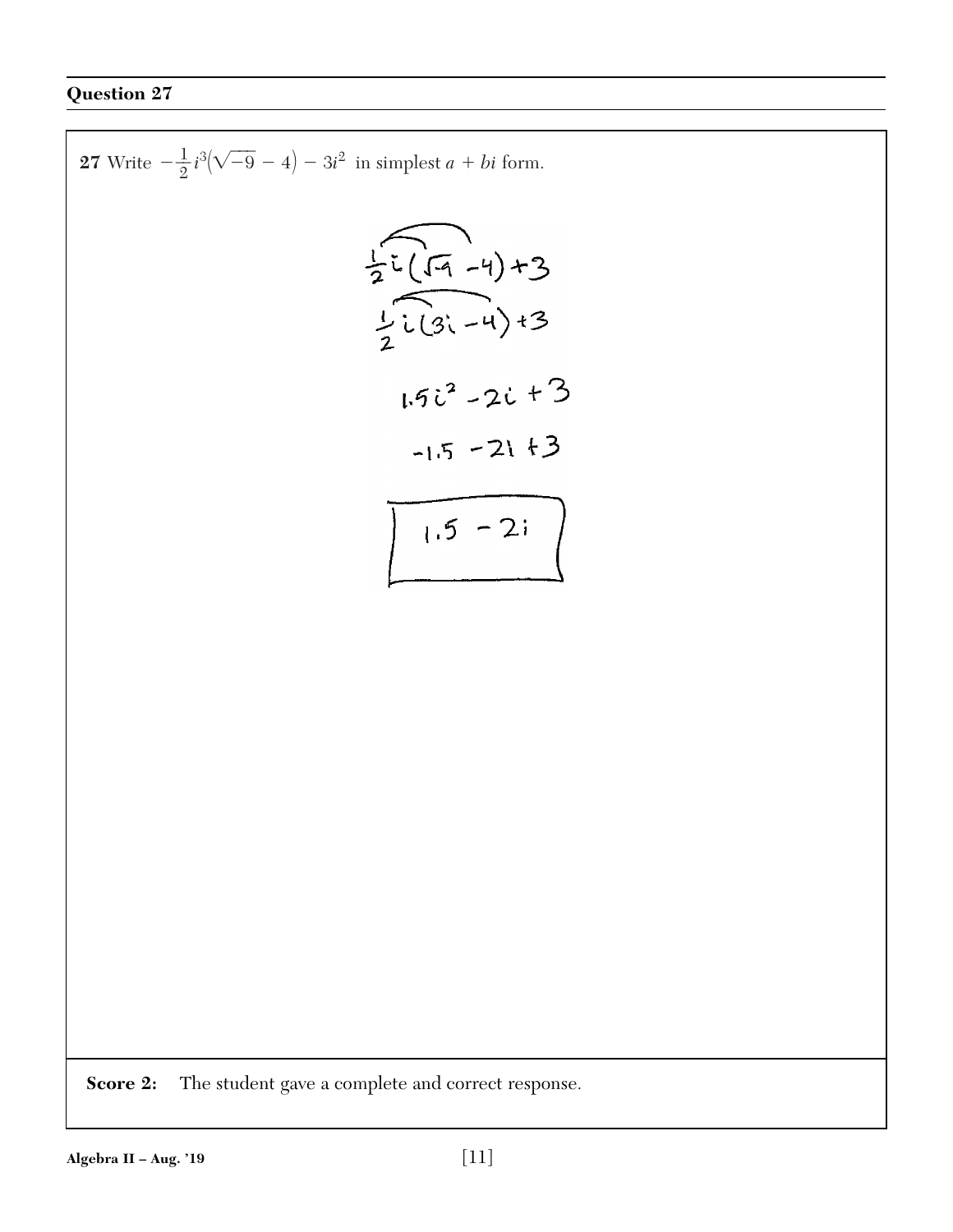$\mathbf{r}$ 

27 Write 
$$
-\frac{1}{2}i^{3}(\sqrt{-9}-4)-3i^{2}
$$
 in simplest  $a + bi$  form.  
\n
$$
-\frac{1}{2}i^{3}(\sqrt{-9}-4)-3i^{2}
$$
\n
$$
\frac{1}{2}i(3i-4)+3
$$
\n
$$
i=1
$$
\n
$$
i=1
$$
\n
$$
i=2
$$
\n
$$
i=1
$$
\n
$$
i=2
$$
\n
$$
i=1
$$
\n
$$
i=1
$$
\n
$$
i=1
$$
\n
$$
i=1
$$
\n
$$
i=2
$$
\n
$$
i=2
$$
\n
$$
i=2
$$
\n
$$
i=2
$$
\n
$$
i=2
$$
\n
$$
i=2
$$
\n
$$
i=2
$$
\n
$$
i=2
$$
\n
$$
i=2
$$
\n
$$
i=2
$$
\n
$$
i=2
$$
\n
$$
i=2
$$
\n
$$
i=2
$$
\n
$$
i=2
$$
\n
$$
i=2
$$
\n
$$
i=2
$$
\n
$$
i=2
$$
\n
$$
i=2
$$
\n
$$
i=2
$$
\n
$$
i=2
$$
\n
$$
i=2
$$
\n
$$
i=2
$$
\n
$$
i=2
$$
\n
$$
i=2
$$
\n
$$
i=2
$$
\n
$$
i=2
$$
\n
$$
i=2
$$
\n
$$
i=2
$$
\n
$$
i=2
$$
\n
$$
i=2
$$
\n
$$
i=2
$$
\n
$$
i=2
$$
\n
$$
i=2
$$
\n
$$
i=2
$$
\n
$$
i=2
$$
\n
$$
i=2
$$
\n
$$
i=2
$$
\n
$$
i=2
$$
\n
$$
i=2
$$
\n
$$
i=2
$$
\n
$$
i=2
$$
\n
$$
i=2
$$
\n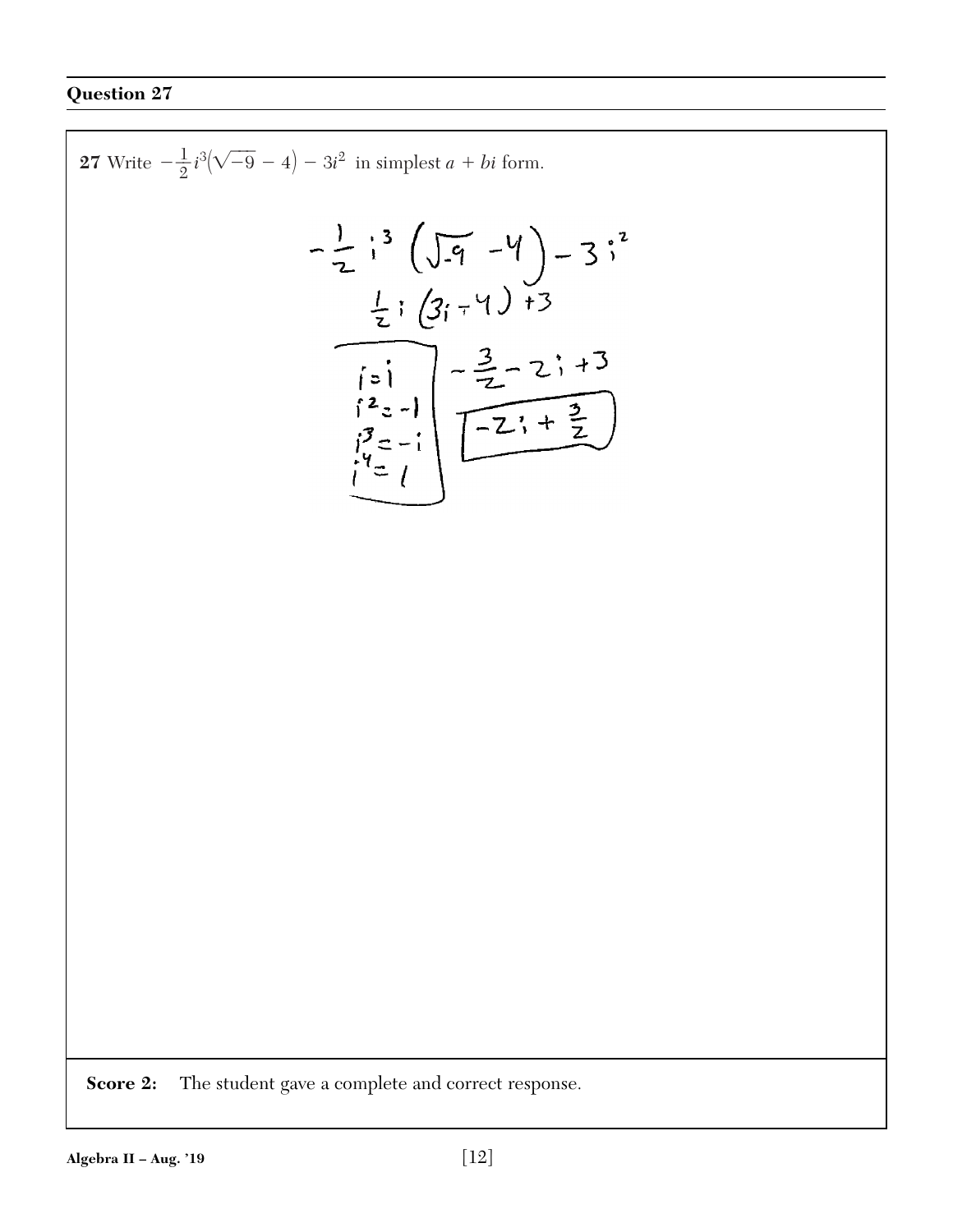**Score 1:** The student incorrectly substituted for *i* 2. **27** Write -\_\_1 2 *i* 3 (- -9 - 4) - 3*i* 2 in simplest *a bi* form.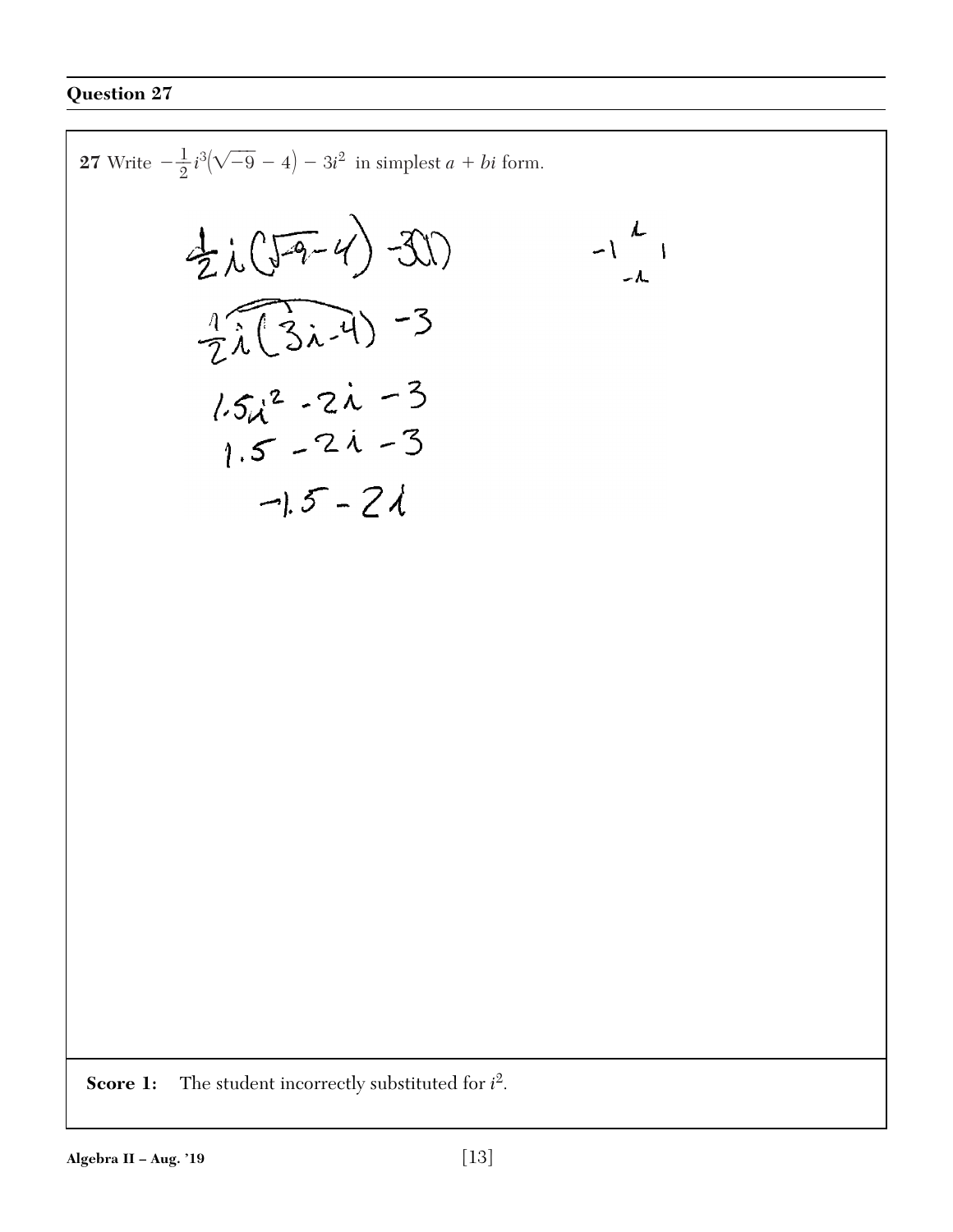$\mathbf{r}$ 

27 Write 
$$
-\frac{1}{2}i^{3}(\sqrt{-9}-4)-3i^{2}
$$
 in simplest  $a + bi$  form.  
\n
$$
\begin{array}{r} \begin{array}{r} \begin{array}{r} \begin{array}{r} \begin{array}{r} \end{array} \\ \end{array} \\ \begin{array}{r} \end{array} \\ \begin{array}{r} \end{array} \\ \begin{array}{r} \end{array} \\ \begin{array}{r} \end{array} \\ \begin{array}{r} \end{array} \\ \begin{array}{r} \end{array} \\ \begin{array}{r} \end{array} \\ \begin{array}{r} \end{array} \\ \begin{array}{r} \end{array} \\ \begin{array}{r} \end{array} \\ \begin{array}{r} \end{array} \\ \begin{array}{r} \end{array} \\ \begin{array}{r} \end{array} \\ \begin{array}{r} \end{array} \\ \begin{array}{r} \end{array} \\ \begin{array}{r} \end{array} \\ \begin{array}{r} \end{array} \\ \begin{array}{r} \end{array} \\ \begin{array}{r} \end{array} \\ \begin{array}{r} \end{array} \\ \begin{array}{r} \end{array} \\ \begin{array}{r} \end{array} \\ \begin{array}{r} \end{array} \\ \begin{array}{r} \end{array} \\ \begin{array}{r} \end{array} \\ \begin{array}{r} \end{array} \\ \begin{array}{r} \end{array} \\ \begin{array}{r} \end{array} \\ \begin{array}{r} \end{array} \\ \begin{array}{r} \end{array} \\ \begin{array}{r} \end{array} \\ \begin{array}{r} \end{array} \\ \begin{array}{r} \end{array} \\ \begin{array}{r} \end{array} \\ \begin{array}{r} \end{array} \\ \begin{array}{r} \end{array} \\ \begin{array}{r} \end{array} \\ \begin{array}{r} \end{array} \\ \begin{array}{r} \end{array} \\ \begin{array}{r} \end{array} \\ \begin{array}{r} \end{array} \\ \begin{array}{r} \end{array} \\ \begin{array}{r} \end{array} \\ \begin{array}{r} \end{array} \\ \begin{array}{r} \end{array} \\ \begin{array}{r} \end{array} \\ \begin{array}{r} \end{array} \\ \begin{array}{r} \end{array} \\ \begin{array} \end{array} \\ \begin{array} \end{array} \\ \begin{array} \end{array} \\ \begin{array} \end{array}
$$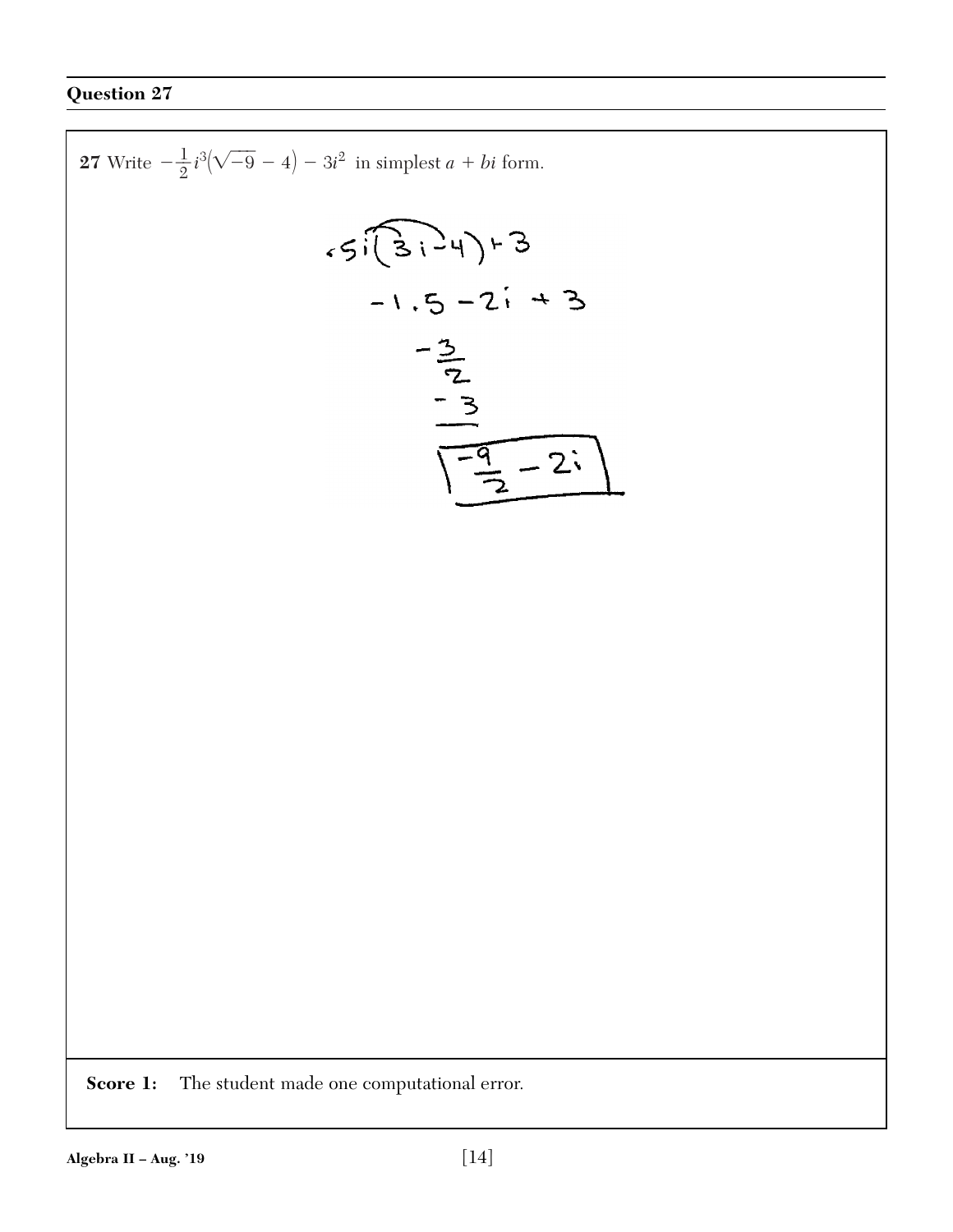27 Write 
$$
-\frac{1}{2}i^{3}(\sqrt{-9}-4)-3i^{2}
$$
 in simplest  $a + bi$  form.  
\n
$$
-\frac{1}{3}i^{3}(\sqrt{-9}-4)-3i^{3}
$$
\n
$$
-5i(-3-4)+3
$$
\n
$$
-5i(-4)
$$
\n
$$
-5i-4
$$
\nSolve 0: The student made multiple computational errors.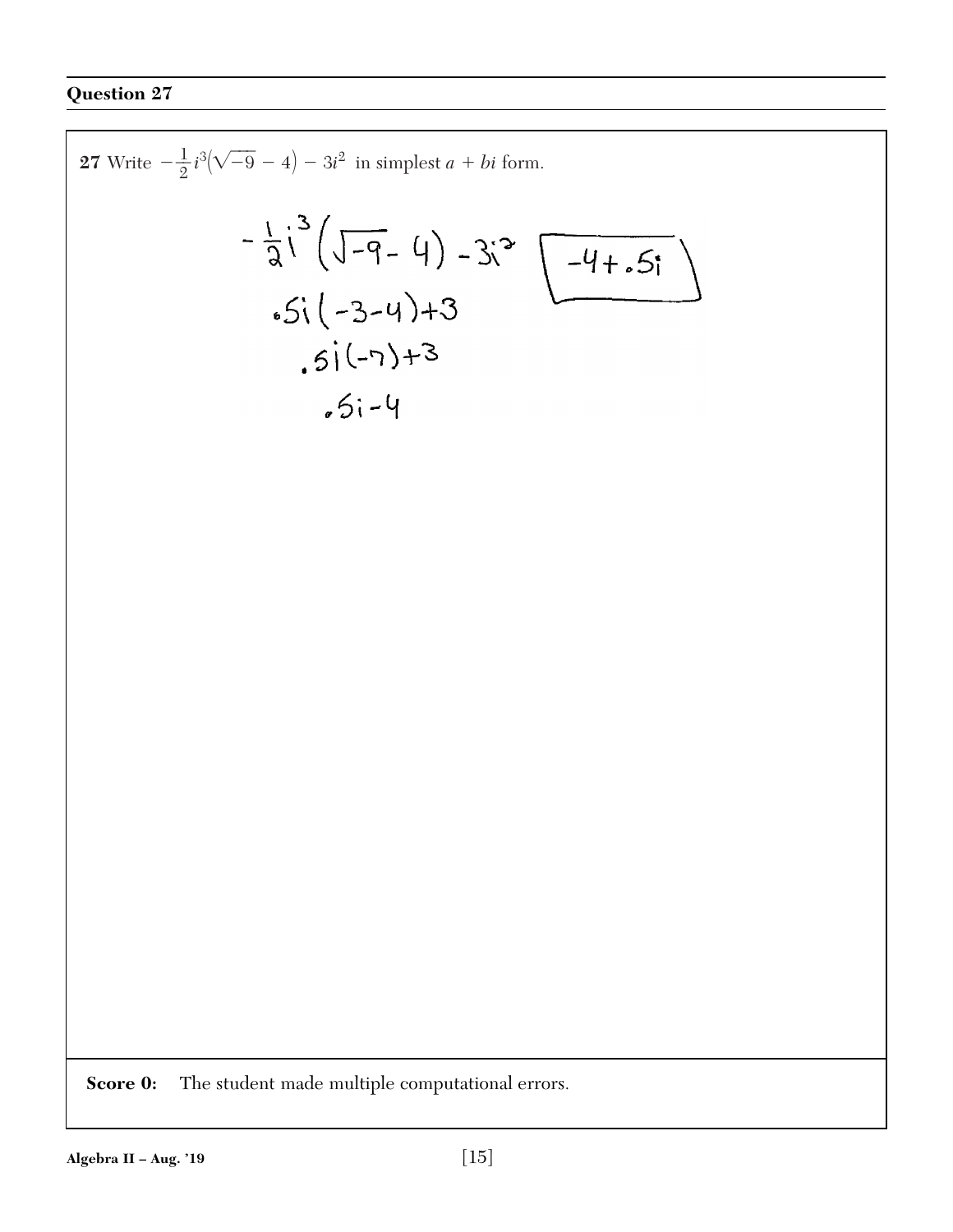**28** A person's lung capacity can be modeled by the function  $C(t) = 250\sin(\frac{2\pi}{5}t) + 2450$ , where  $C(t)$ represents the volume in mL present in the lungs after *t* seconds. State the maximum value of this function over one full cycle, and explain what this value represents.

**Score 2:** The student gave a complete and correct response.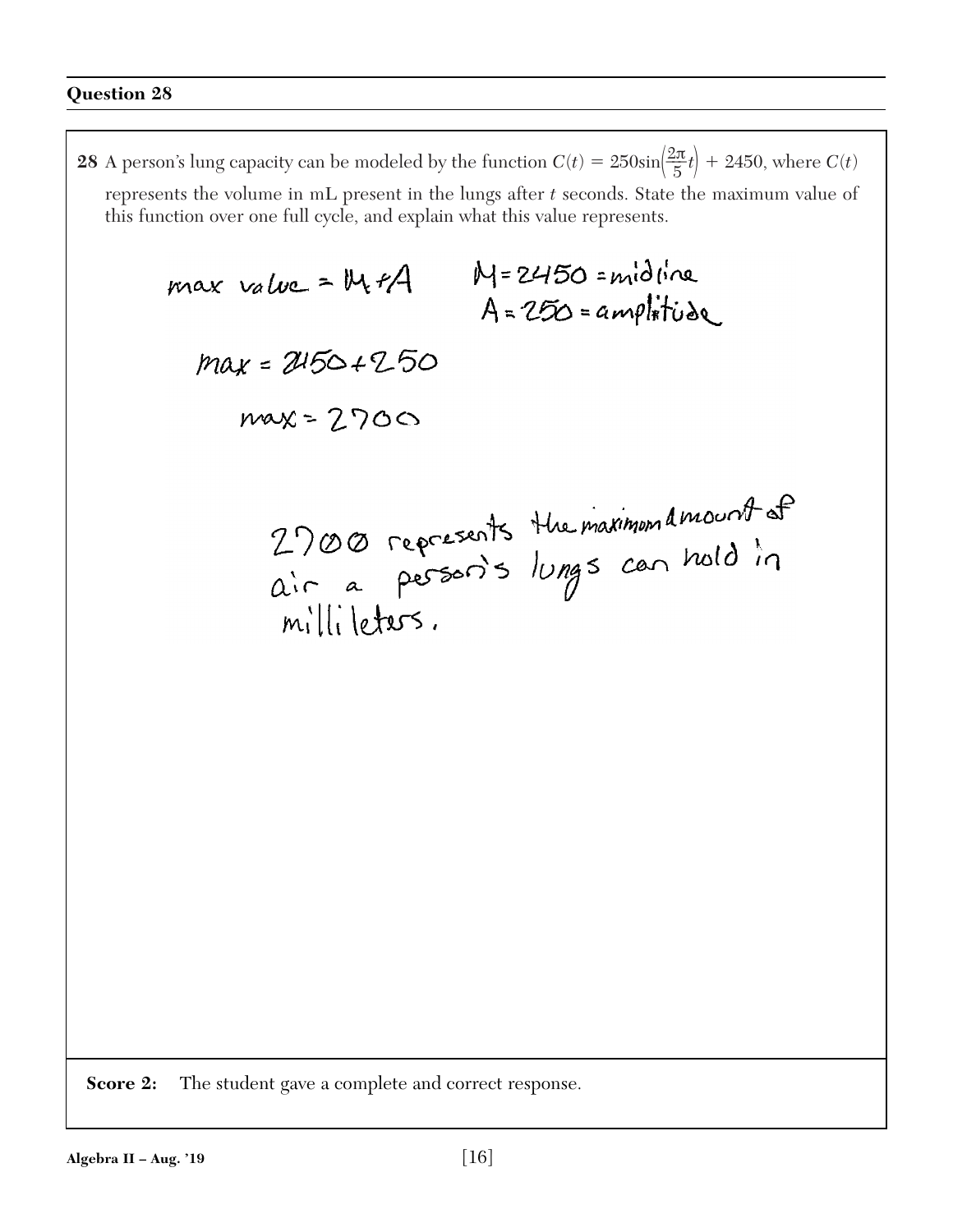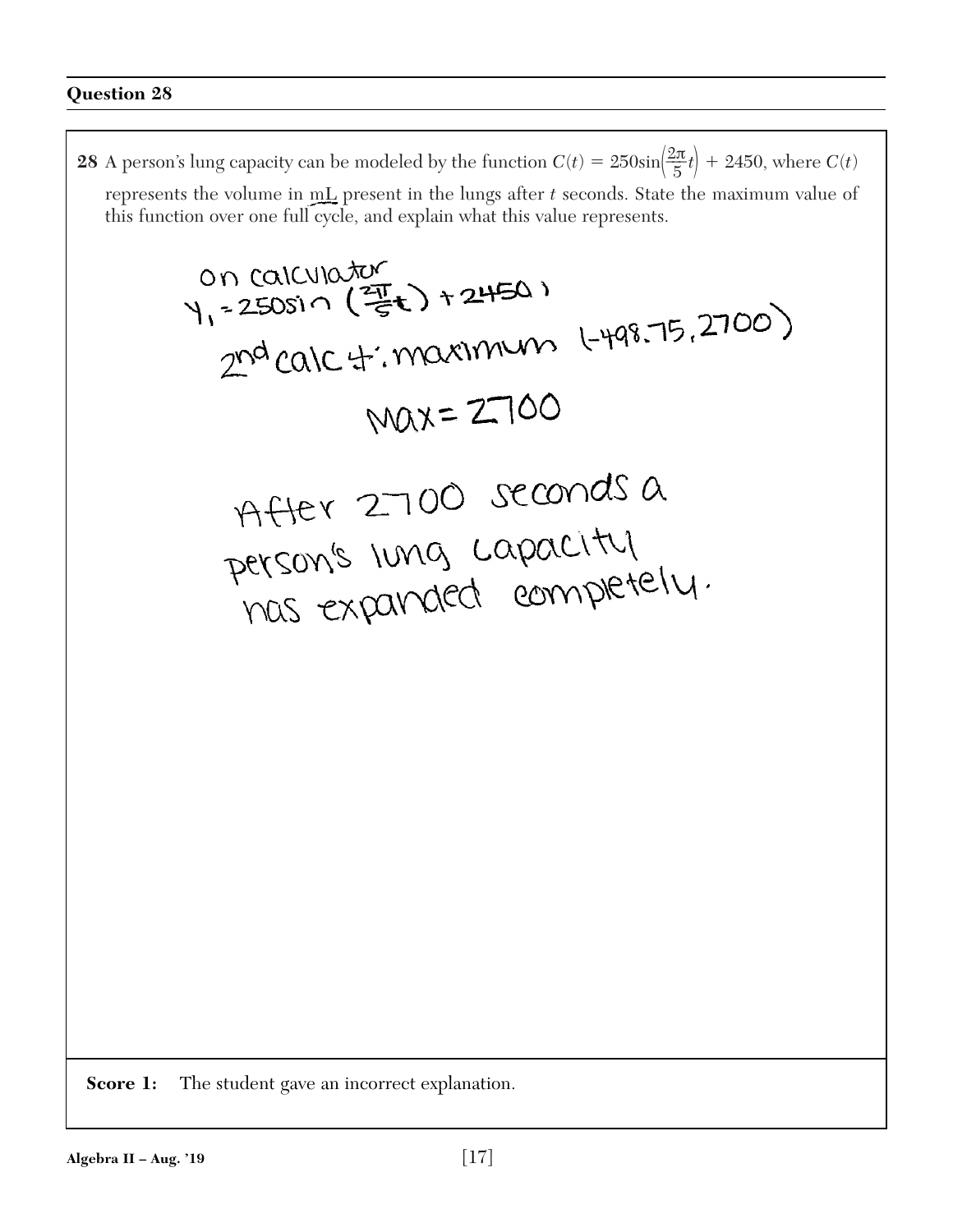بلعيه  $*$ **28** A person's lung capacity can be modeled by the function  $C(t) = 250\sin\left(\frac{2\pi t}{5}t\right) + 2450$ , where  $C(t)$ represents the volume in mL present in the lungs after *t* seconds. State the maximum value of this function over one full cycle, and explain what this value represents. the Mahmum Value of this Andron<br>Over one Yull Estete is kno 2450

**Score 0:** The student did not show enough correct work to receive any credit.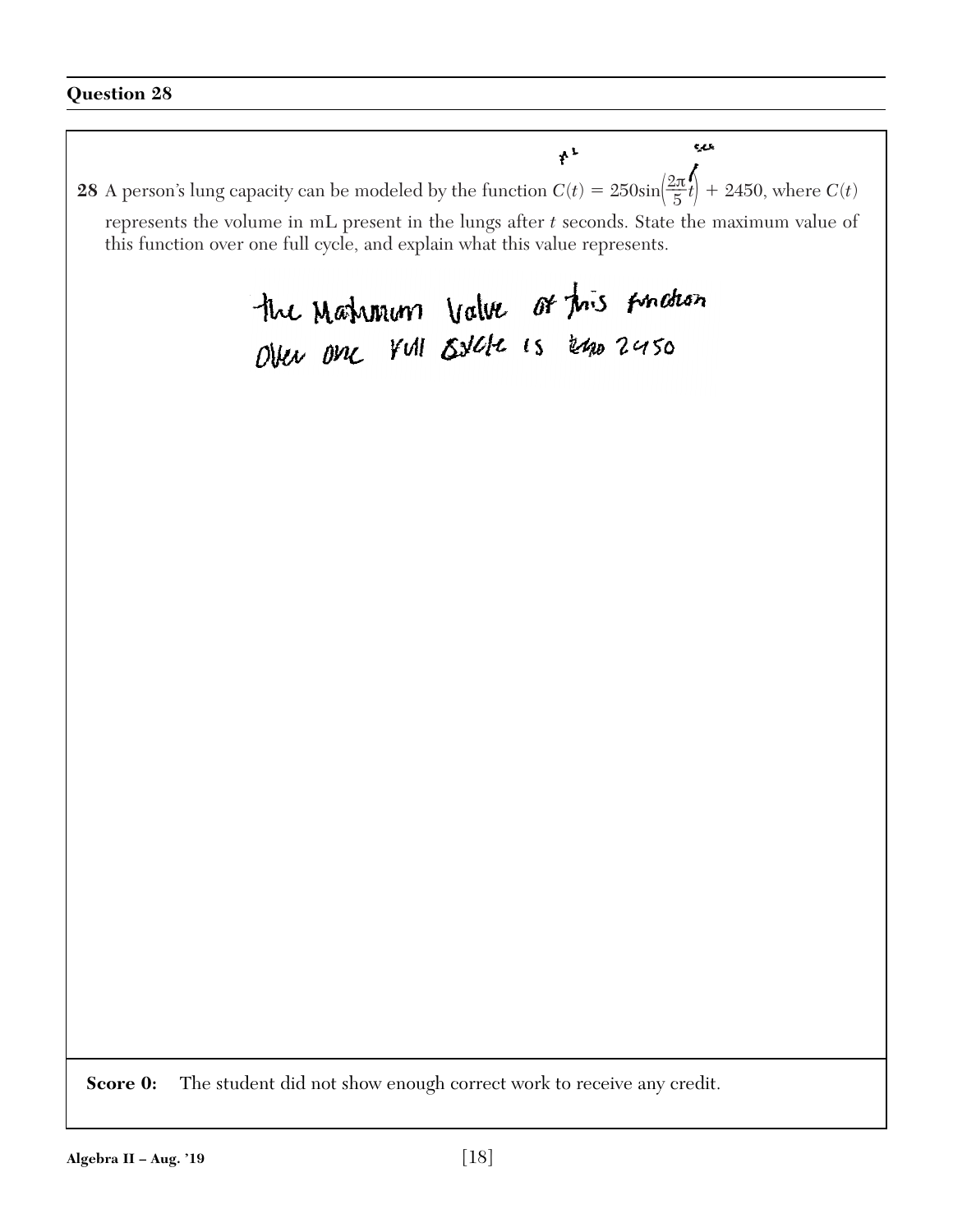**29** Determine for which polynomial(s)  $(x + 2)$  is a factor. Explain your answer.  $P(x) = x^4 - 3x^3 - 16x - 12$  $Q(x) = x^3 - 3x^2 - 16x - 12$  $Q(-2) = 0$  $P(-2) = 60$ (3 LZ) SINCE QU2)=0 (x+2) must be a factor **Score 2:** The student gave a complete and correct response.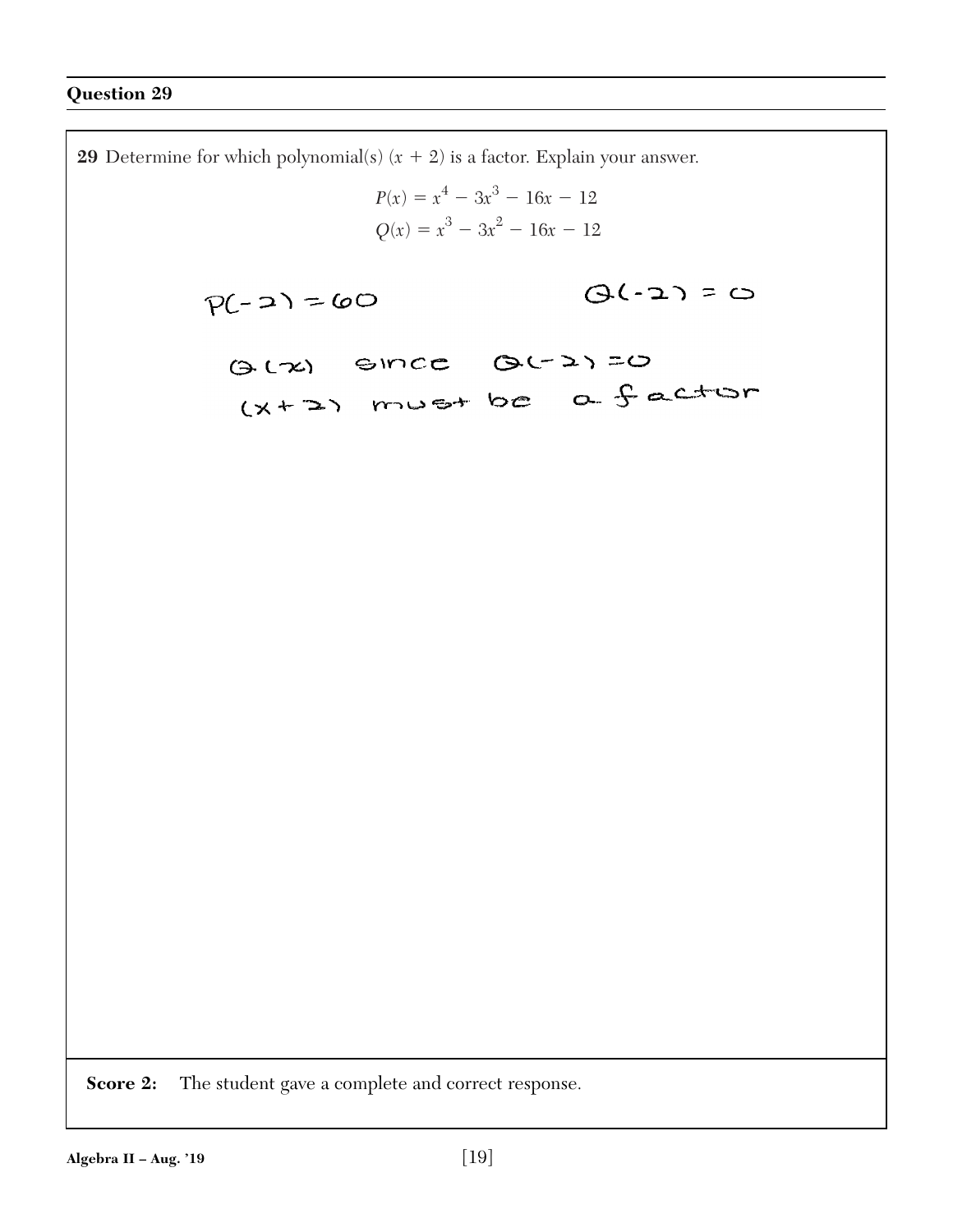**29** Determine for which polynomial(s)  $(x + 2)$  is a factor. Explain your answer.  $P(x) = x^4 - 3x^3 - 16x - 12$  $Q(x) = x^3 - 3x^2 - 16x - 12$  $P(-2) = (-2)^{4}-3(-2)^{-1}-(6(-2)-12)$ <br> $Q(-2) = (-2)^{3}-3(-2)^{2}-(6(-2)-12)$  $= 16 + 24 + 32 - 12$  $=-8 - 12 + 32 - 12$  $=$  LeO  $=$   $\cap$  $(x+2)$ is a factor of  $Q(x)=x^3-3x^2-16x-12$  because

**Score 1:** The student gave an incomplete explanation.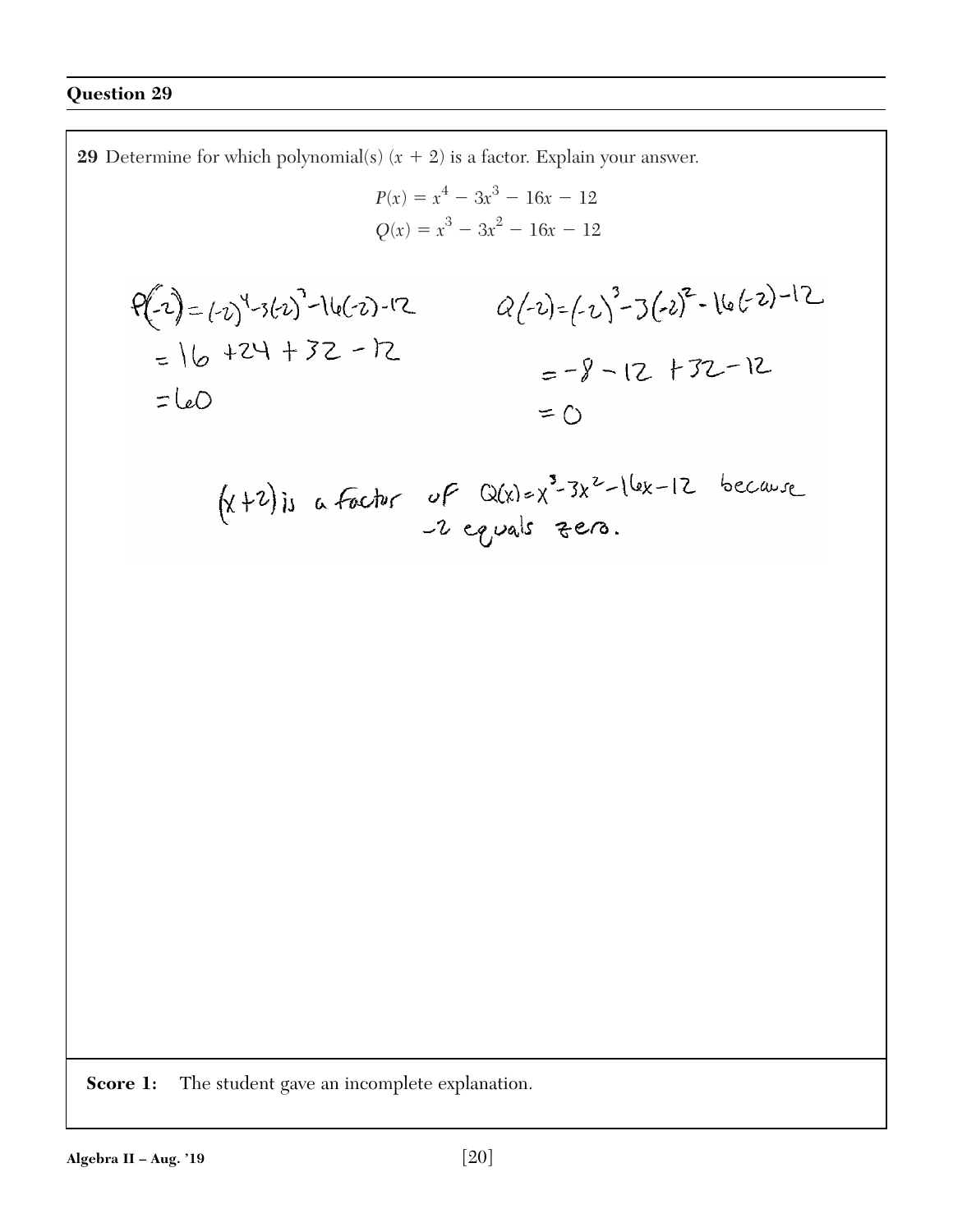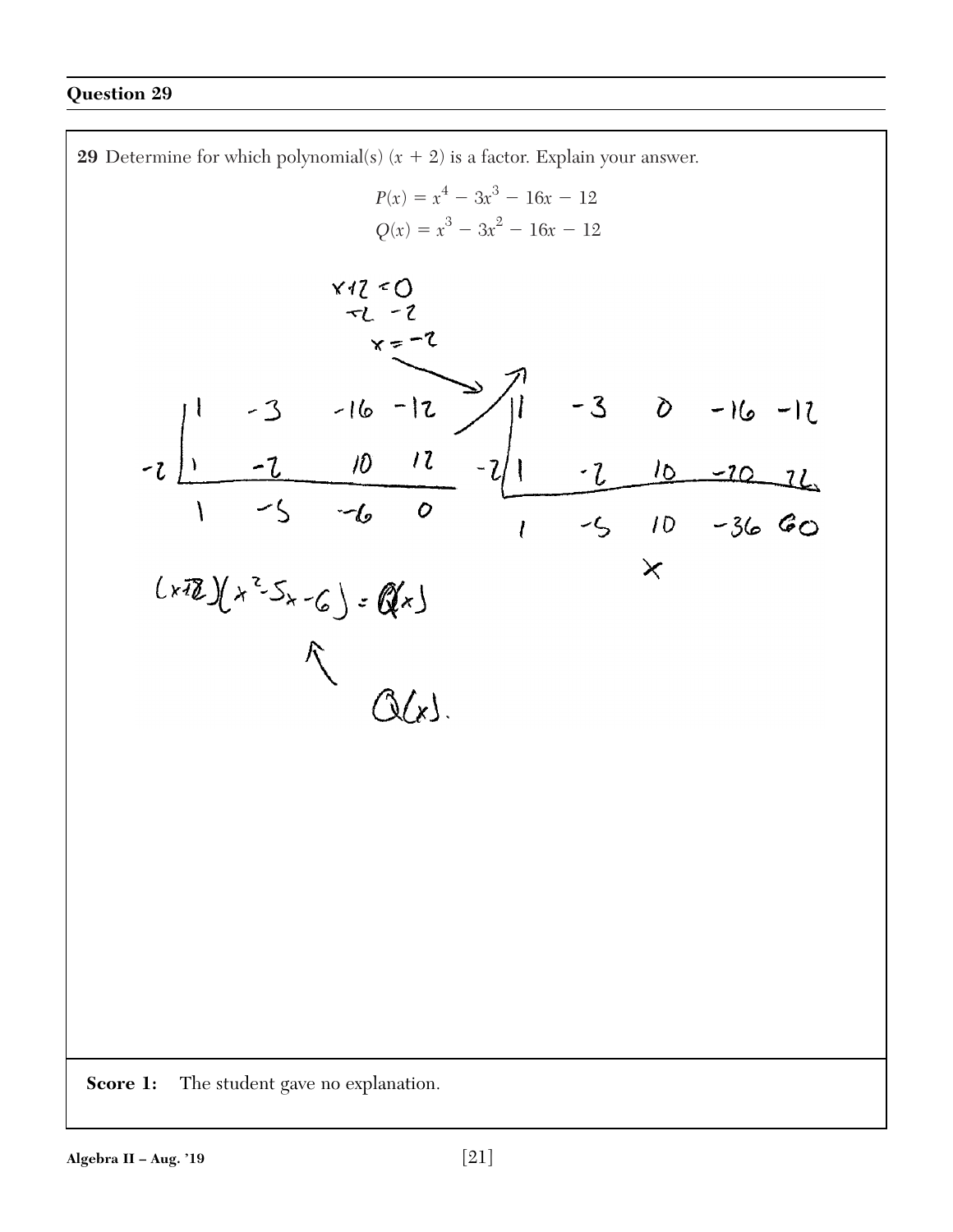**29** Determine for which polynomial(s)  $(x + 2)$  is a factor. Explain your answer.  $P(x) = x^4 - 3x^3 - 16x - 12$  $Q(x) = x^3 - 3x^2 - 16x - 12$  $x^3(x-3) - 4(4x-3)$  $x^{2}(x-3)$  y  $(x+3)$  $(x^{2}+4)(x-3)(4x+3)$  $(x+2)(x-2)$  $Q(x) = x^3 - 3x^2 - 6x - 12$ When factored it leaves you<br>With a Solution of (x+2)

**Score 0:** The student made multiple errors.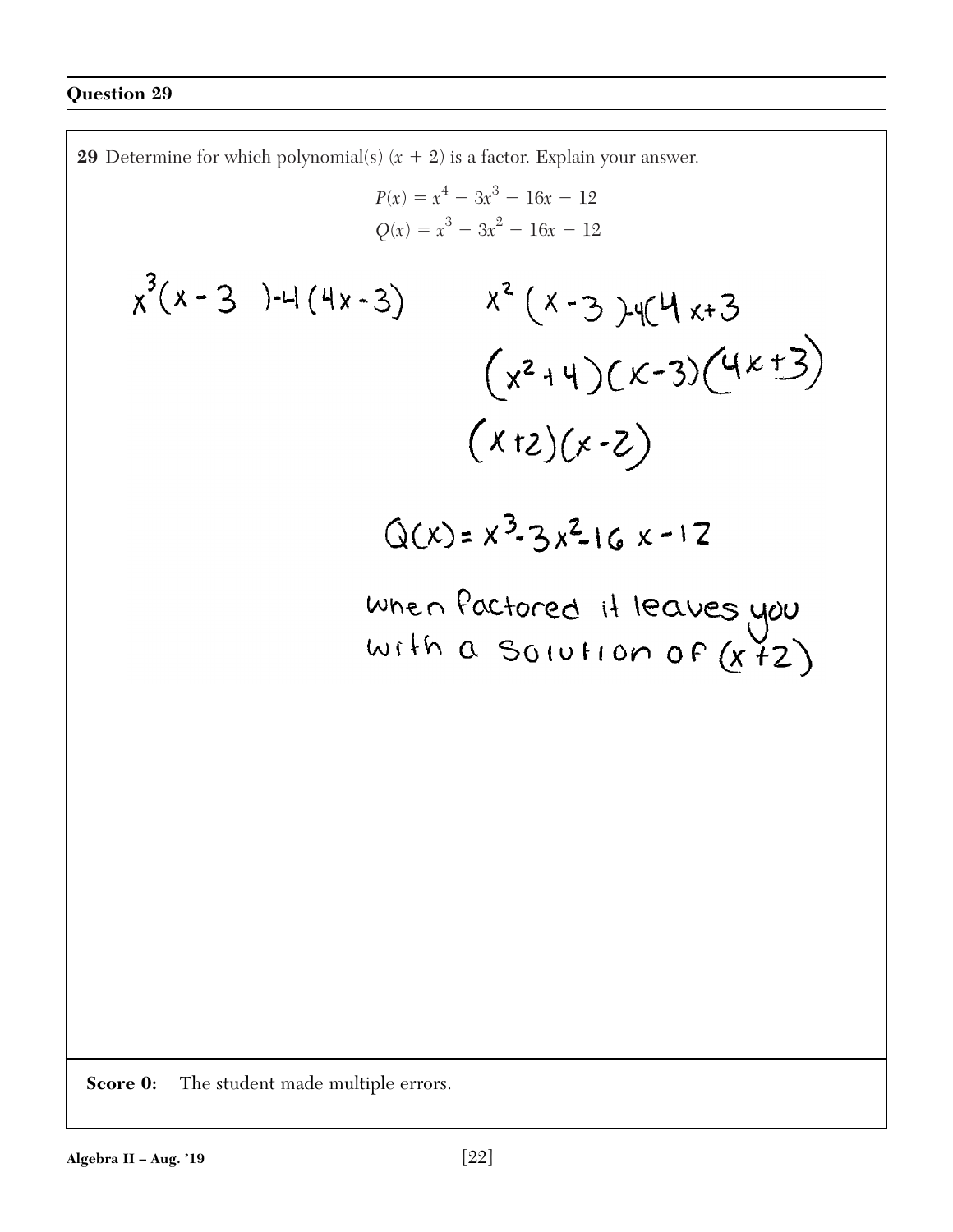**30** On July 21, 2016, the water level in Puget Sound, WA reached a high of 10.1 ft at 6 a.m. and a low of -2 ft at 12:30 p.m. Across the country in Long Island, NY, Shinnecock Bay's water level reached a high of 2.5 ft at 10:42 p.m. and a low of  $-0.1$  ft at 5:31 a.m.

The water levels of both locations are affected by the tides and can be modeled by sinusoidal functions. Determine the difference in amplitudes, in feet, for these two locations.

 $\frac{f_{U, QCD}}{f_{U, R} - 2} = 12.1$  where  $\frac{f_{U, QCD}}{f_{V, QCD}} = 2.6$  Method and  $f_{V, QCD}$  and  $f_{V, QCD}$  and  $f_{V, QCD}$  and  $f_{V, QCD}$  and  $f_{V, QCD}$  and  $f_{V, QCD}$  and  $f_{V, QCD}$  and  $f_{V, QCD}$  and  $f_{V, QCD}$  and  $f_{V, QCD}$  and  $f_{V, QCD}$  $|\psi_1| - 2 = |2| \frac{1}{2}$ <br> $\frac{1}{2}$   $\frac{1}{2}$   $\frac{1}{2}$   $\frac{1}{6}$   $\frac{1}{2}$   $\frac{1}{6}$   $\frac{1}{2}$   $\frac{1}{2}$   $\frac{1}{2}$   $\frac{1}{2}$   $\frac{1}{2}$ Puge Lourds amplitude 3  $6.05 - 1.3 = 4.75 - 44$ **Score 2:** The student gave a complete and correct response.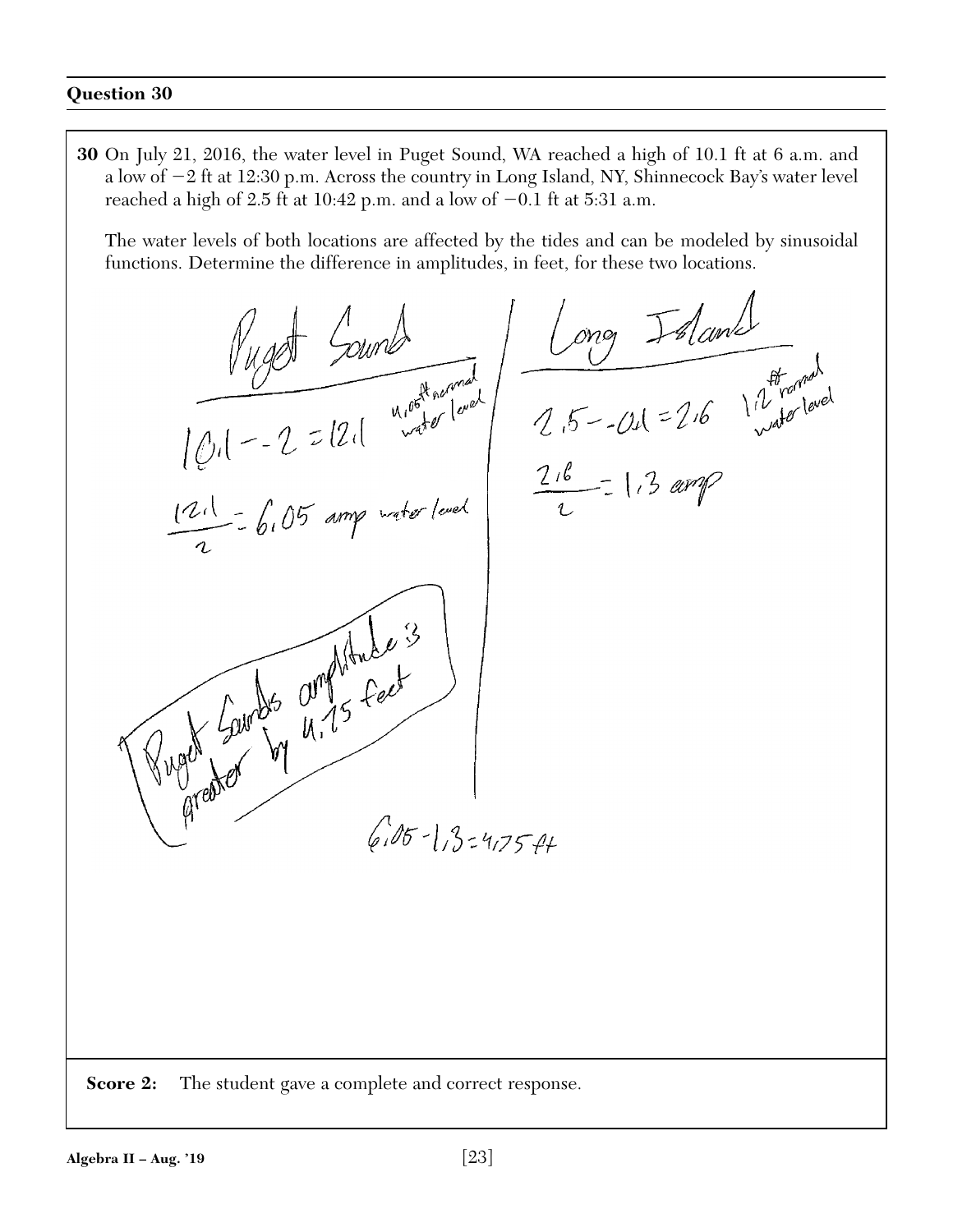**30** On July 21, 2016, the water level in Puget Sound, WA reached a high of 10.1 ft at 6 a.m. and a low of -2 ft at 12:30 p.m. Across the country in Long Island, NY, Shinnecock Bay's water level reached a high of 2.5 ft at 10:42 p.m. and a low of  $-0.1$  ft at 5:31 a.m.

The water levels of both locations are affected by the tides and can be modeled by sinusoidal functions. Determine the difference in amplitudes, in feet, for these two locations.

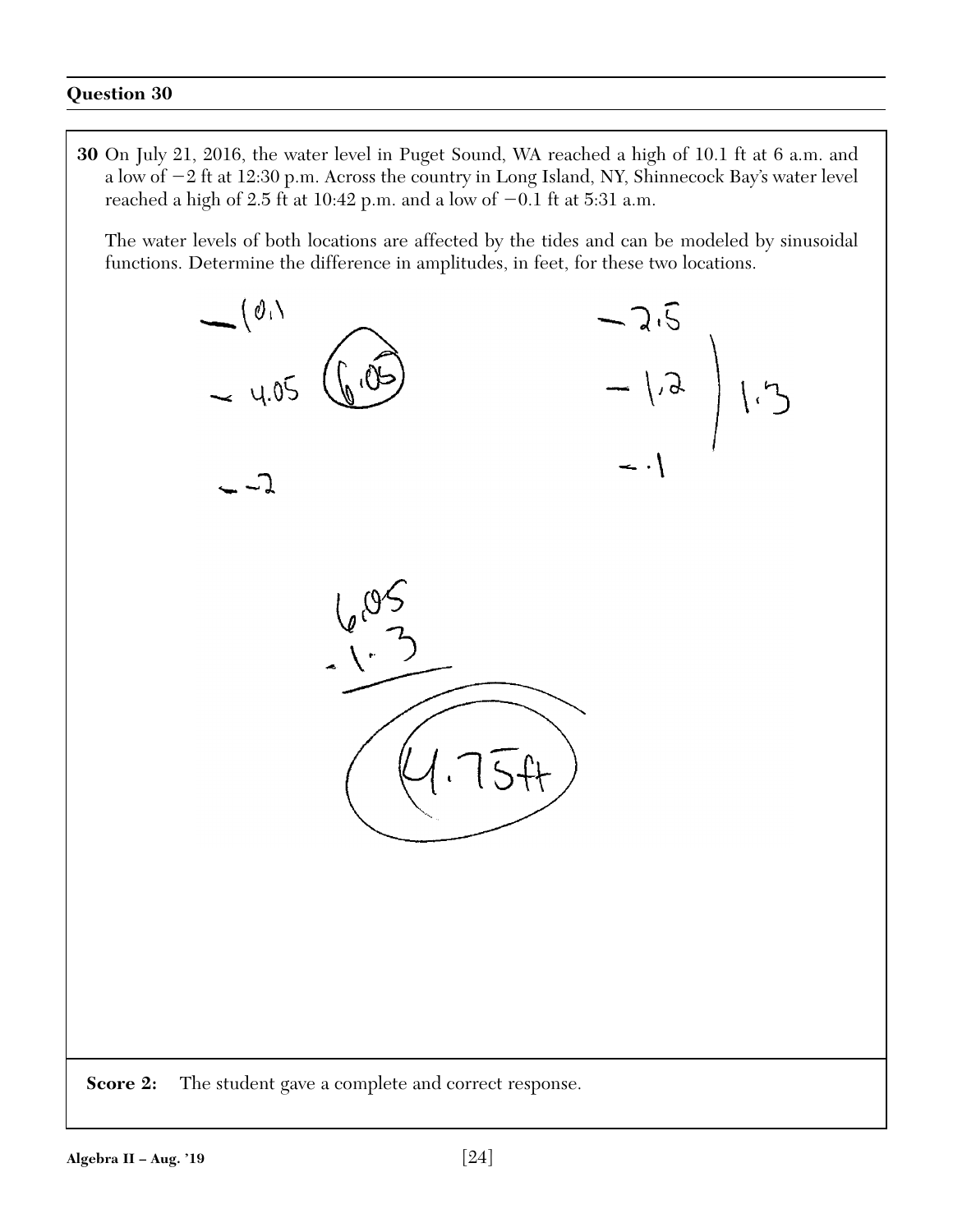**30** On July 21, 2016, the water level in Puget Sound, WA reached a high of 10.1 ft at 6 a.m. and a low of -2 ft at 12:30 p.m. Across the country in Long Island, NY, Shinnecock Bay's water level reached a high of 2.5 ft at 10:42 p.m. and a low of  $-0.1$  ft at 5:31 a.m.

The water levels of both locations are affected by the tides and can be modeled by sinusoidal functions. Determine the difference in amplitudes, in feet, for these two locations.



**Score 1:** The student made an error finding the amplitudes.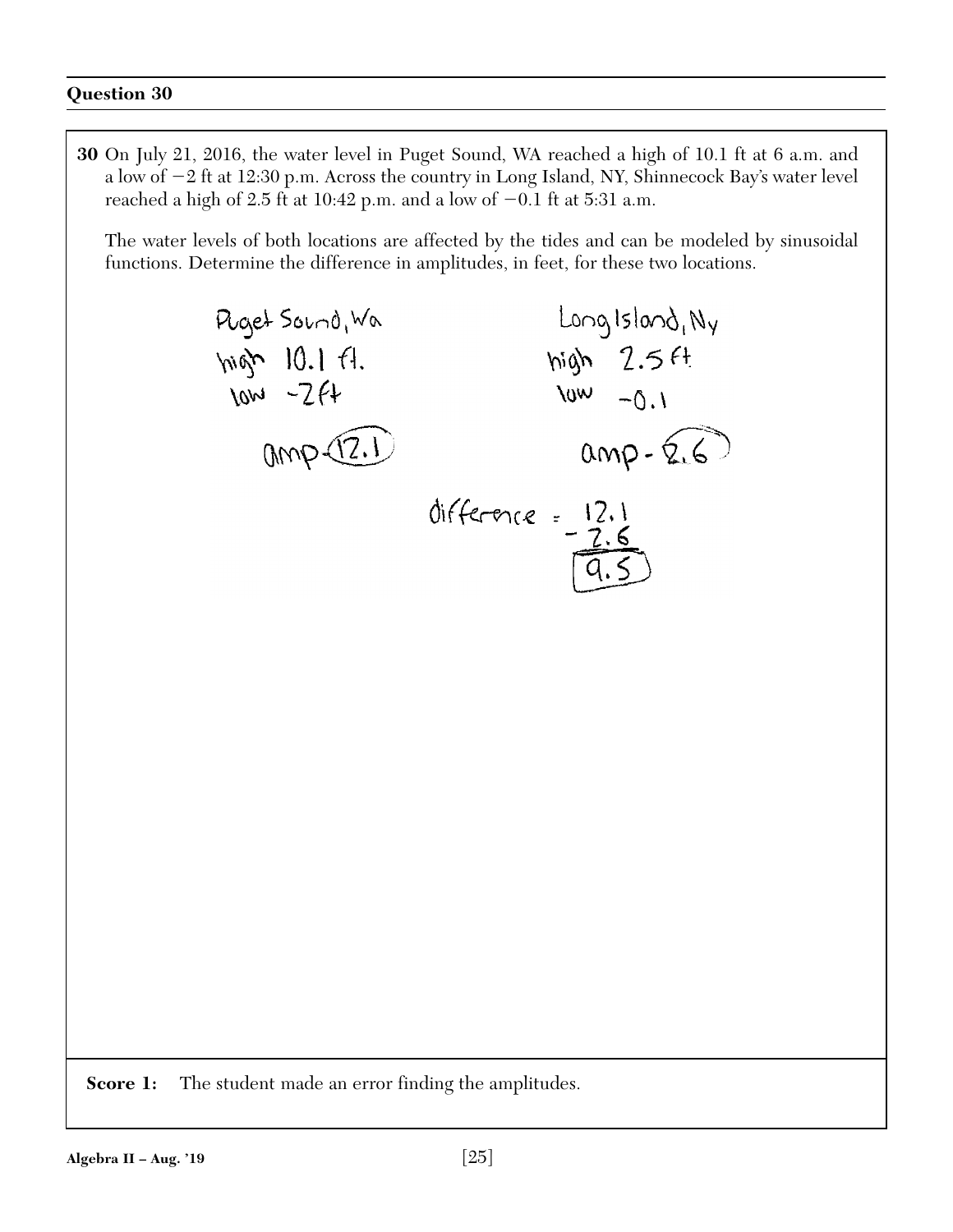**30** On July 21, 2016, the water level in Puget Sound, WA reached a high of 10.1 ft at 6 a.m. and a low of -2 ft at 12:30 p.m. Across the country in Long Island, NY, Shinnecock Bay's water level reached a high of 2.5 ft at 10:42 p.m. and a low of  $-0.1$  ft at 5:31 a.m.

The water levels of both locations are affected by the tides and can be modeled by sinusoidal functions. Determine the difference in amplitudes, in feet, for these two locations.

# $6.05$

 $1.3$ 

Score 1: The student did not determine the difference in amplitudes.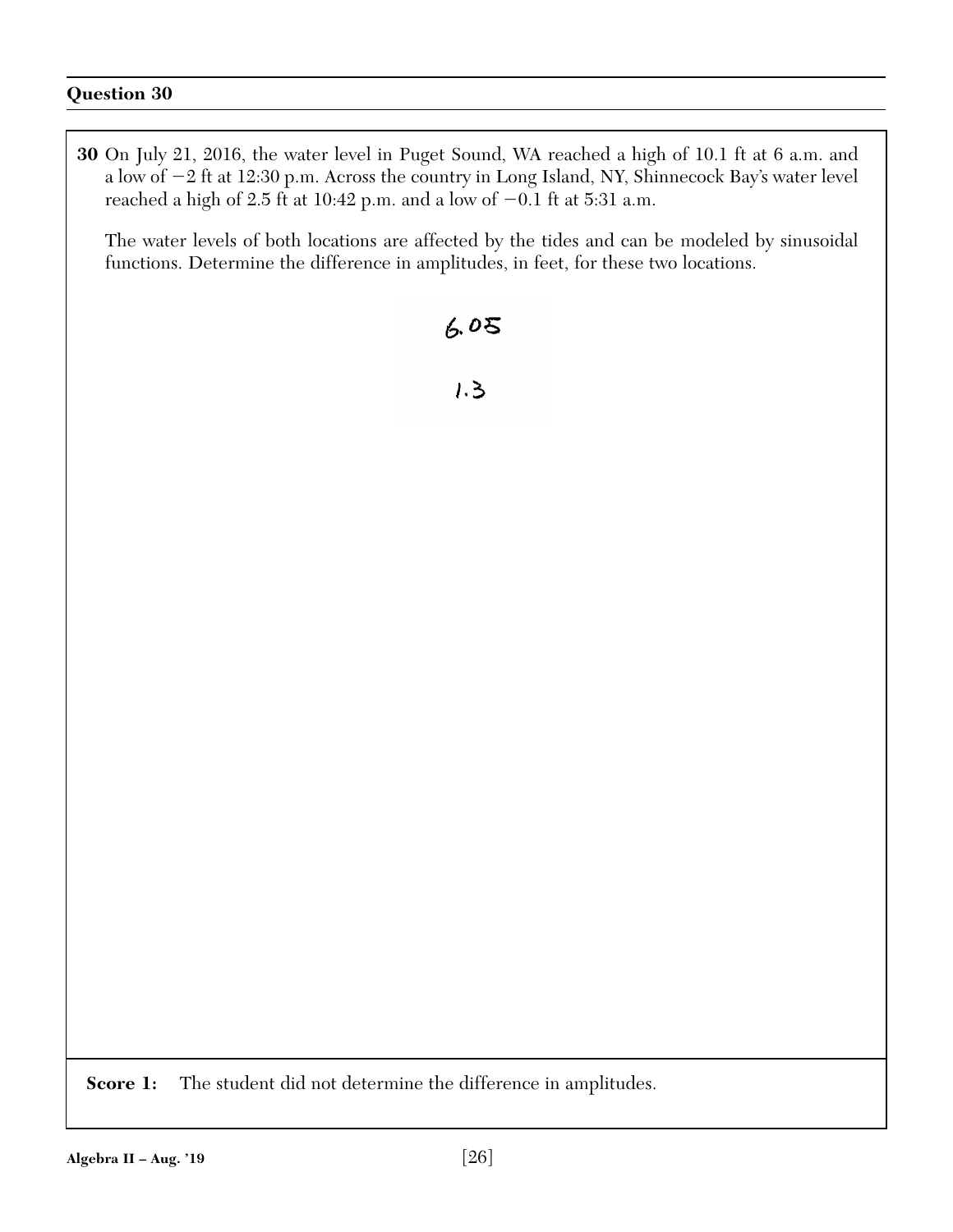**30** On July 21, 2016, the water level in Puget Sound, WA reached a high of 10.1 ft at 6 a.m. and a low of -2 ft at 12:30 p.m. Across the country in Long Island, NY, Shinnecock Bay's water level reached a high of 2.5 ft at 10:42 p.m. and a low of  $-0.1$  ft at 5:31 a.m.

The water levels of both locations are affected by the tides and can be modeled by sinusoidal functions. Determine the difference in amplitudes, in feet, for these two locations.

$$
limP=max -min
$$
  
\n $A_1 = 10.1f + -(2f)$   
\n $A_2 = 2.5f + (-2f)$   
\n $A_3 = 2.5f + (-2f)$   
\n $A_4 = 2.5$   
\n $A_5 = 2.5f + (-2f)$ 

**Score 0:** The student made multiple errors.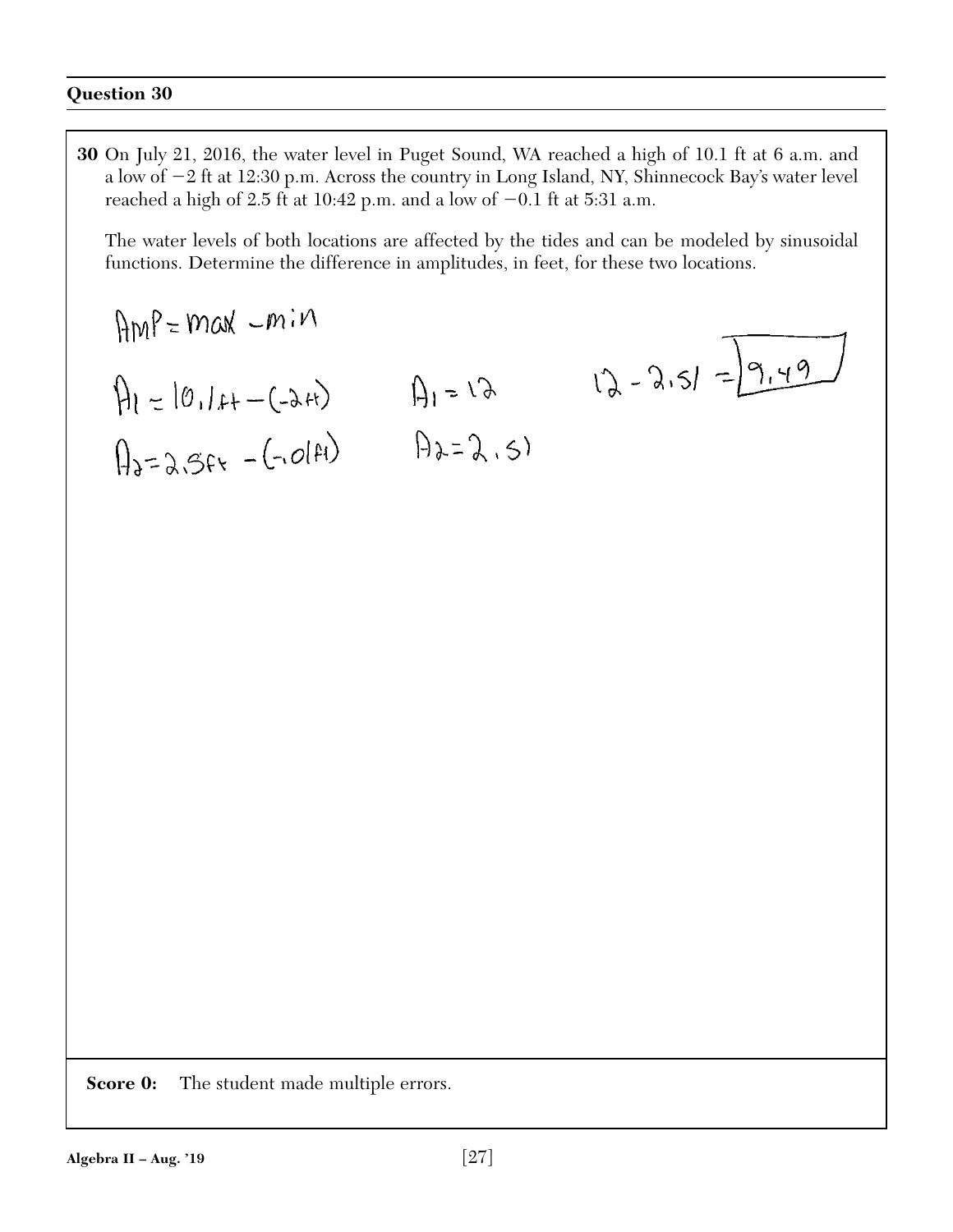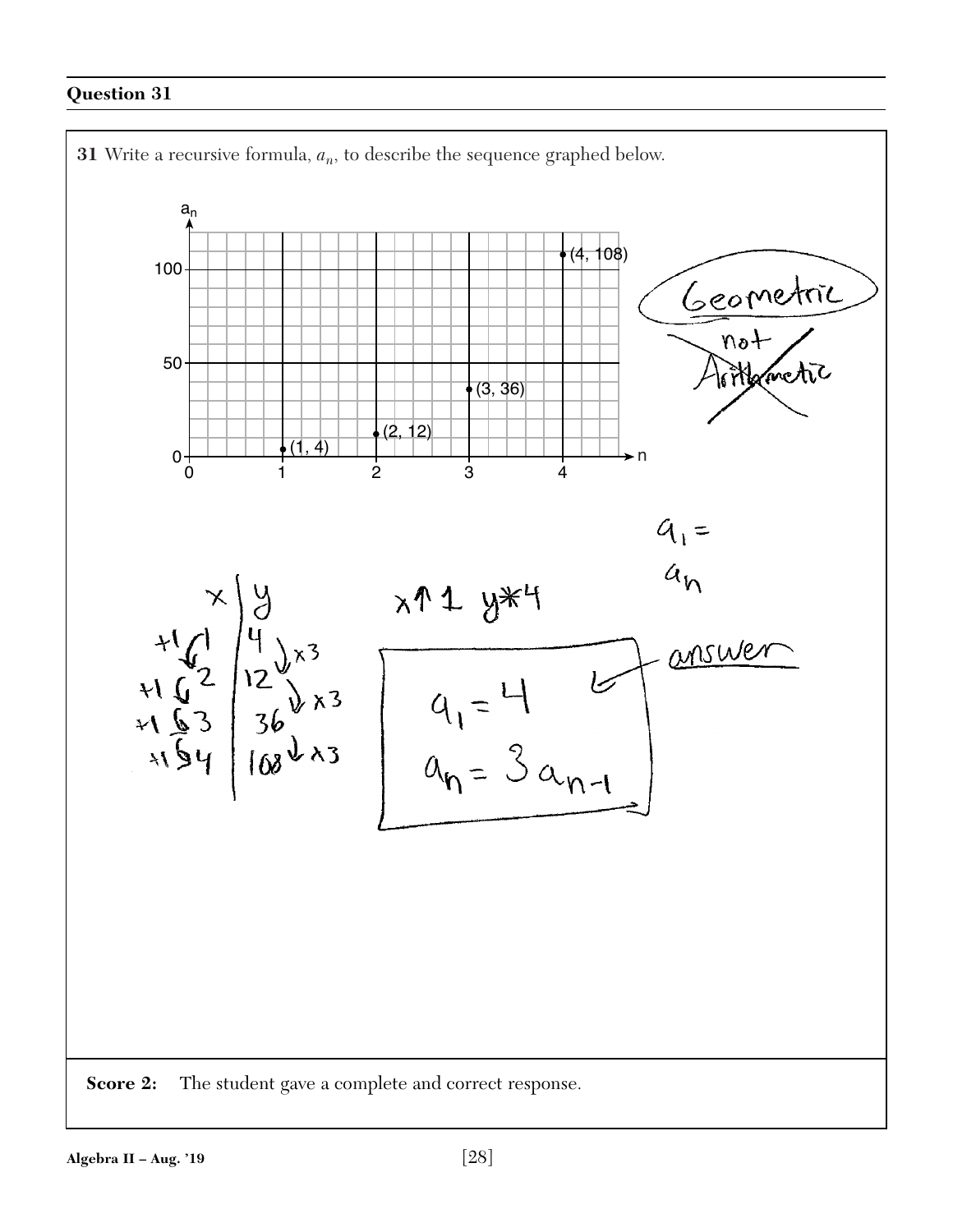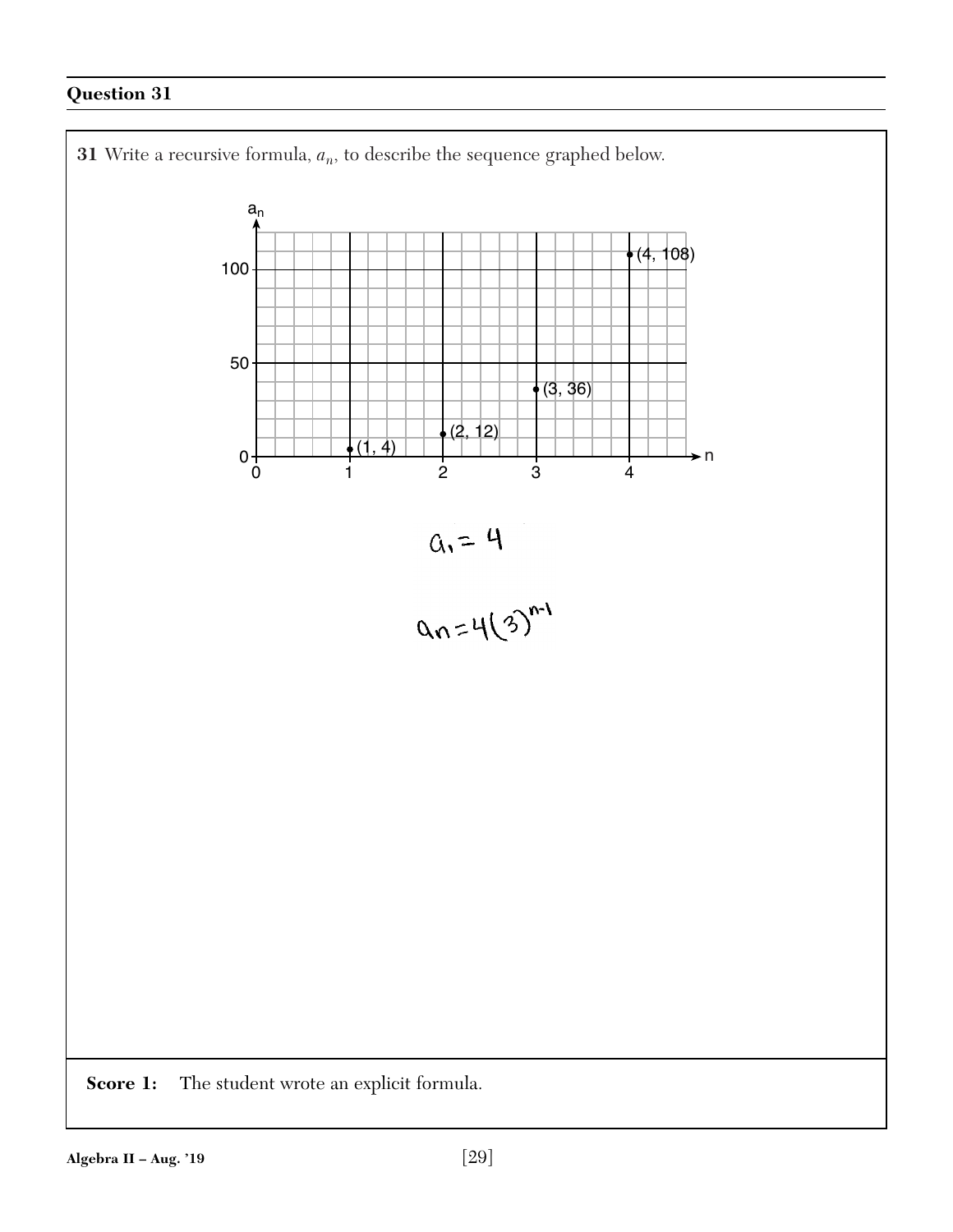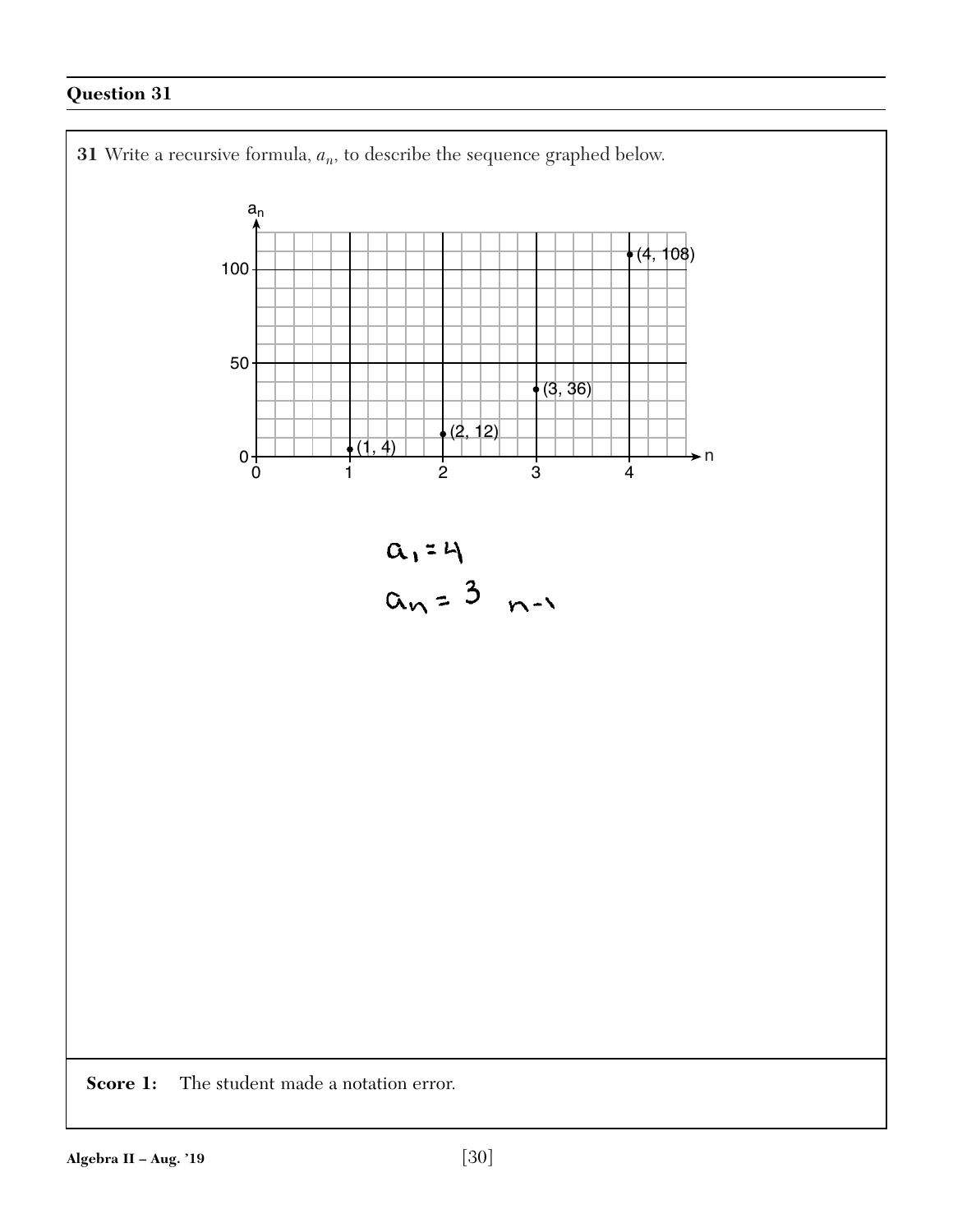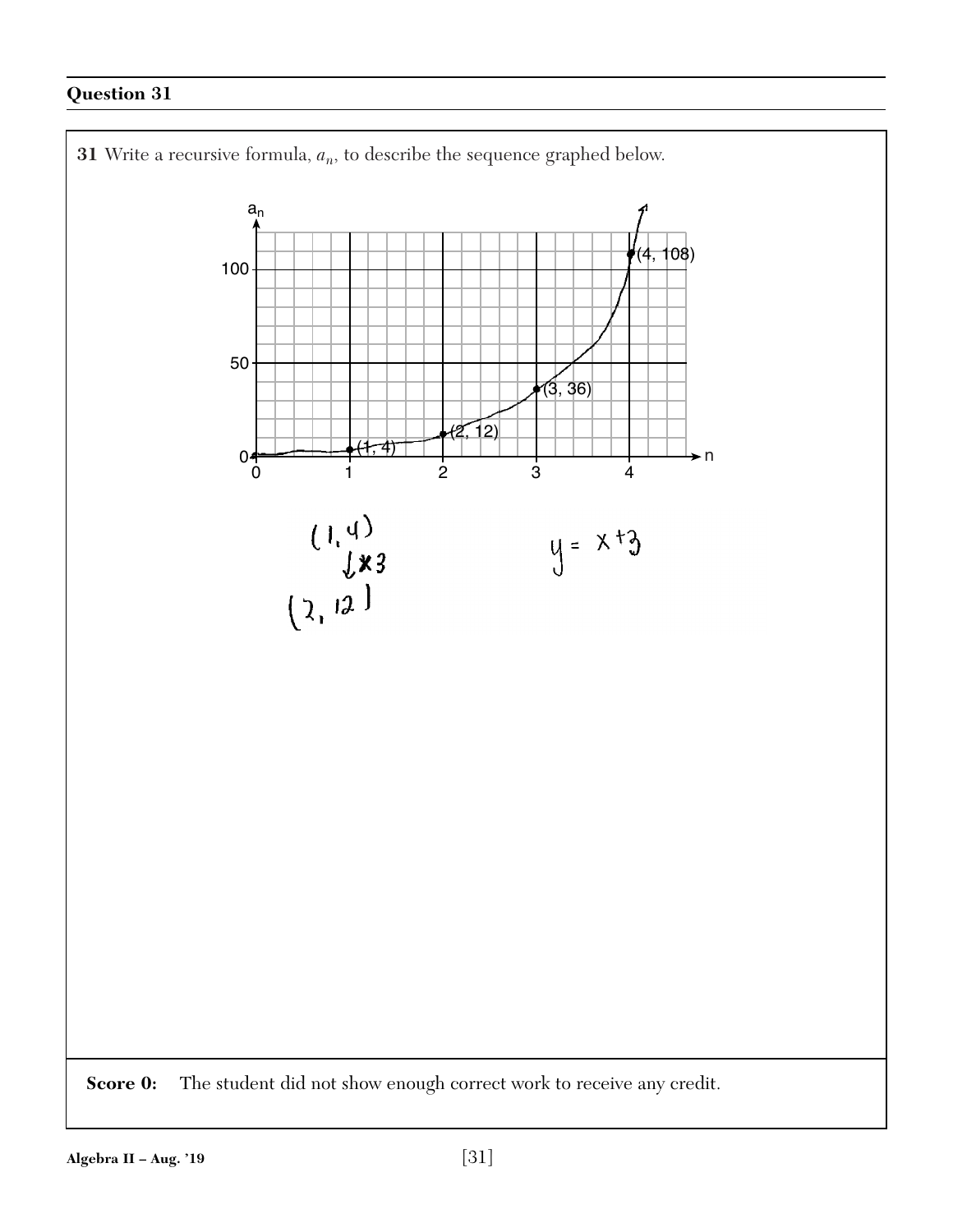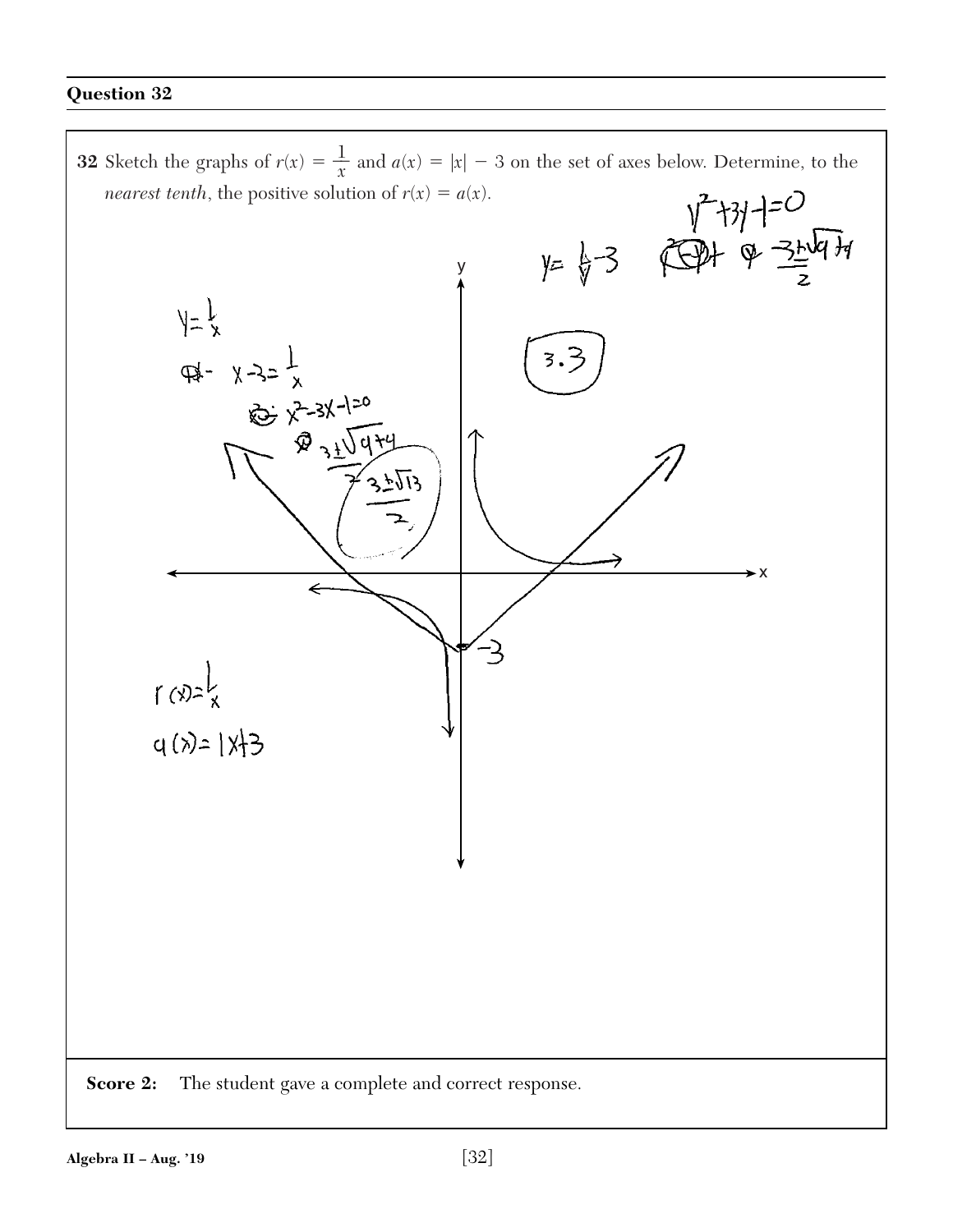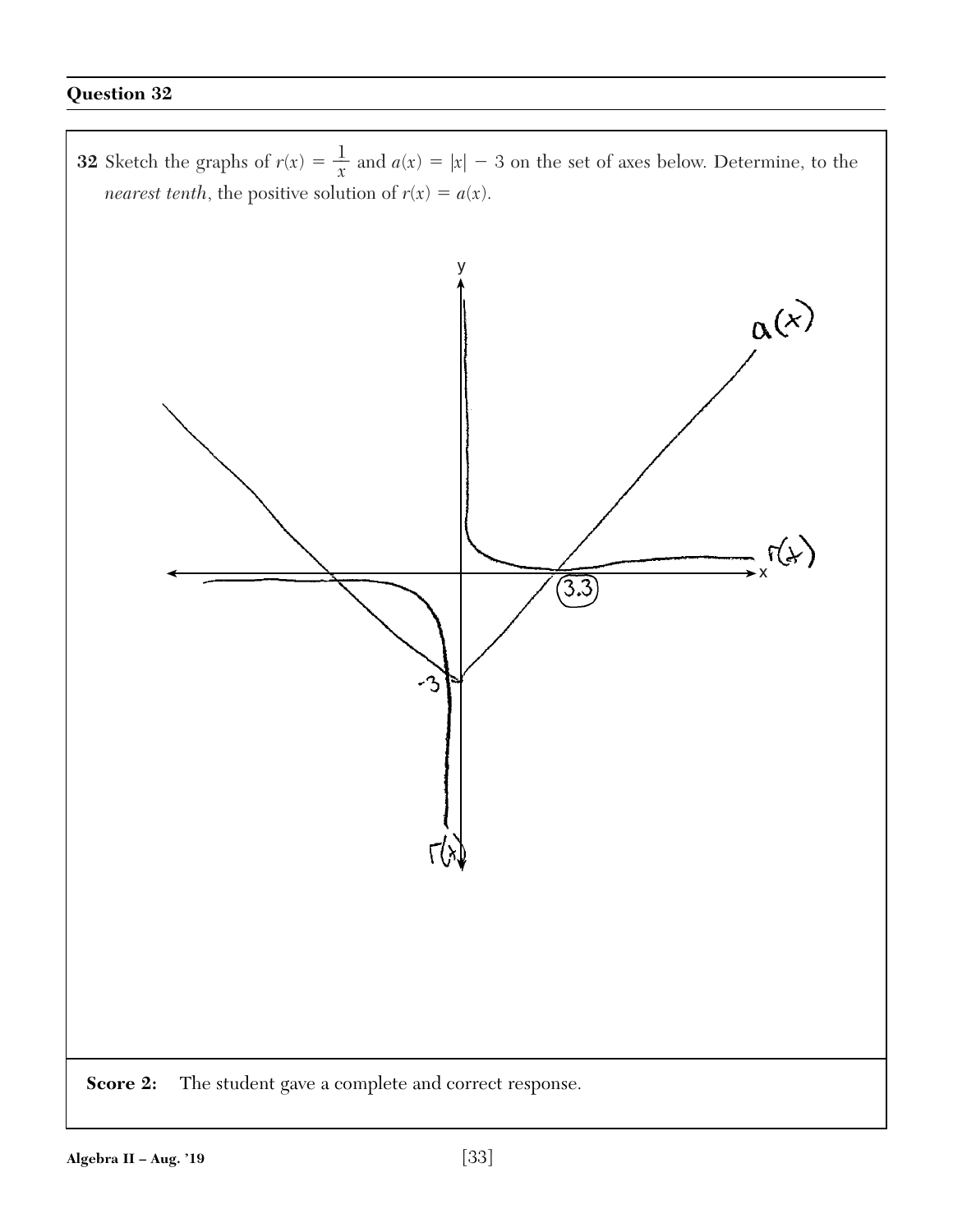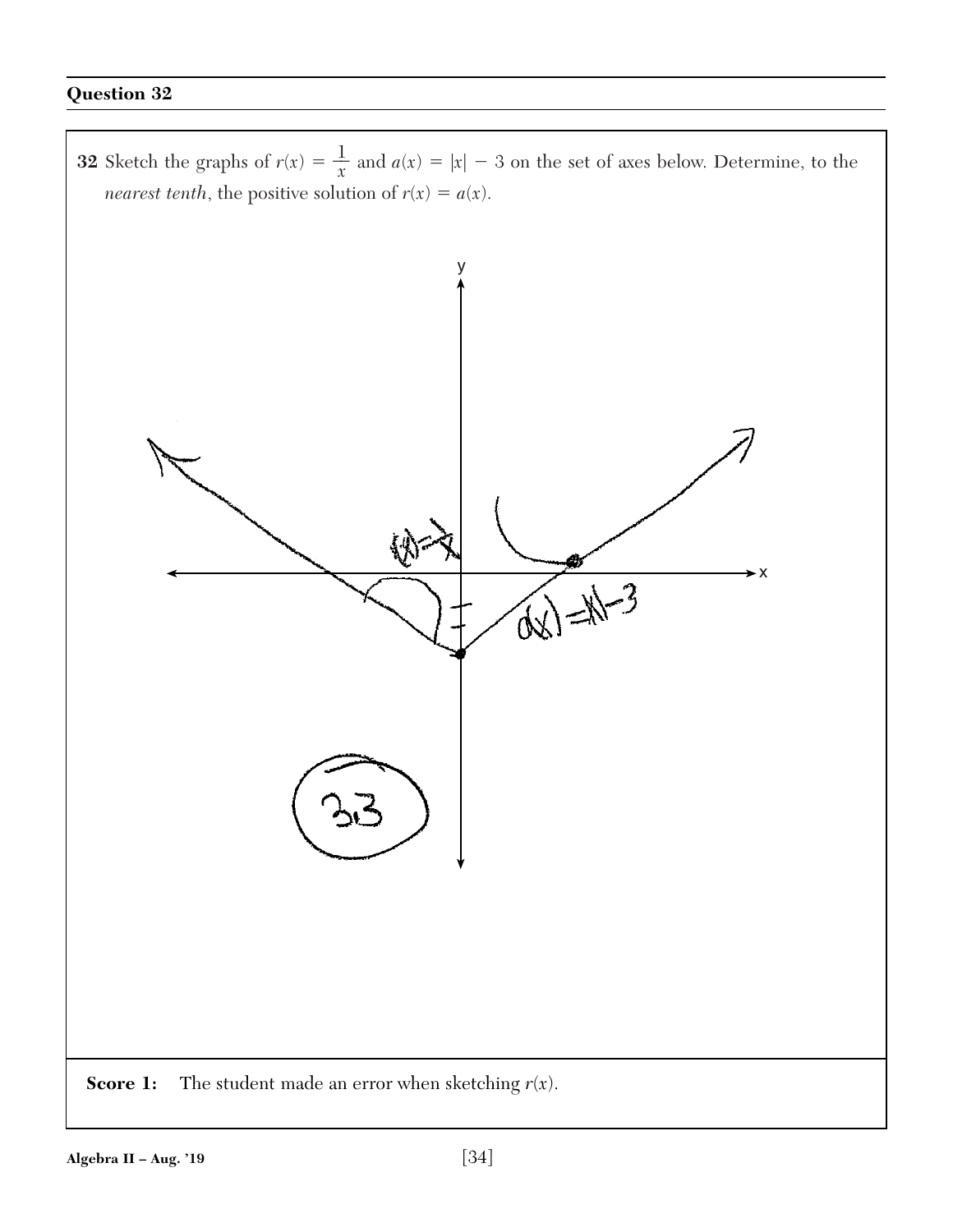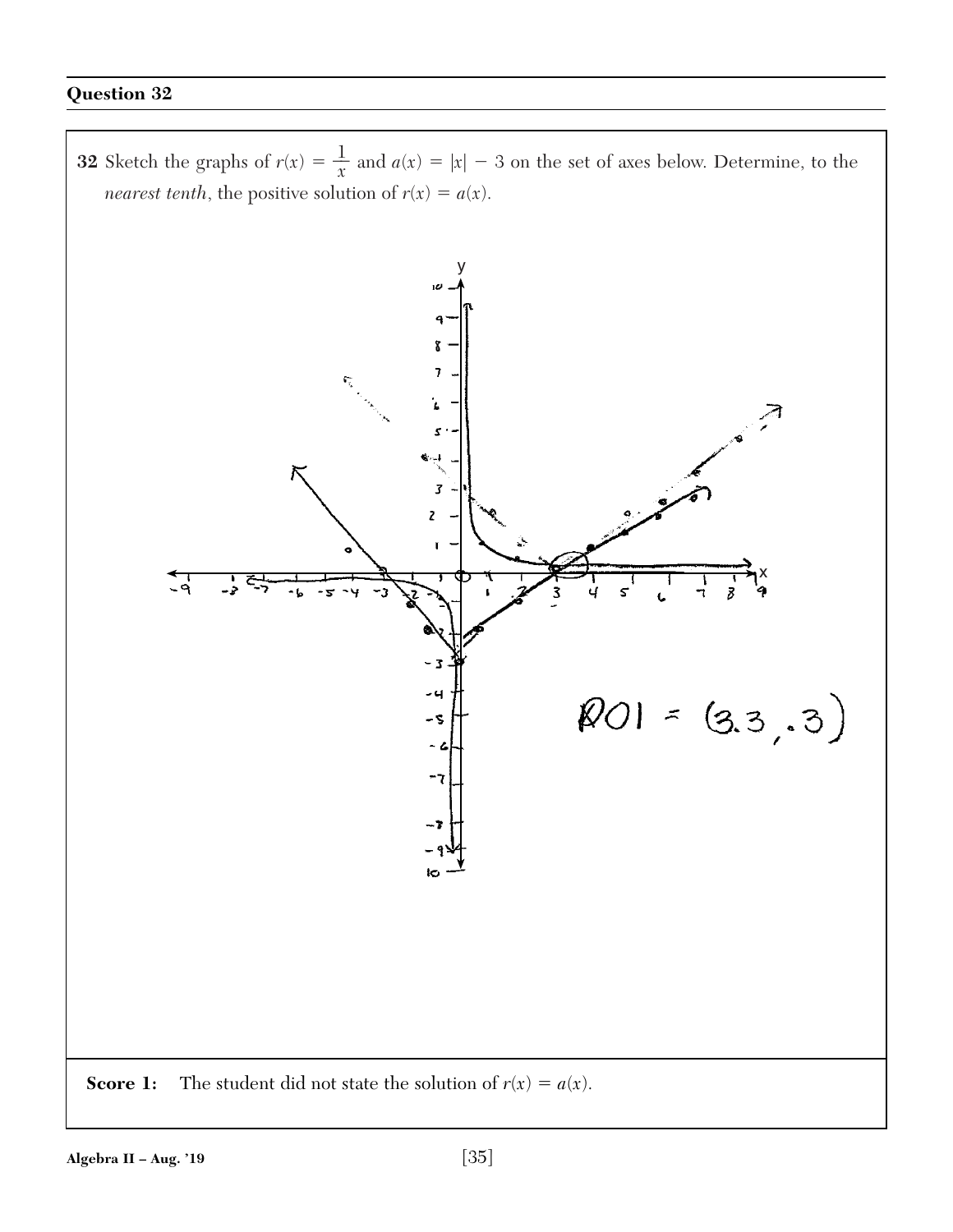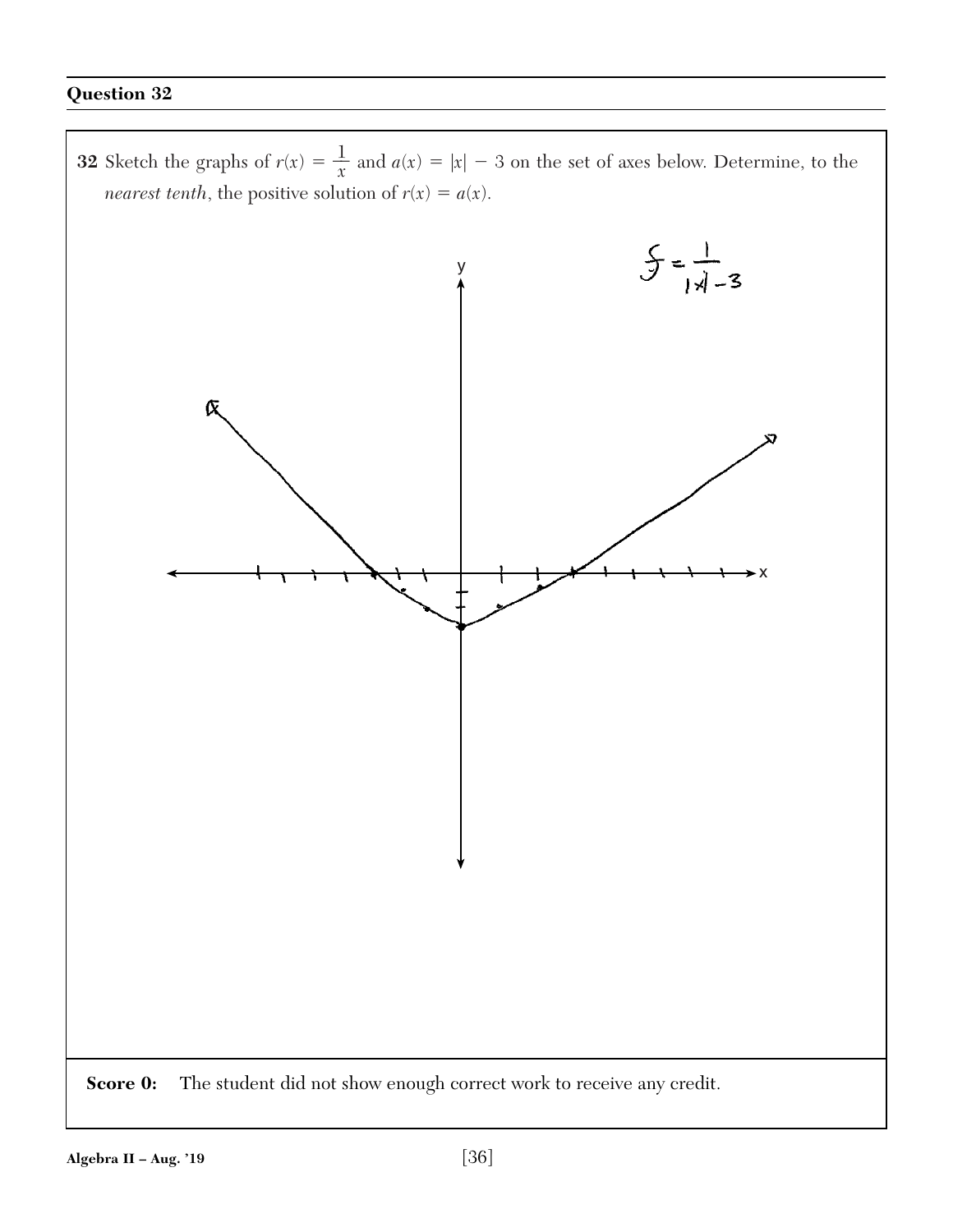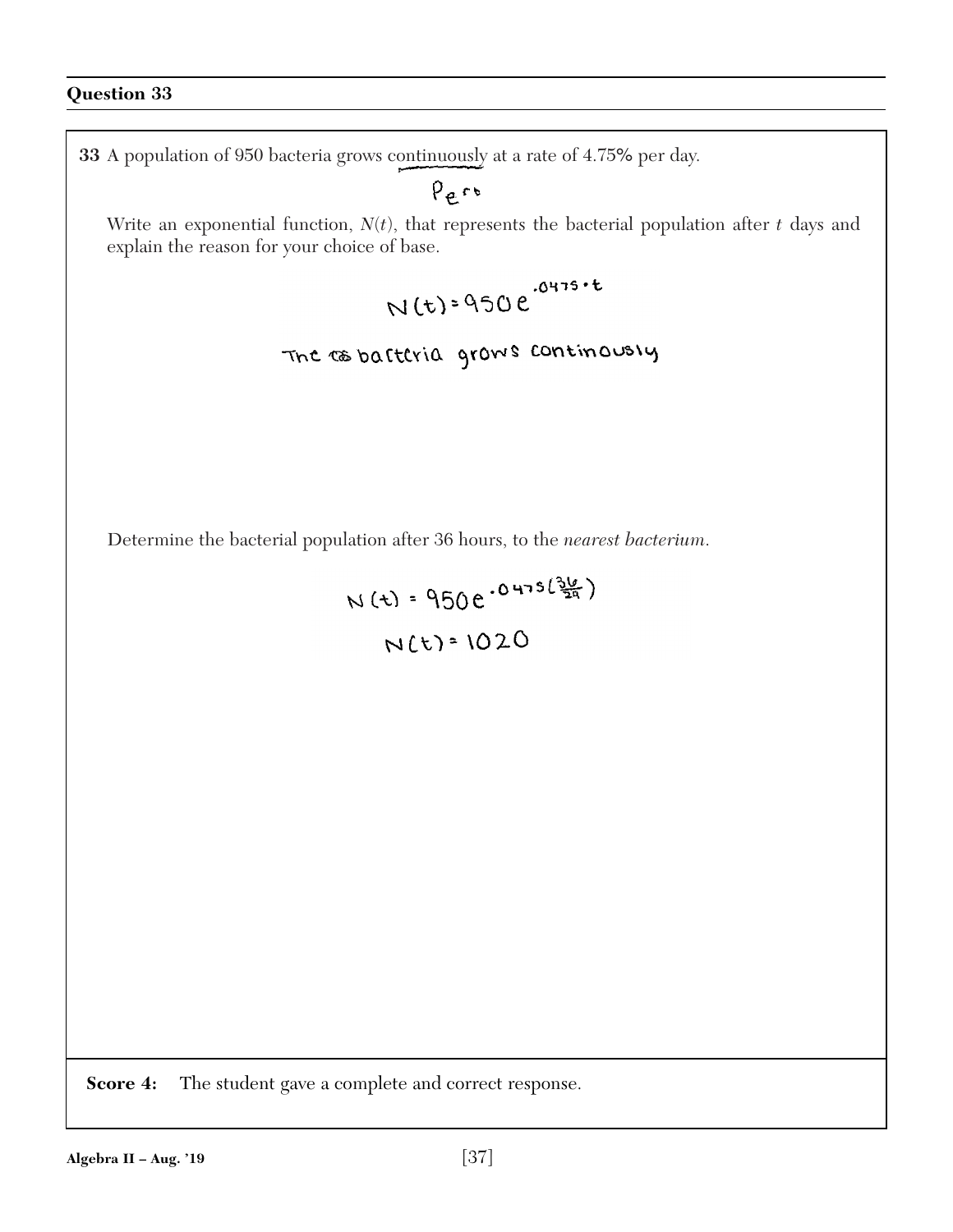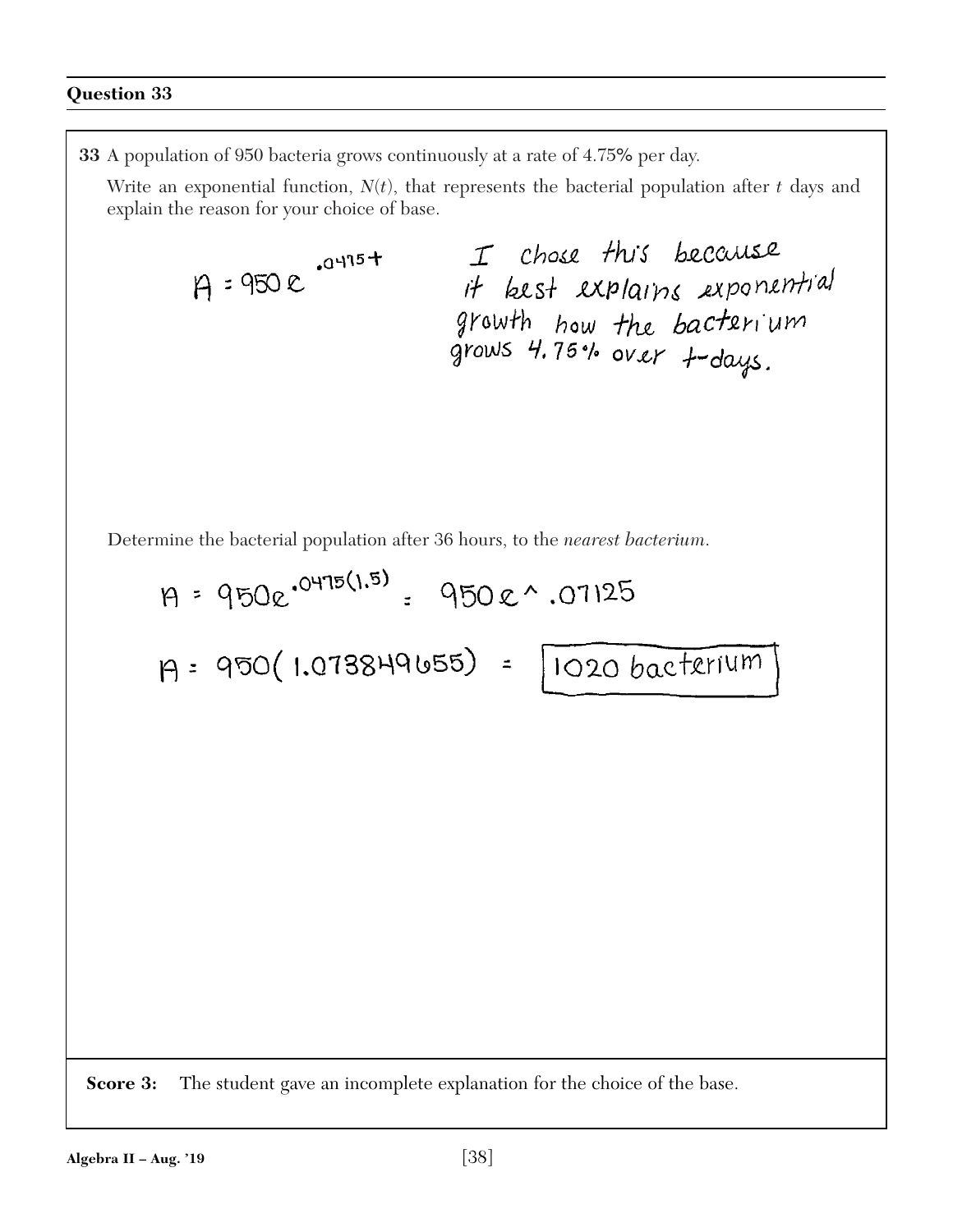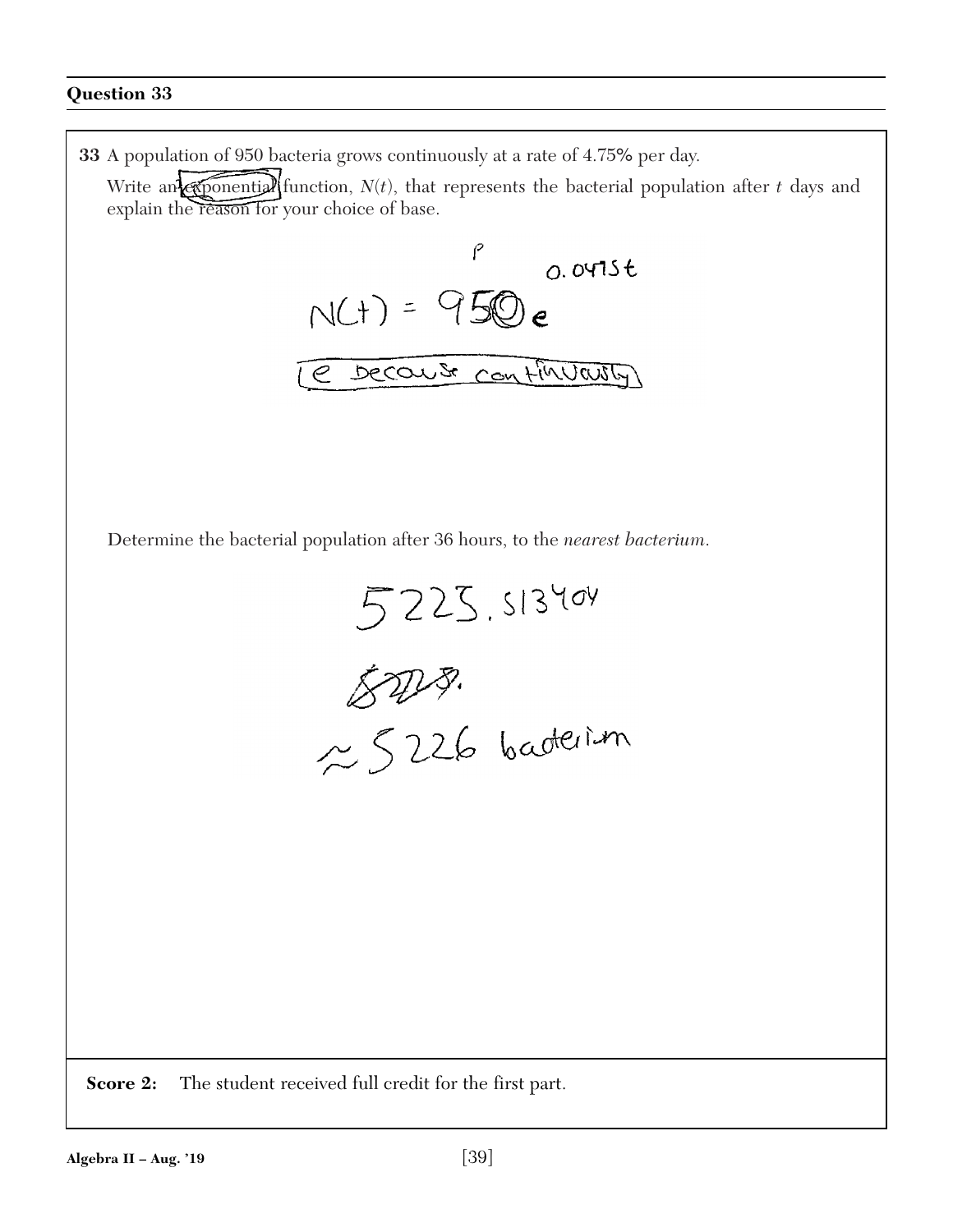**33** A population of 950 bacteria grows continuously at a rate of 4.75% per day.

Write an exponential function,  $N(t)$ , that represents the bacterial population after  $t$  days and explain the reason for your choice of base.



 $N(t) = (950) e^{-0475t}$ 

Determine the bacterial population after 36 hours, to the *nearest bacterium*.

- 950e .0475(15)  $E(020.67172)$ 

**Score 2:** The student gave no explanation and made a rounding error in the second part.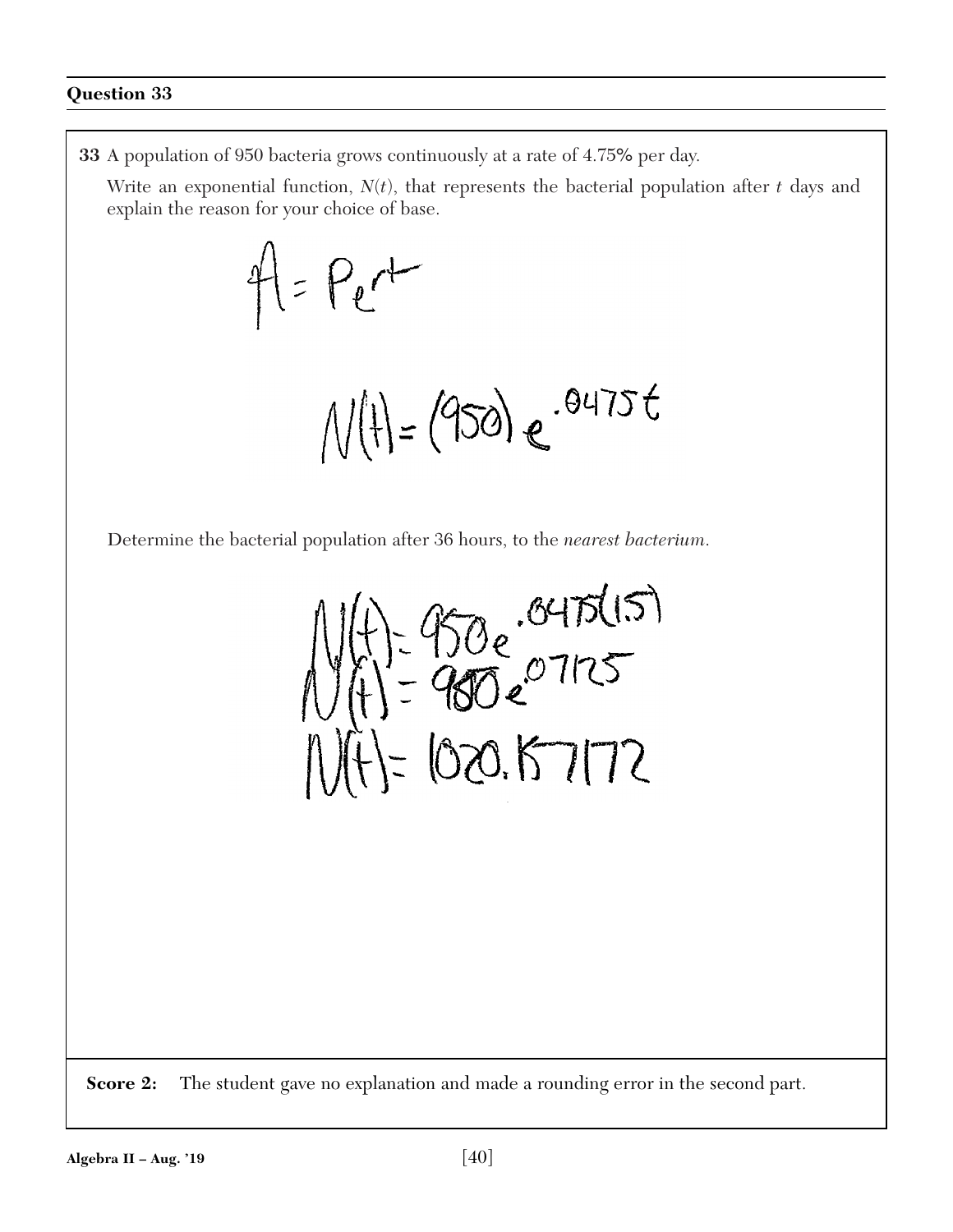**33** A population of 950 bacteria grows continuously at a rate of 4.75% per day.

Write an exponential function,  $N(t)$ , that represents the bacterial population after  $t$  days and explain the reason for your choice of base.

 $N(t) = 950$  é  $\bigcup_{m}^{0.975t}$  function increases

Determine the bacterial population after 36 hours, to the *nearest bacterium*.

 $N(36) = 950(e)^{0.475(36)}$  $N(36) = 3252.5$  $N(36) = 5253$ 

**Score 1:** The student gave a correct explanation for the choice of base.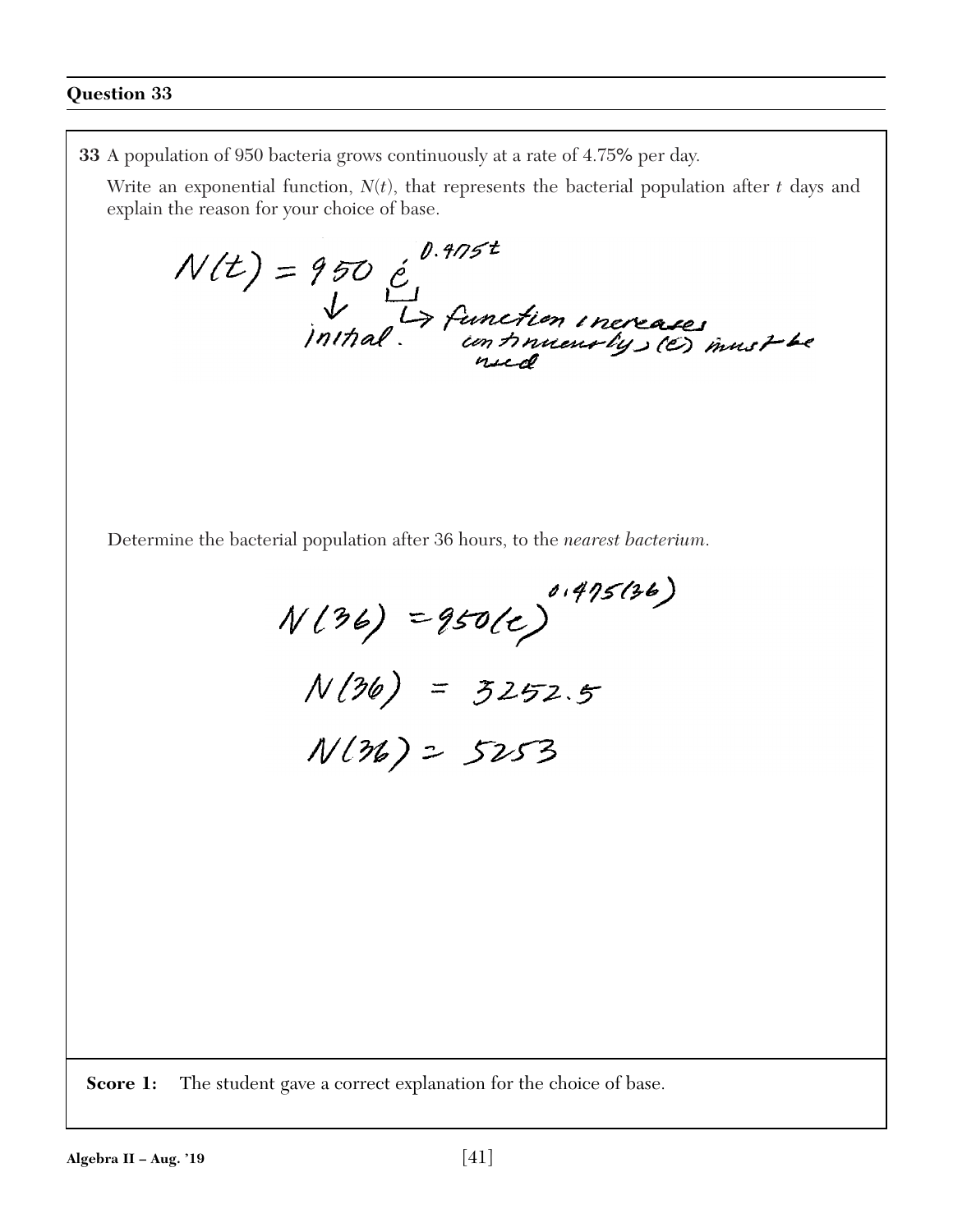**33** A population of 950 bacteria grows continuously at a rate of 4.75% per day.  $0.2.$ Write an exponential function,  $N(t)$ , that represents the bacterial population after  $t$  days and explain the reason for your choice of base. DEP 458 04,75  $Pe^{rt}$  $N(t) = 950(t)^{0475t}$ Determine the bacterial population after 36 hours, to the *nearest bacterium*.  $N(t) = QSO(c)^{475.0(36)}$  $J(t) = 950$  CS.S 28961478)  $M(t) = 8252.813404$  $5253$  $\sim$ **Score 1:** The student created a correct equation.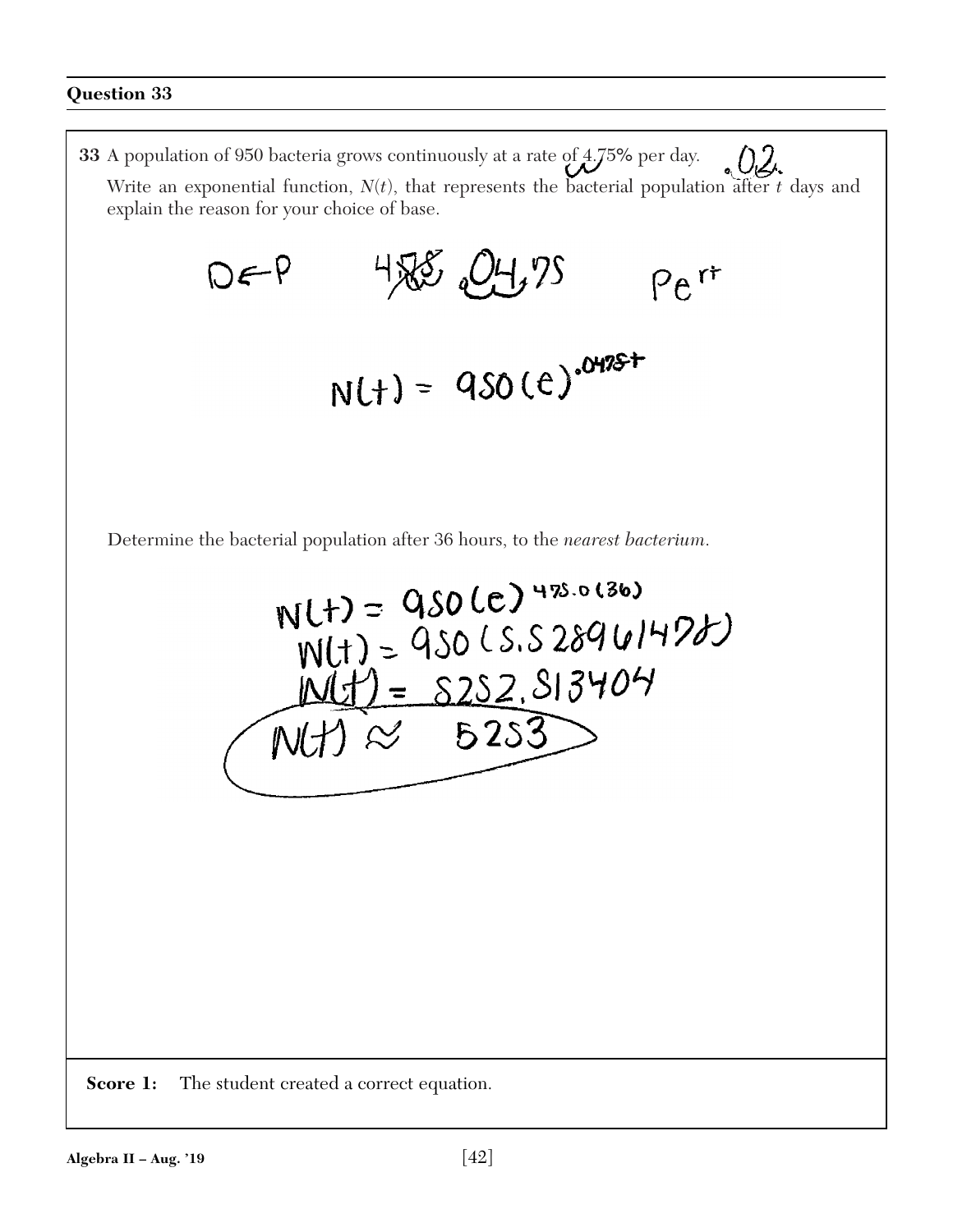**33** A population of 950 bacteria grows continuously at a rate of 4.75% per day. Write an exponential function, *N*(*t*), that represents the bacterial population after *t* days and explain the reason for your choice of base.  $M(t) = 95C (60475)^{t}$ The starting value of the strains are bactivia, the rate is Determine the bacterial population after 36 hours, to the *nearest bacterium*.  $N(36) = 000 C.0475$ <sup>36</sup>  $= 950 (0.0475)^{32}$  $= 45.125$  36  $=3E59$ **Score 0:** The student did not show enough correct work to receive any credit. **Algebra II – Aug. '19** [43]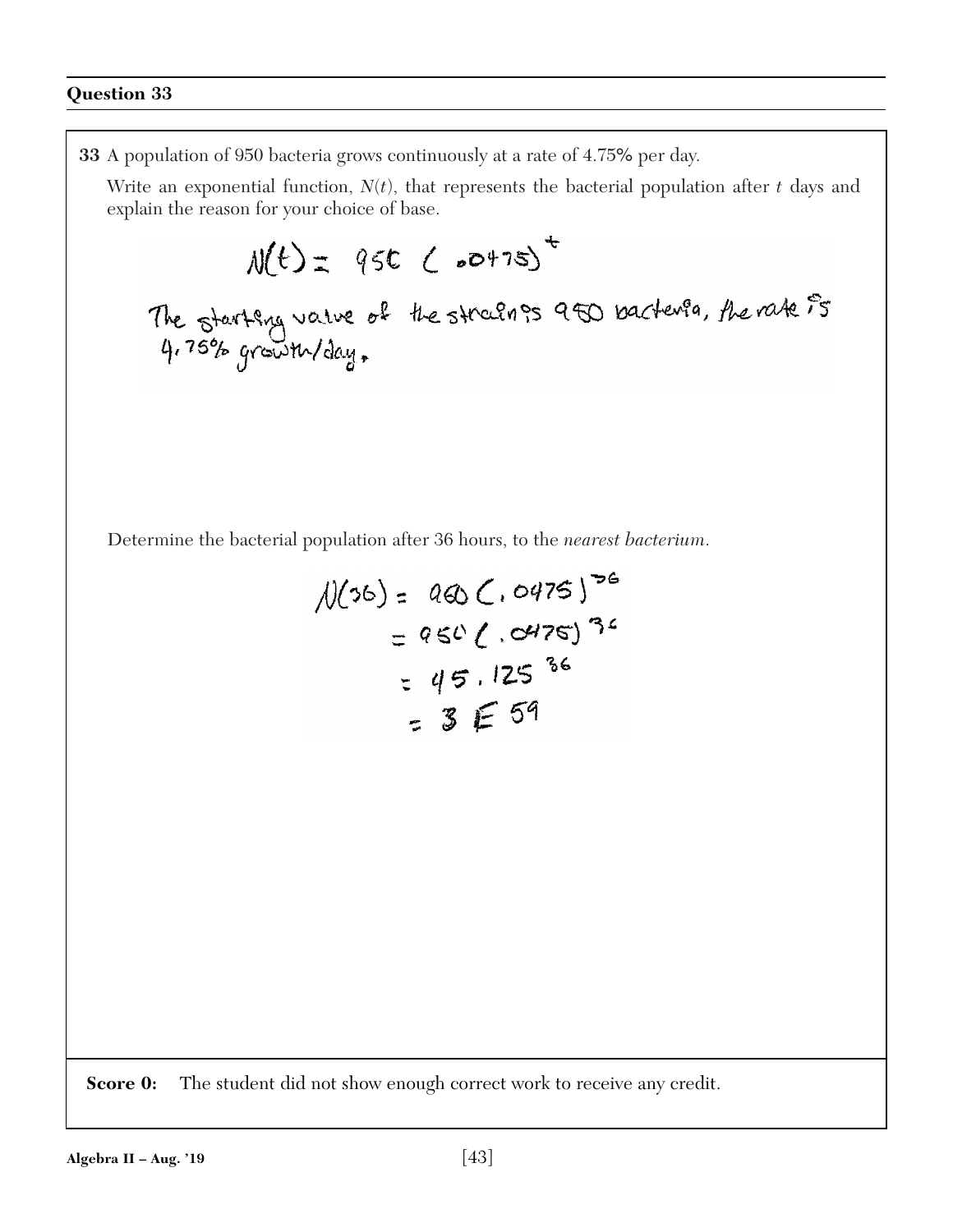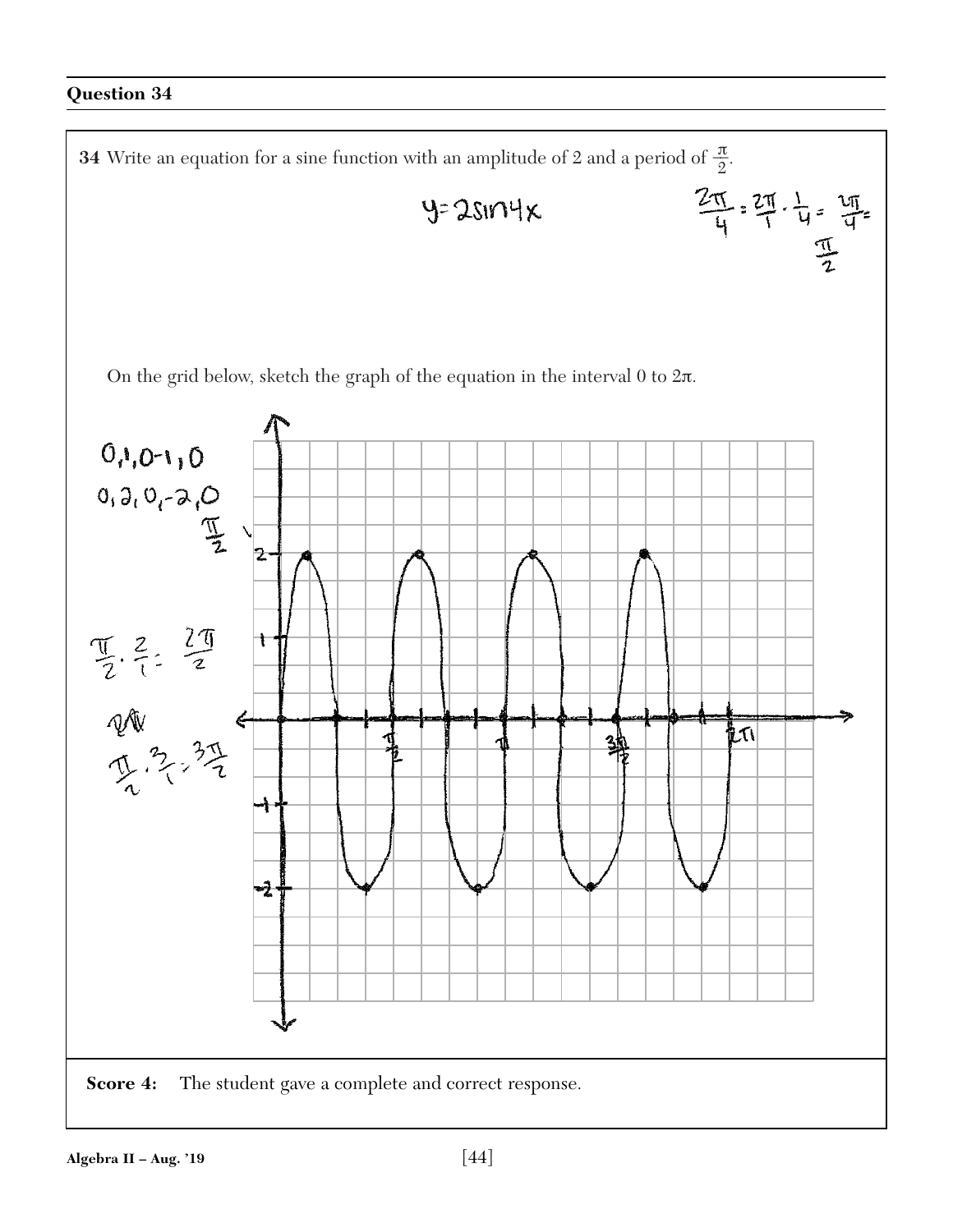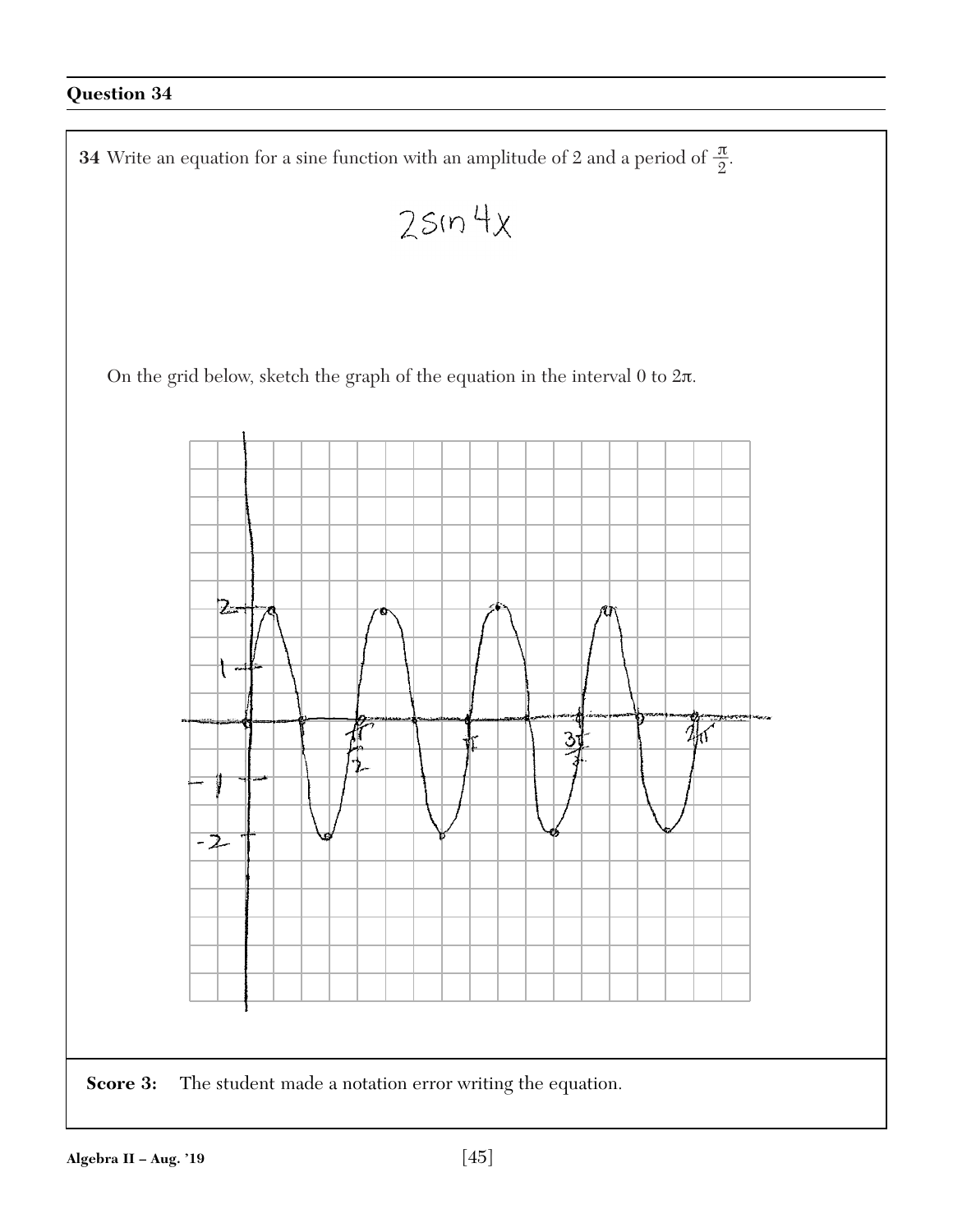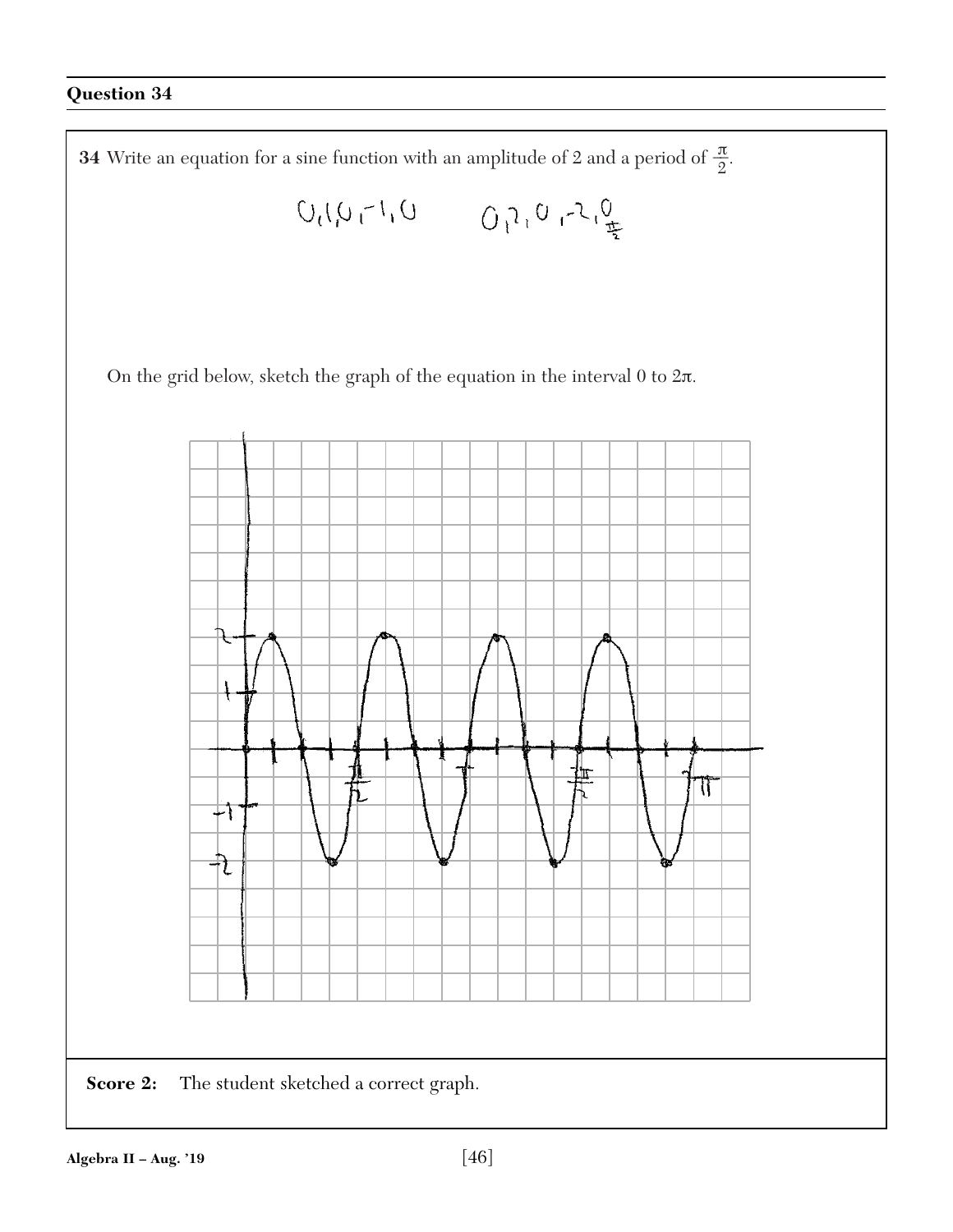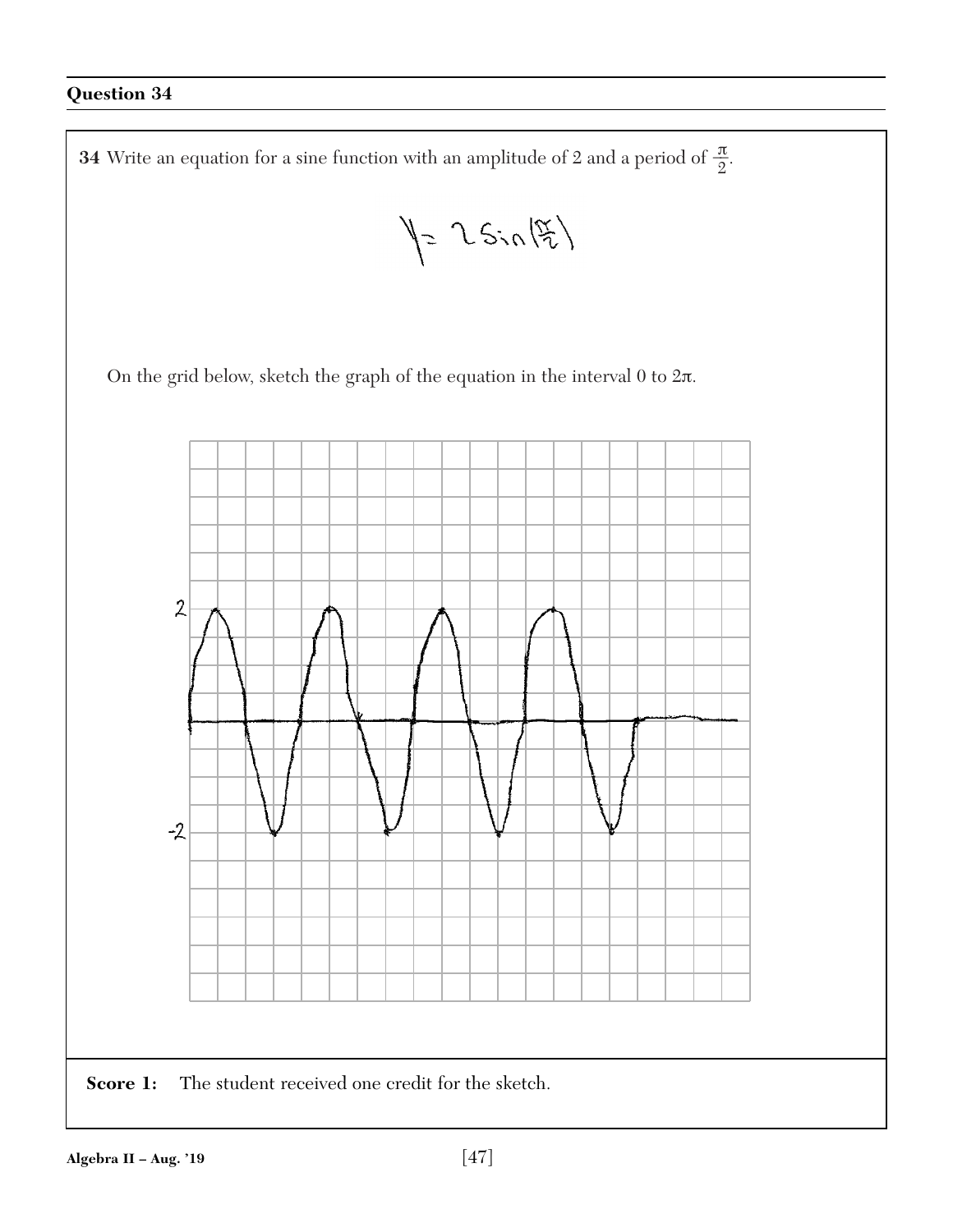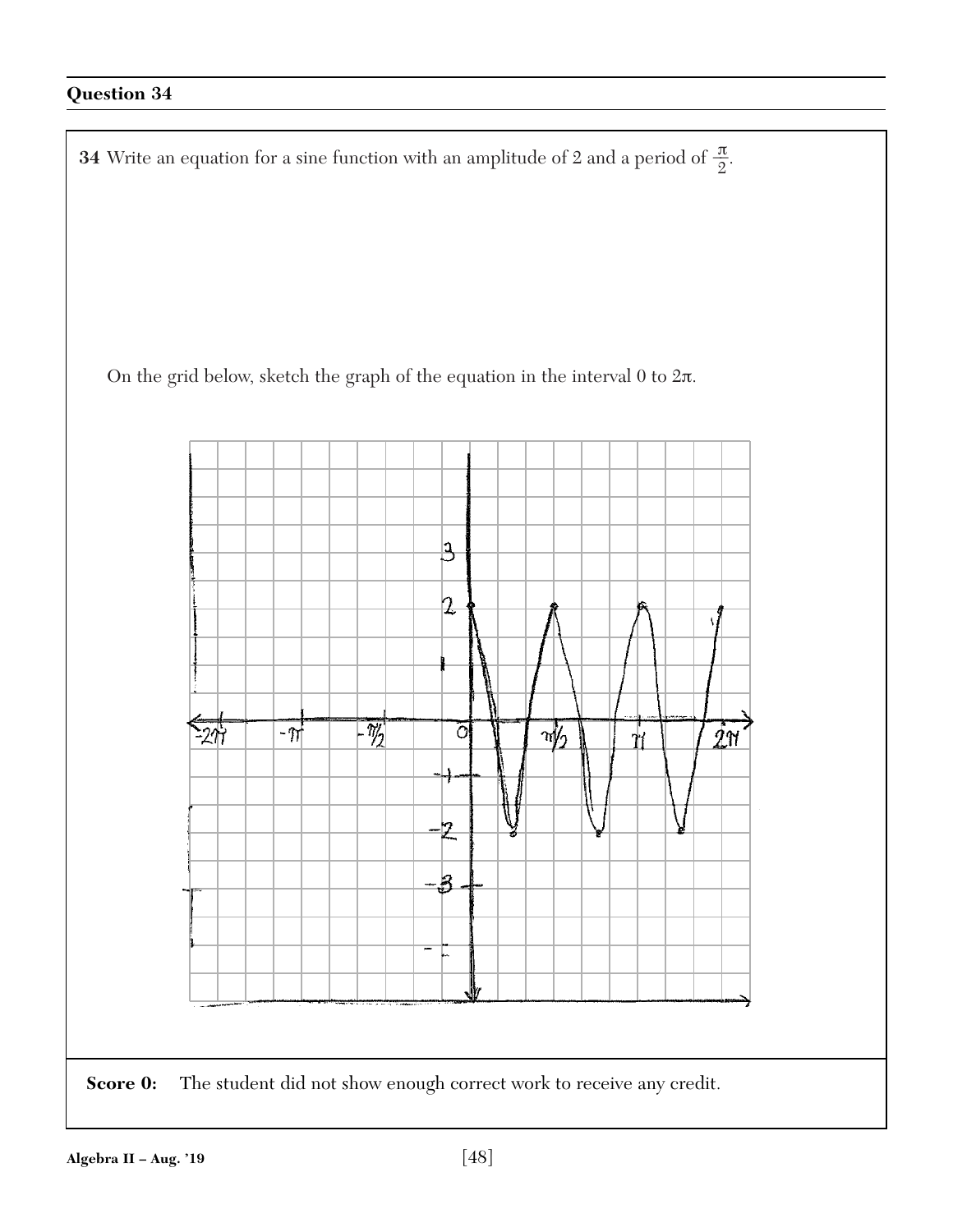**35** Mary bought a pack of candy. The manufacturer claims that 30% of the candies manufactured are red. In her pack, 14 of the 60 candies are red. She ran a simulation of 300 samples, assuming the manufacturer is correct. The results are shown below.



Based on the simulation, determine the middle 95% of plausible values that the proportion of red candies in a pack is within.

$$
0.301 + 2(.058) < M < 0.301 + 2(.058)
$$
\n
$$
.185 < M < .417
$$

Based on the simulation, is it unusual that Mary's pack had 14 red candies out of a total of 60? Explain.  $\overline{1}$ 

$$
\frac{1}{100} = 0.23
$$
\n  
\n
$$
\frac{100}{100} = 0.23
$$
\n  
\n
$$
\frac{100}{100} = 100
$$
\n
$$
\frac{100}{100} = 100
$$
\n
$$
\frac{100}{100} = 100
$$
\n
$$
\frac{100}{100} = 100
$$
\n
$$
\frac{100}{100} = 100
$$
\n
$$
\frac{100}{100} = 100
$$
\n
$$
\frac{100}{100} = 100
$$
\n
$$
\frac{100}{100} = 100
$$
\n
$$
\frac{100}{100} = 100
$$
\n
$$
\frac{100}{100} = 100
$$
\n
$$
\frac{100}{100} = 100
$$
\n
$$
\frac{100}{100} = 100
$$
\n
$$
\frac{100}{100} = 100
$$
\n
$$
\frac{100}{100} = 100
$$
\n
$$
\frac{100}{100} = 100
$$
\n
$$
\frac{100}{100} = 100
$$
\n
$$
\frac{100}{100} = 100
$$
\n
$$
\frac{100}{100} = 100
$$
\n
$$
\frac{100}{100} = 100
$$
\n
$$
\frac{100}{100} = 100
$$
\n
$$
\frac{100}{100} = 100
$$
\n
$$
\frac{100}{100} = 100
$$
\n
$$
\frac{100}{100} = 100
$$
\n
$$
\frac{100}{100} = 100
$$
\n
$$
\frac{100}{100} = 100
$$
\n
$$
\frac{100}{100} = 100
$$
\n
$$
\frac{100}{100} = 100
$$
\n
$$
\frac{100}{100} = 100
$$
\n
$$
\frac{1
$$

**Score 4:** The student gave a complete and correct response.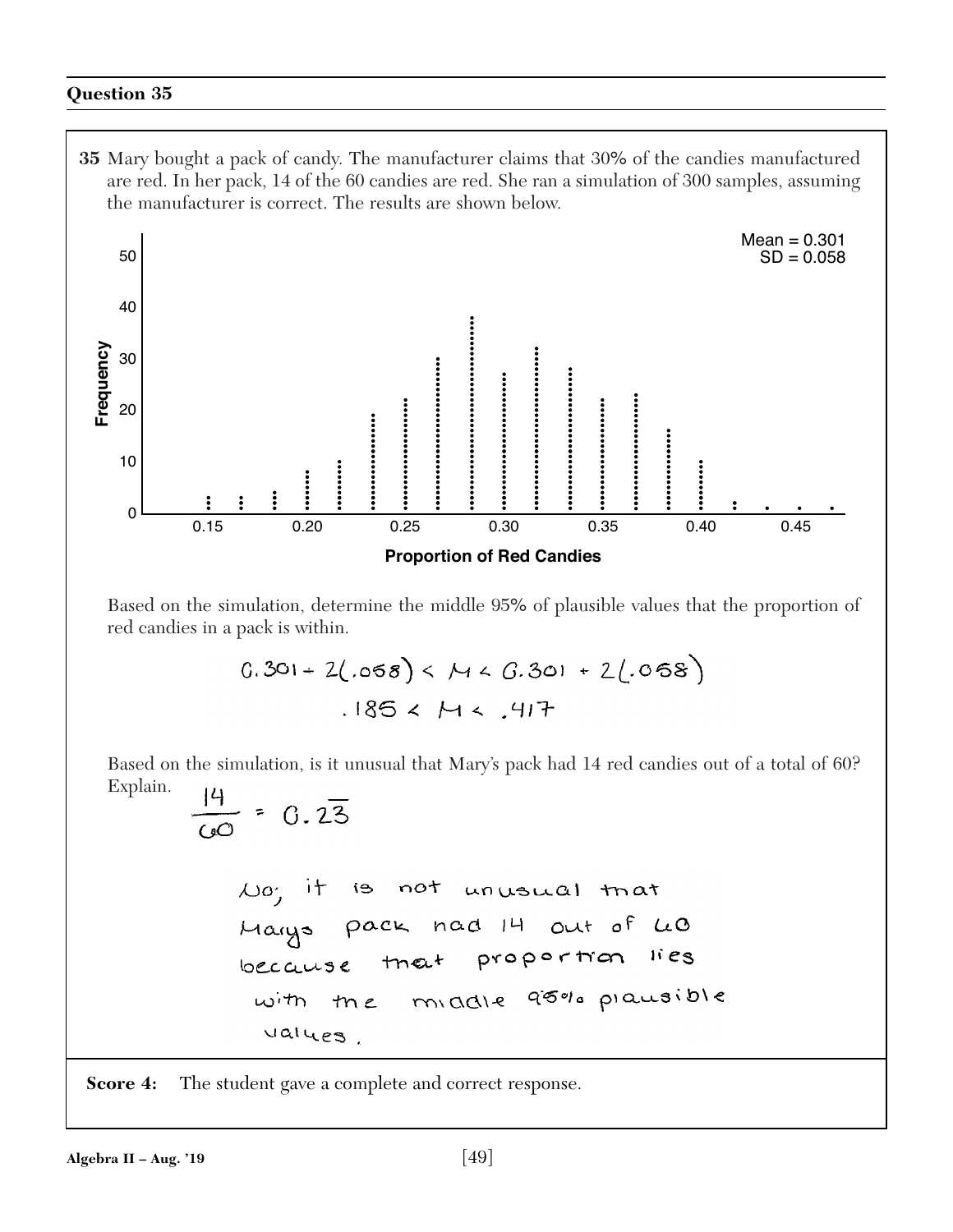**35** Mary bought a pack of candy. The manufacturer claims that 30% of the candies manufactured are red. In her pack, 14 of the 60 candies are red. She ran a simulation of 300 samples, assuming the manufacturer is correct. The results are shown below.



Based on the simulation, determine the middle 95% of plausible values that the proportion of red candies in a pack is within.

 $-FIII.$   $\geq$   $\times$   $\geq$   $H.$ 

Based on the simulation, is it unusual that Mary's pack had 14 red candies out of a total of 60? Explain.

No checause the proportion of red candides<br>to the total would equal .233 which

**Score 3:** The student made a transcription error.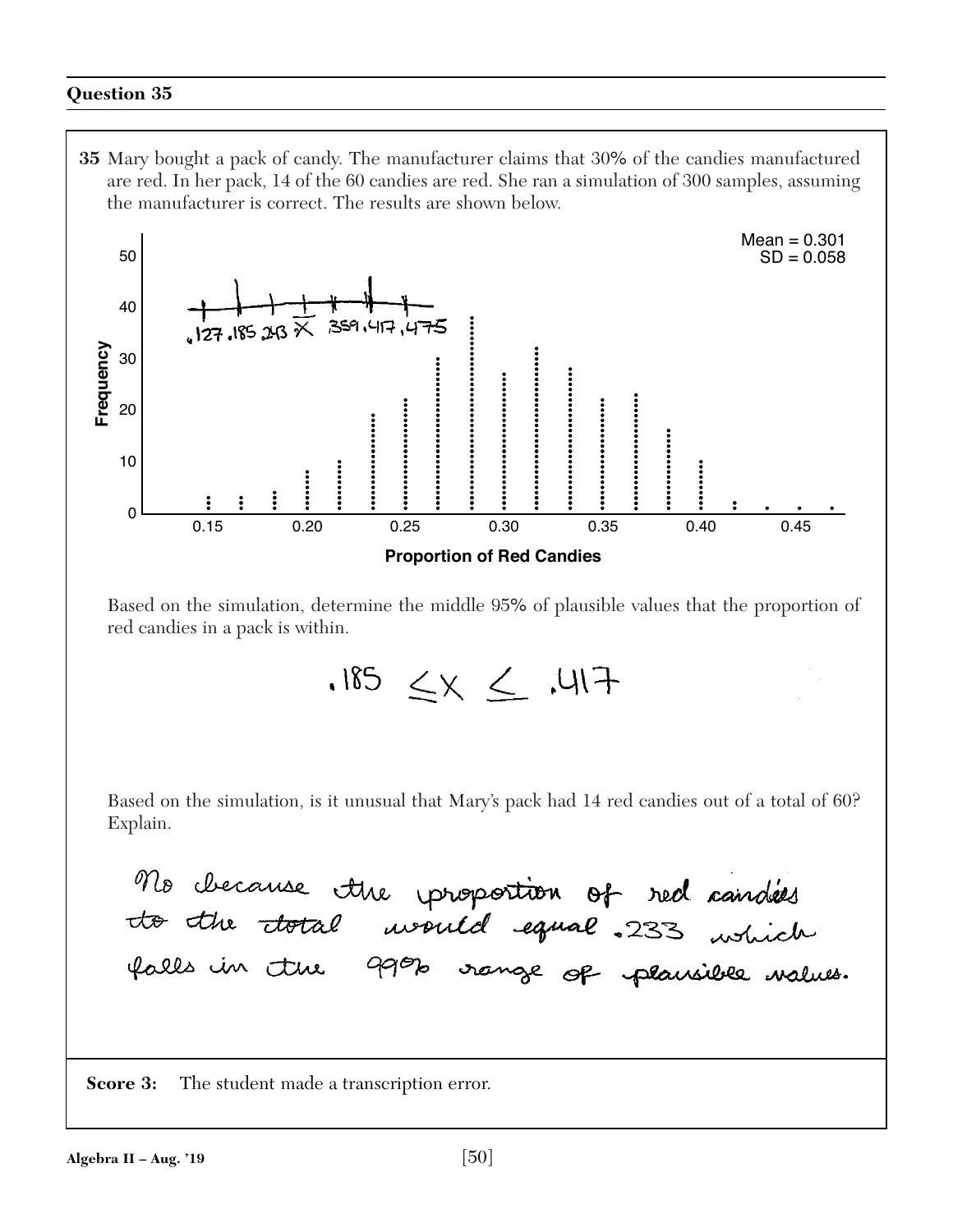**35** Mary bought a pack of candy. The manufacturer claims that 30% of the candies manufactured are red. In her pack, 14 of the 60 candies are red. She ran a simulation of 300 samples, assuming the manufacturer is correct. The results are shown below.



Based on the simulation, determine the middle 95% of plausible values that the proportion of red candies in a pack is within.

> $.185.243.301.354.77$ 291 candids

Based on the simulation, is it unusual that Mary's pack had 14 red candies out of a total of 60? Explain.

No it joit because 233 falls in the

**Score 3:** The student did not explicitly state an interval.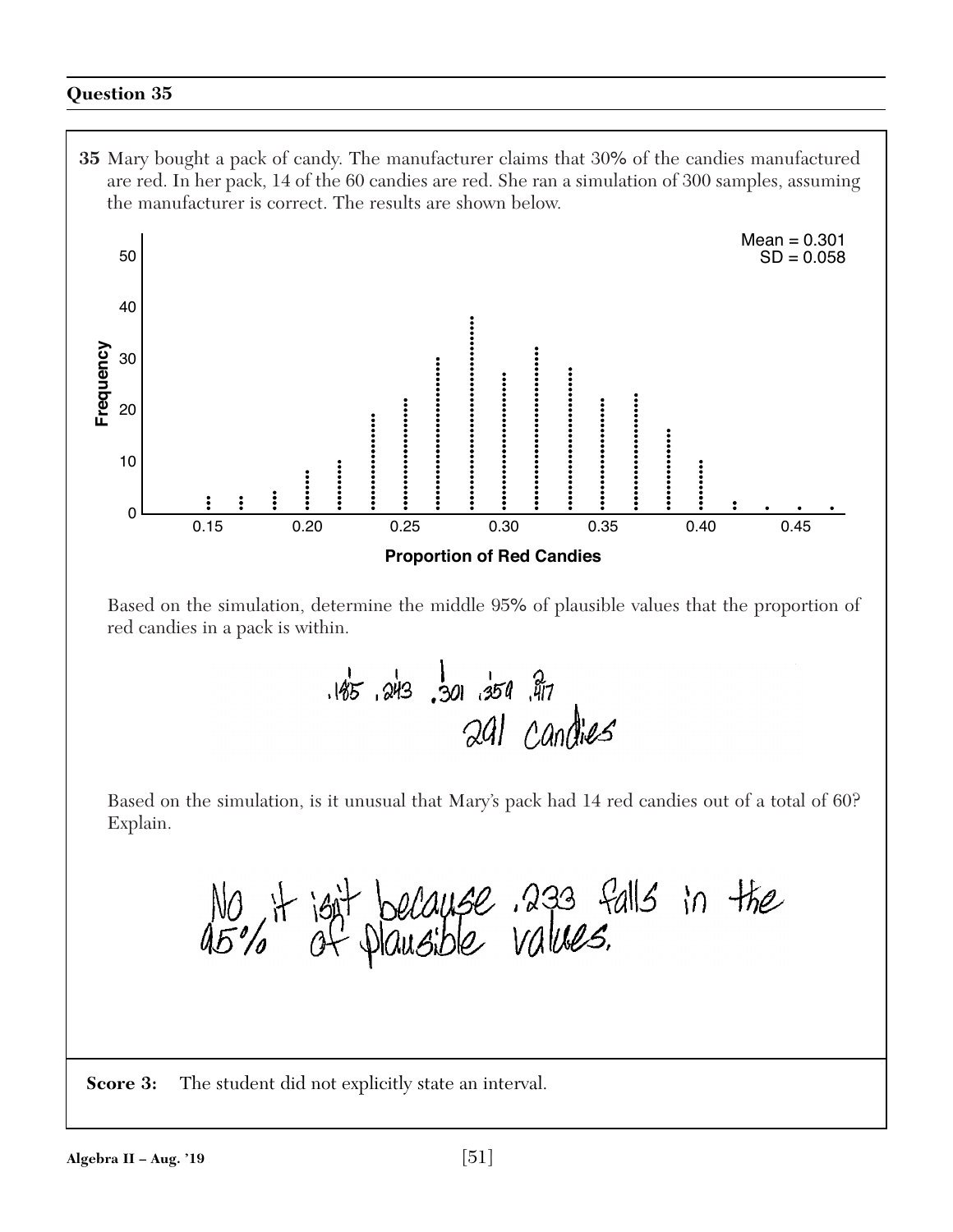**35** Mary bought a pack of candy. The manufacturer claims that 30% of the candies manufactured are red. In her pack, 14 of the 60 candies are red. She ran a simulation of 300 samples, assuming the manufacturer is correct. The results are shown below.



Based on the simulation, determine the middle 95% of plausible values that the proportion of red candies in a pack is within.

| within 185 to 417 |  |
|-------------------|--|
| 957.              |  |

Based on the simulation, is it unusual that Mary's pack had 14 red candies out of a total of 60? Explain.

**Score 2:** The student answered the first part correctly.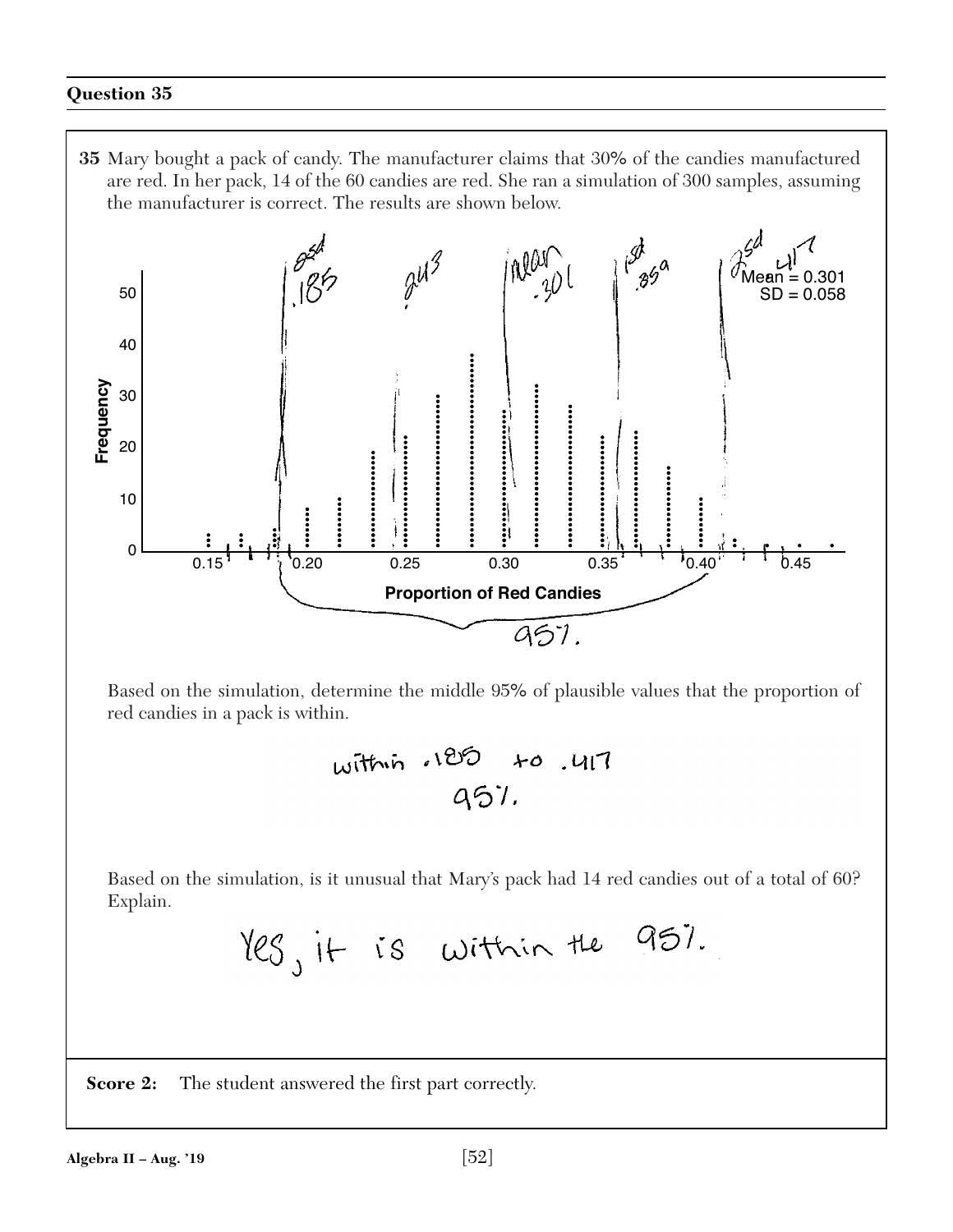**35** Mary bought a pack of candy. The manufacturer claims that 30% of the candies manufactured are red. In her pack, 14 of the 60 candies are red. She ran a simulation of 300 samples, assuming the manufacturer is correct. The results are shown below.



Based on the simulation, determine the middle 95% of plausible values that the proportion of red candies in a pack is within.

$$
\frac{14}{100} = 0.233
$$
\n
$$
\frac{0.301 + 0.058}{0.301 - 0.058} = 0.089
$$
\n
$$
\frac{0.301 - 0.058}{0.243 - 0.089}
$$

Based on the simulation, is it unusual that Mary's pack had 14 red candies out of a total of 60? Explain.

**Score 1:** The student found the correct proportion.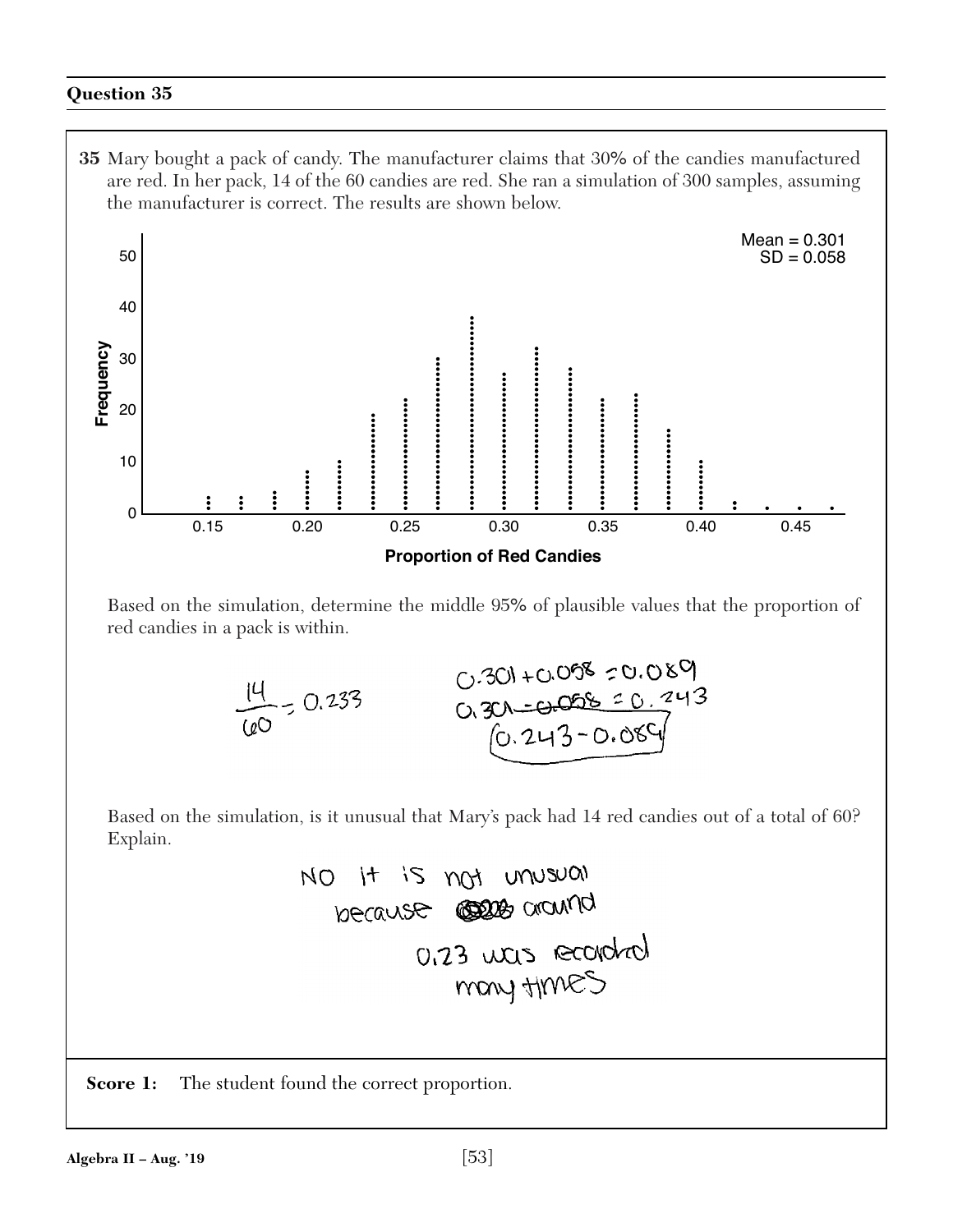**35** Mary bought a pack of candy. The manufacturer claims that 30% of the candies manufactured are red. In her pack, 14 of the 60 candies are red. She ran a simulation of 300 samples, assuming the manufacturer is correct. The results are shown below.



Based on the simulation, determine the middle 95% of plausible values that the proportion of red candies in a pack is within.

 $0.26 - 0.32$ 

Based on the simulation, is it unusual that Mary's pack had 14 red candies out of a total of 60? Explain.

> yes because according<br>to the graph the mean is  $(0,30)$ .

**Score 0:** The student did not show enough correct work to receive any credit.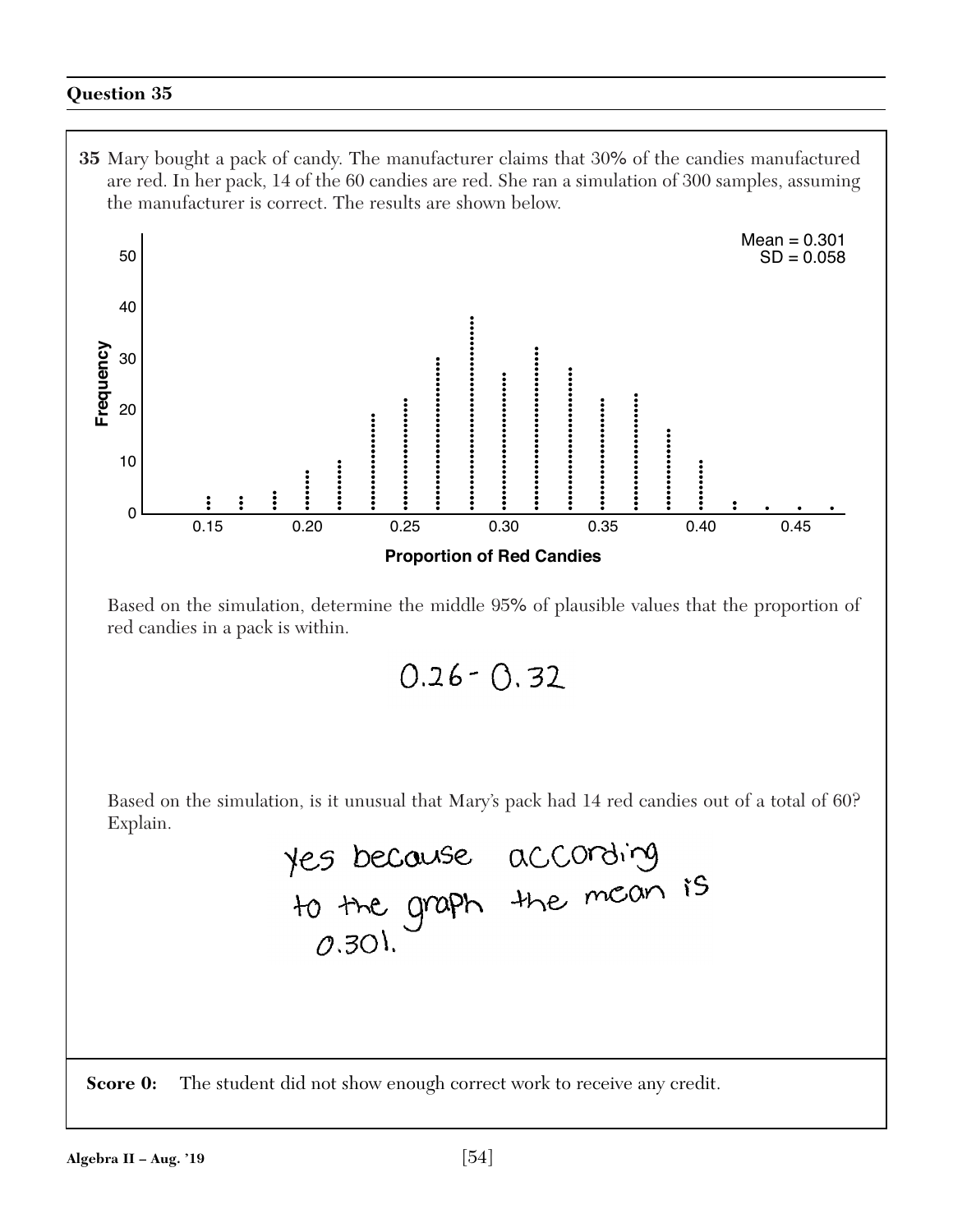**36** a) Algebraically determine the roots, in simplest  $a + bi$  form, to the equation below.  $x^2 - 2x + 7 = 4x - 10$  $x^2 - 6x + 17 = 0$  $363\sqrt{62.51}$ <br>  $634\sqrt{2}$  $\frac{65\sqrt{36-4(1)(12)}}{2(1)}$  $32\sqrt{2}$  $6 \frac{1}{122}$ b) Consider the system of equations below.

> $y = x^2 - 2x + 7$  $y = 4x - 10$

The graph of this system confirms the solution from part *a* is imaginary. Explain why.

The equation can be concluded to have imaginary roots<br>based on observing the graph because the system not intersect. Because the system of the two equations<br>has no solution, we can conclude that setting the two<br>equations equal to each other will not yield any real  $roots.$ 

**Score 4:** The student gave a complete and correct response.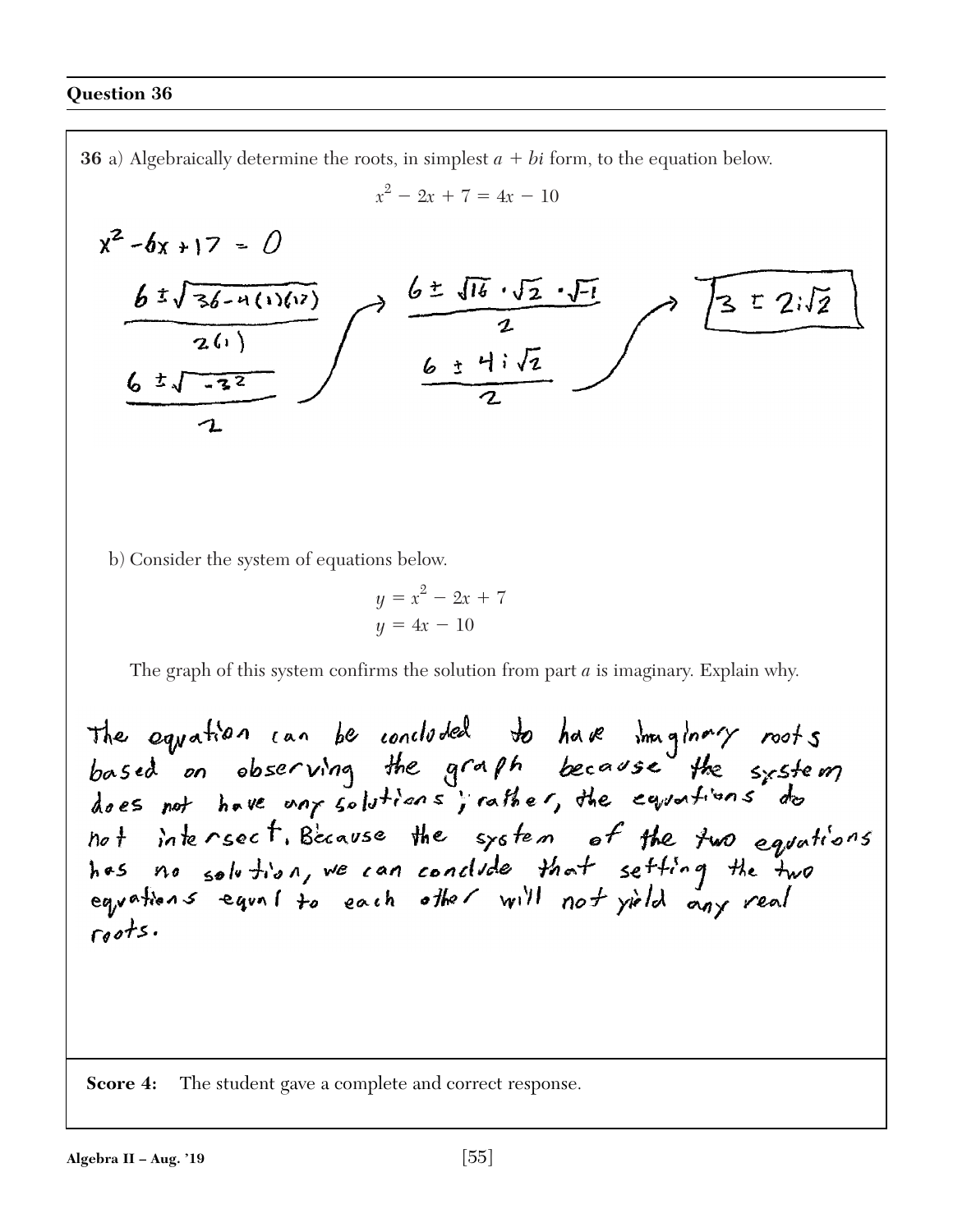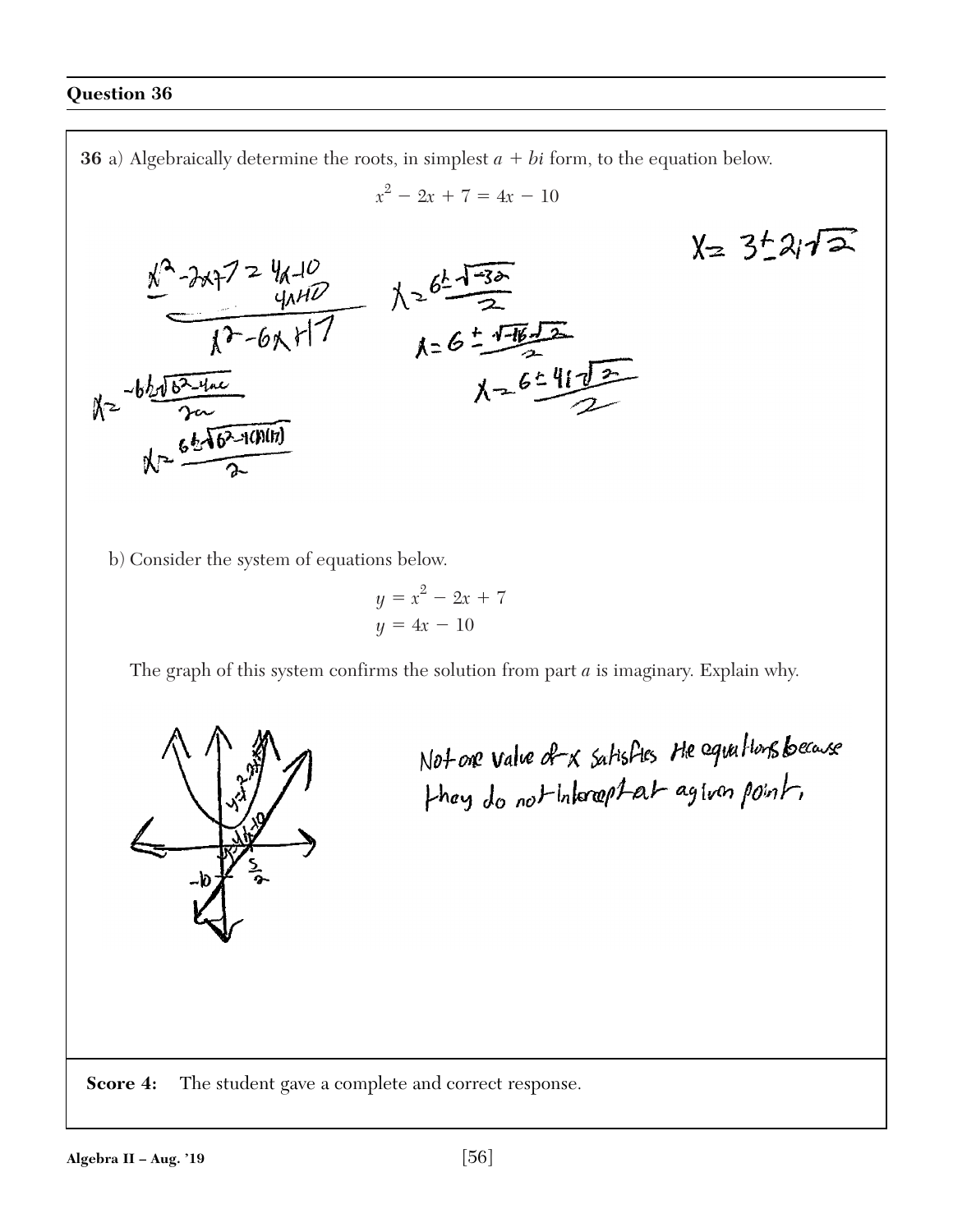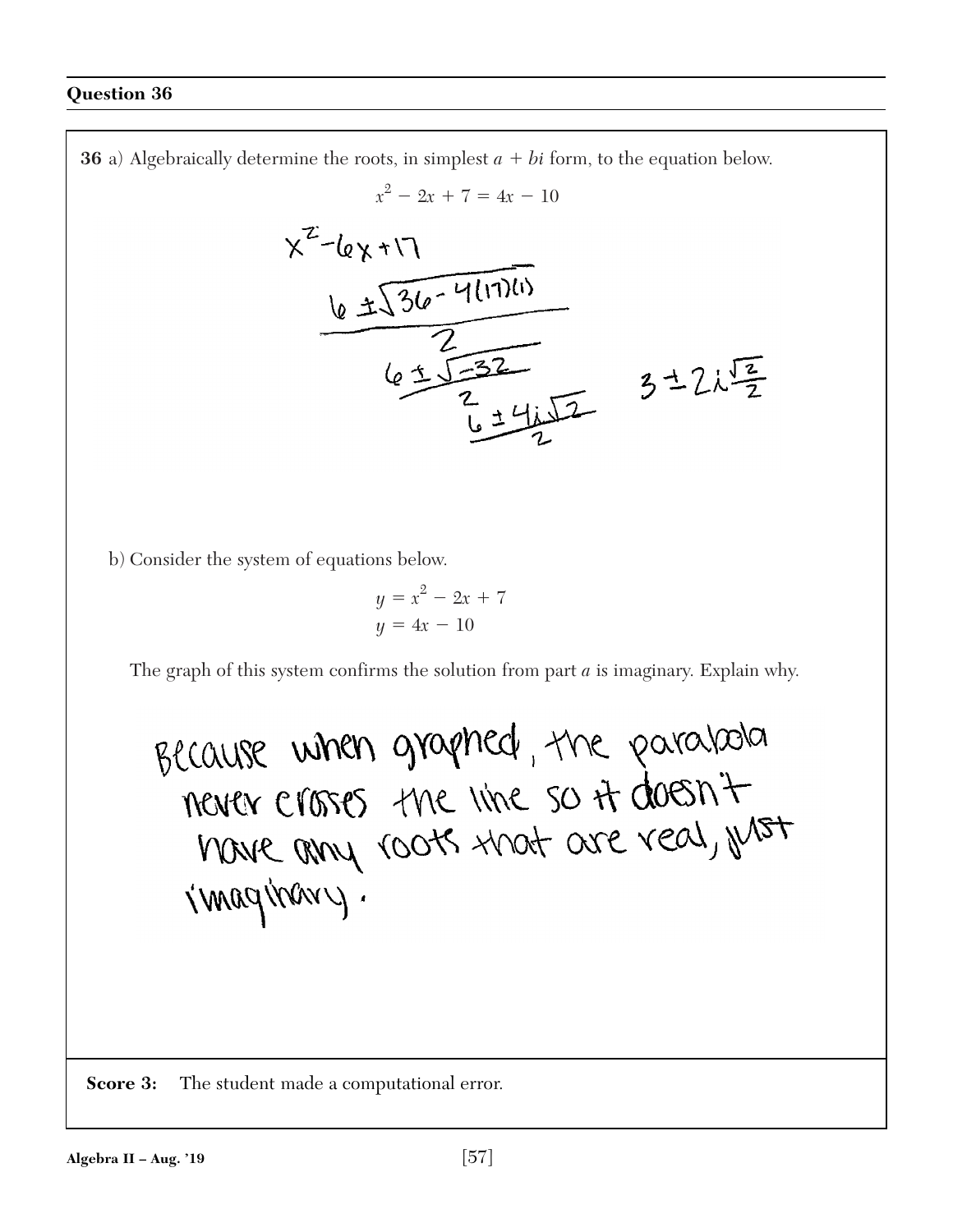

**Score 3:** The student gave an incomplete explanation.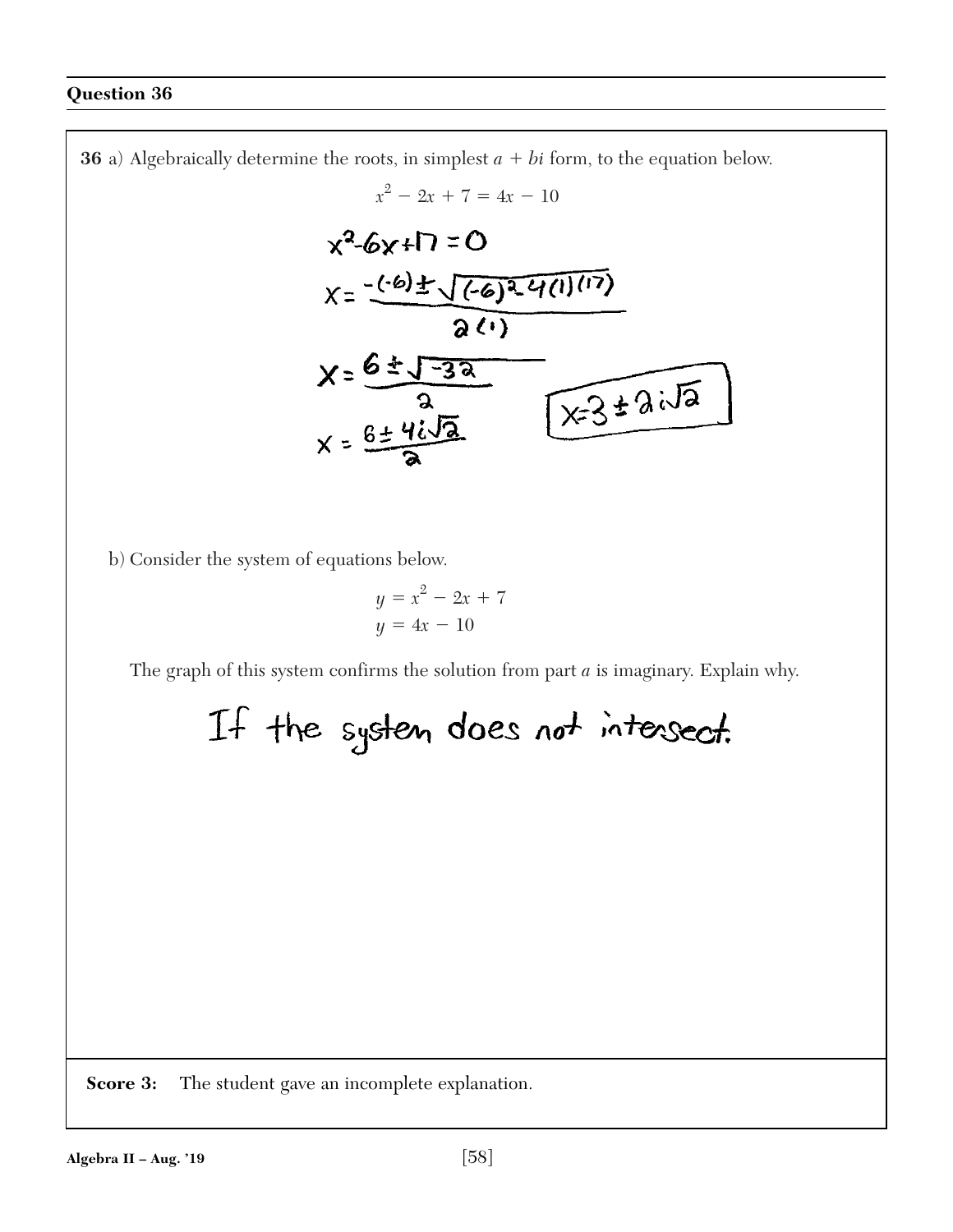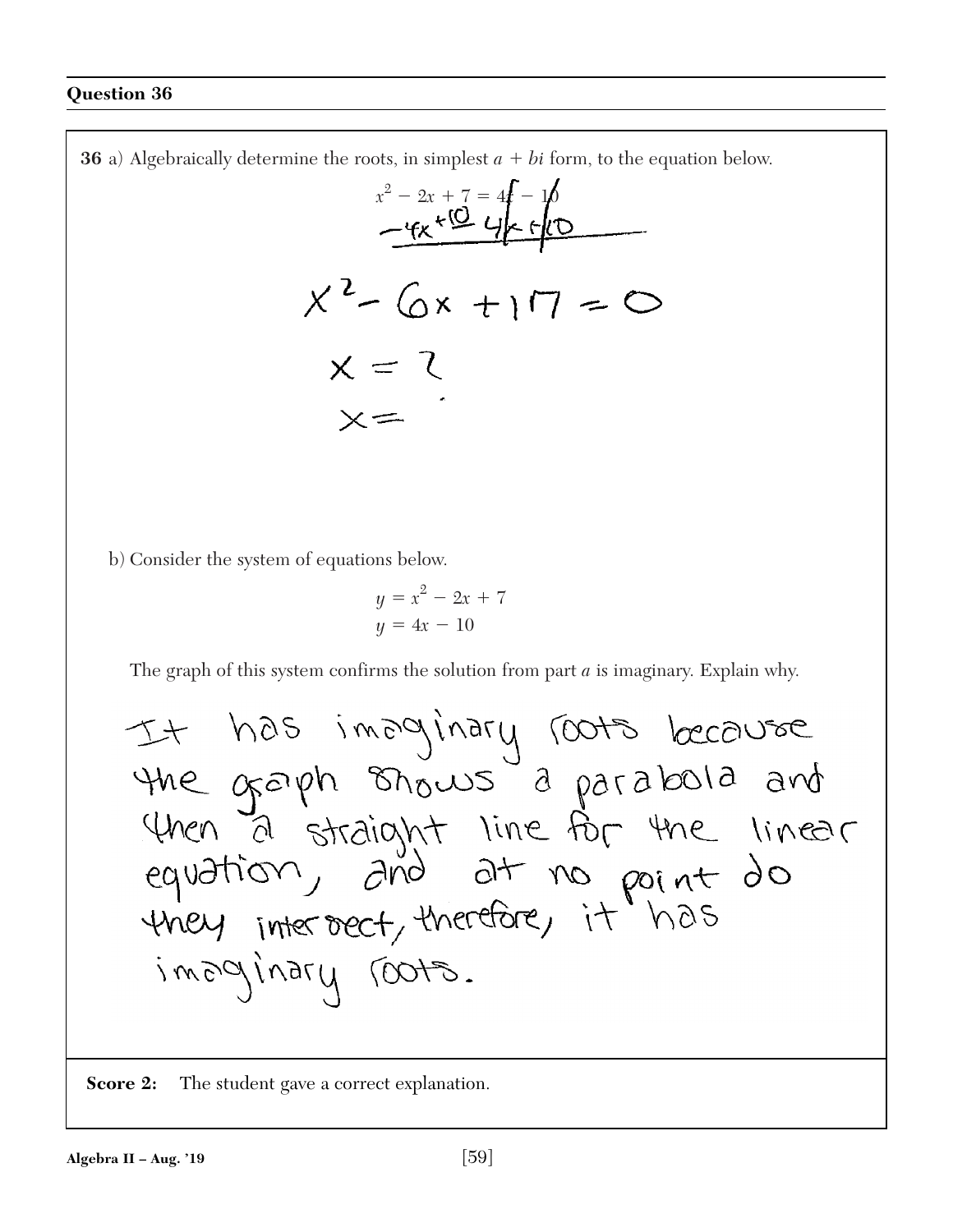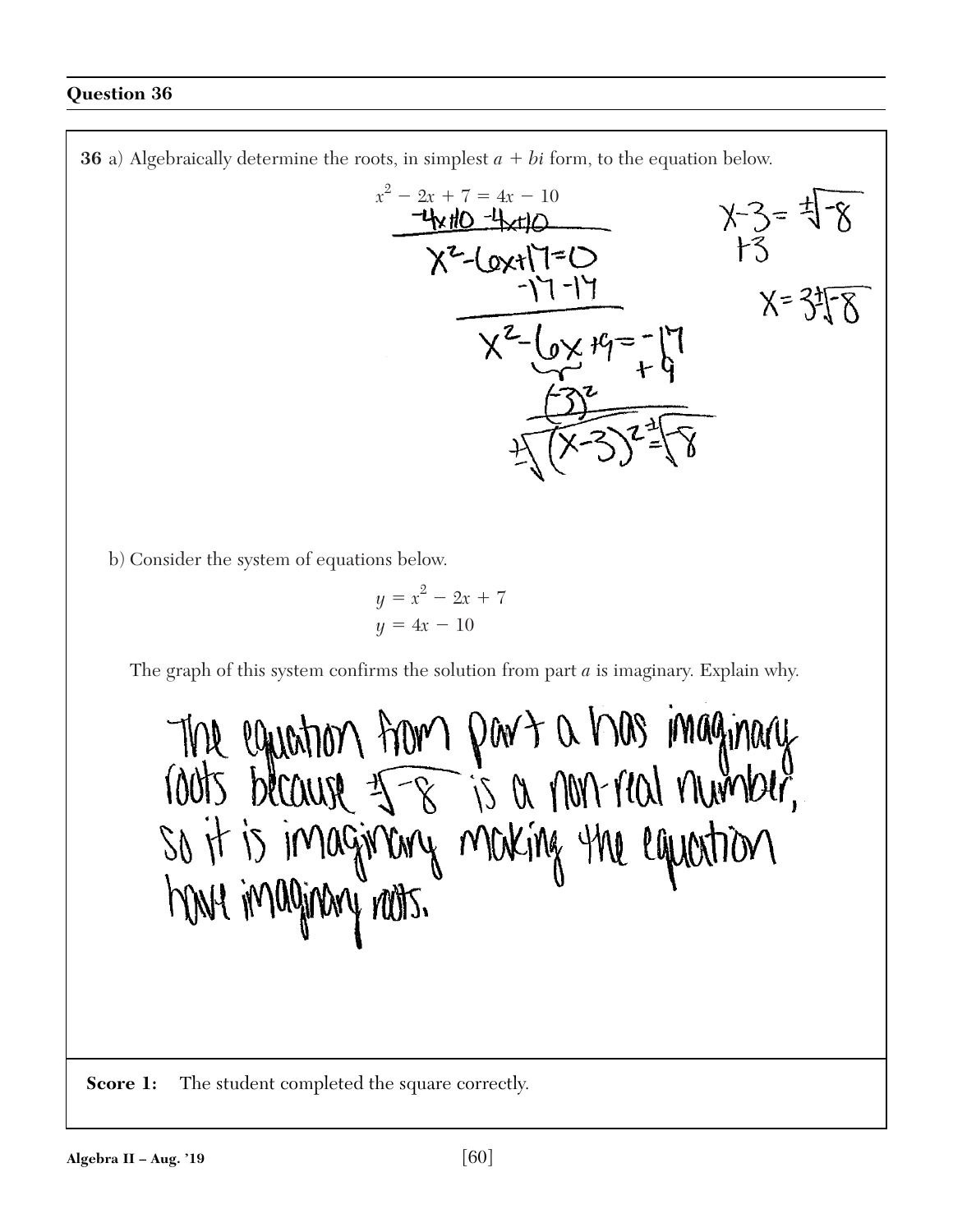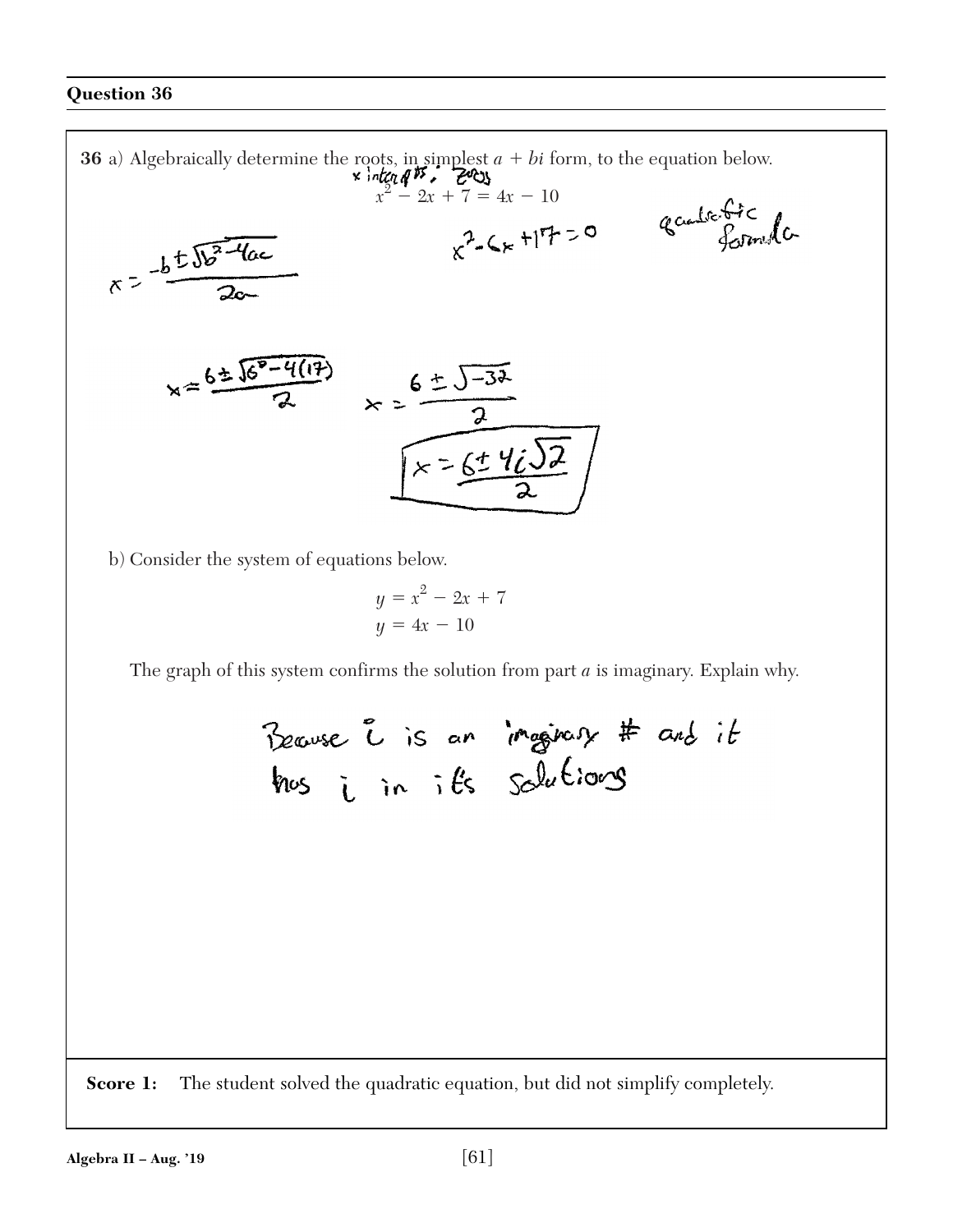**36** a) Algebraically determine the roots, in simplest  $a + bi$  form, to the equation below.

$$
x^{2}-2x+7=4x-10
$$
\n
$$
x^{2}-2x+7=4x-10
$$
\n
$$
x^{2}+7=4x-10
$$
\n
$$
x^{2}+7=4x-10
$$
\n
$$
x^{2}+7=4x-10
$$
\n
$$
x^{2}+7=4x-10
$$
\n
$$
x^{2}+3.8=1
$$

b) Consider the system of equations below.

$$
y = x^2 - 2x + 7
$$

$$
y = 4x - 10
$$

The graph of this system confirms the solution from part *a* is imaginary. Explain why.

**Score 0:** The student did not show enough correct work to receive any credit.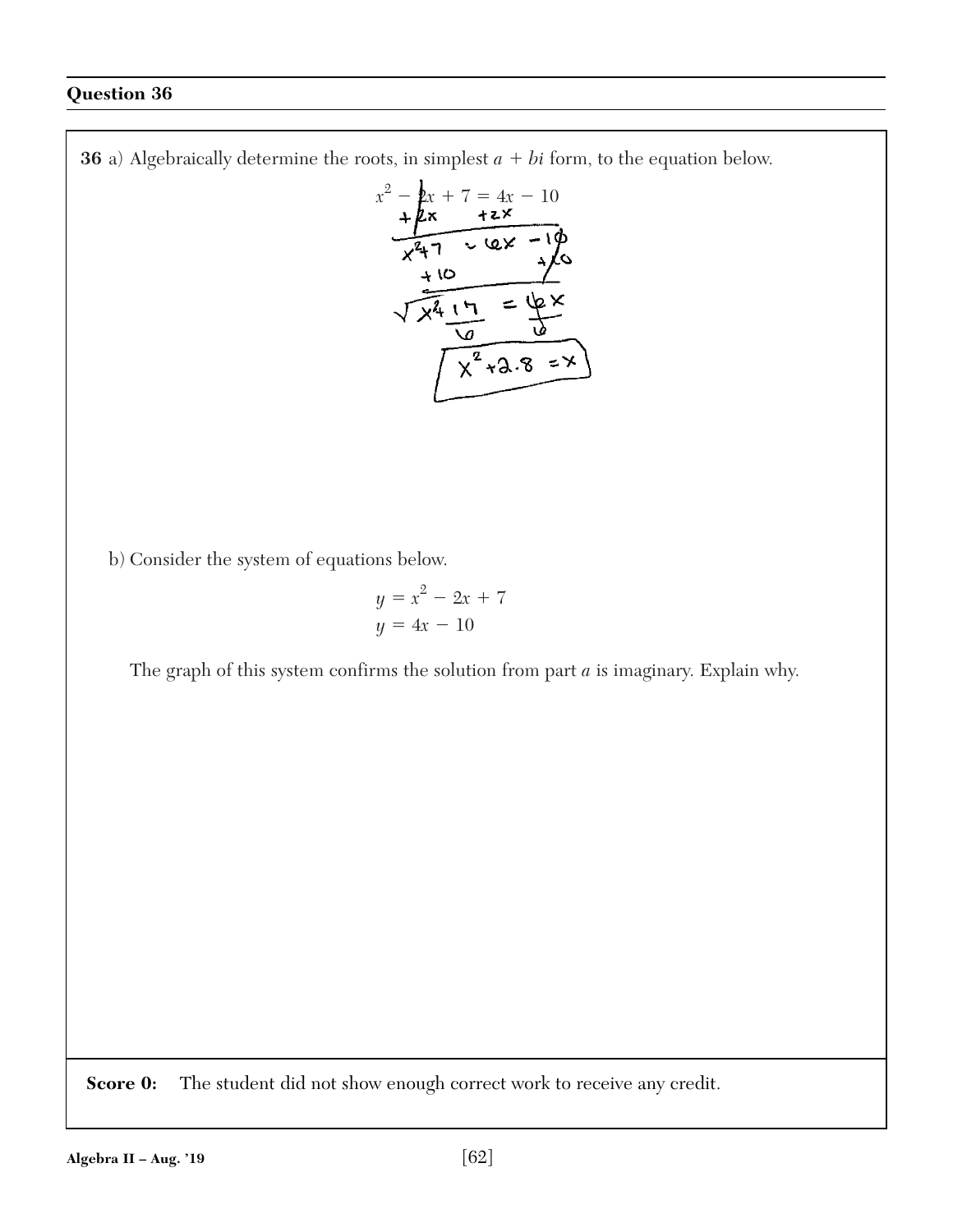**37** The Beaufort Wind Scale was devised by British Rear Admiral Sir Francis Beaufort, in 1805 based upon observations of the effects of the wind. Beaufort numbers, *B*, are determined by the equation  $B = 1.69 \sqrt{s} + 4.45 - 3.49$ , where *s* is the speed of the wind in mph, and *B* is rounded to the nearest integer from 0 to 12.

| <b>Beaufort Number</b> | <b>Force of Wind</b> |
|------------------------|----------------------|
| O                      | Calm                 |
| 1                      | Light air            |
| 2                      | Light breeze         |
| 3                      | Gentle breeze        |
| 4                      | Moderate breeze      |
| 5                      | Fresh breeze         |
| 6                      | Steady breeze        |
| 7                      | Moderate gale        |
| 8                      | Fresh gale           |
| 9                      | Strong gale          |
| 10                     | Whole gale           |
| 11                     | Storm                |
| 12                     | Hurricane            |

# **Beaufort Wind Scale**

Using the table above, classify the force of wind at a speed of 30 mph. Justify your answer.

$$
B = 1.69\sqrt{30 + 4.45} = 3.49
$$
  

$$
B = 6.42930667926
$$

Steady breeze

**Question 37 is continued on the next page.**

**Score 6:** The student gave a complete and correct response.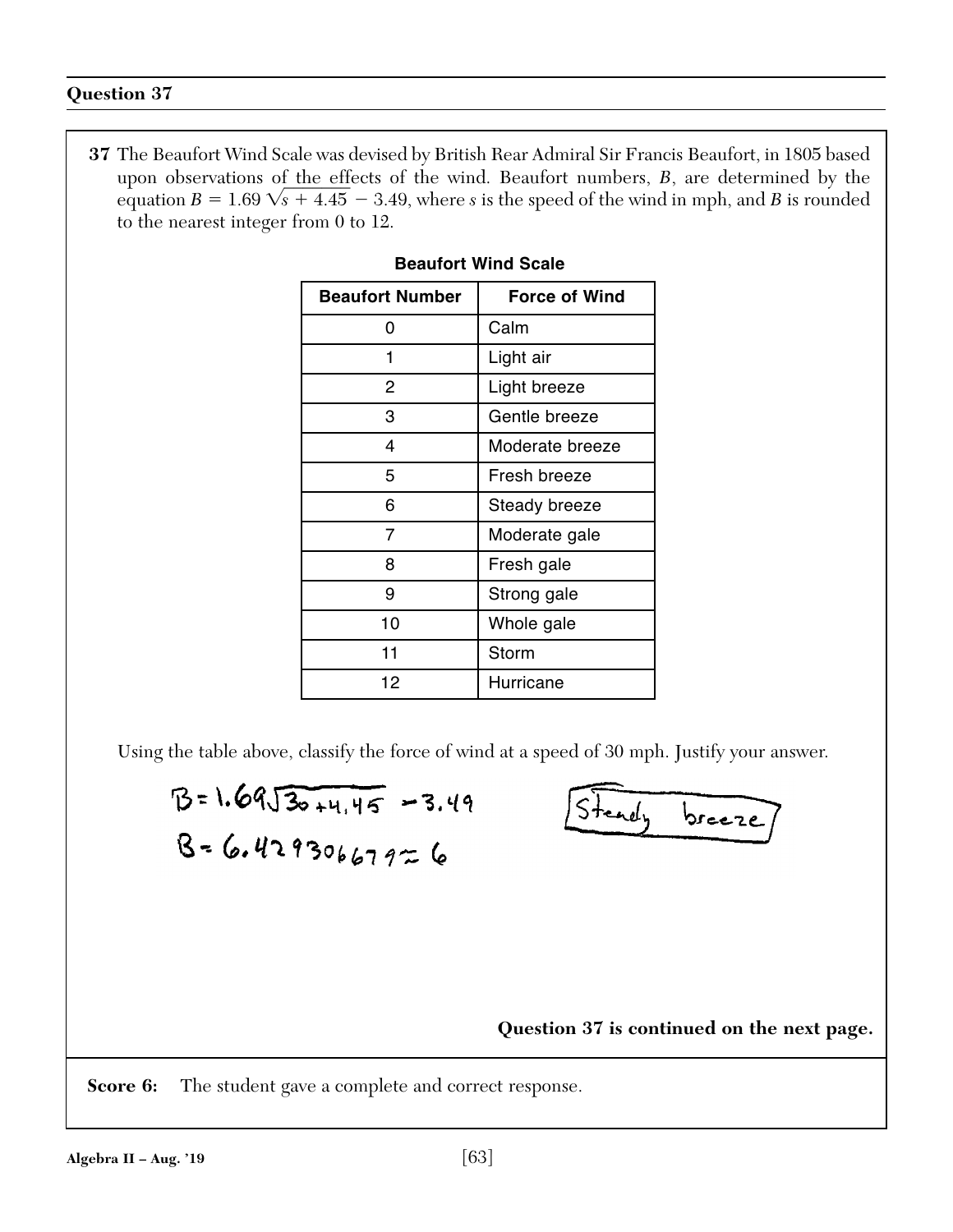In 1946, the scale was extended to accommodate strong hurricanes. A strong hurricane received a *B* value of exactly 15. Algebraically determine the value of *s*, to the *nearest mph*.

$$
15=1.69\sqrt{5+4.45} - 3.49
$$
\n
$$
\frac{18.49}{1.69} \cdot \frac{1.69\sqrt{5+4.45}}{1.69}
$$
\n
$$
\left(\frac{18.49}{1.69}\right)^{2} \cdot \frac{16.69}{5+4.45}\left(\frac{18.49}{1.69}\right)^{2} = 5.44.45
$$
\n
$$
5 = |15.25|726
$$

Any *B* values that round to 10 receive a Beaufort number of 10. Using technology, find an approximate range of wind speeds, to the *nearest mph*, associated with a Beaufort number of 10.

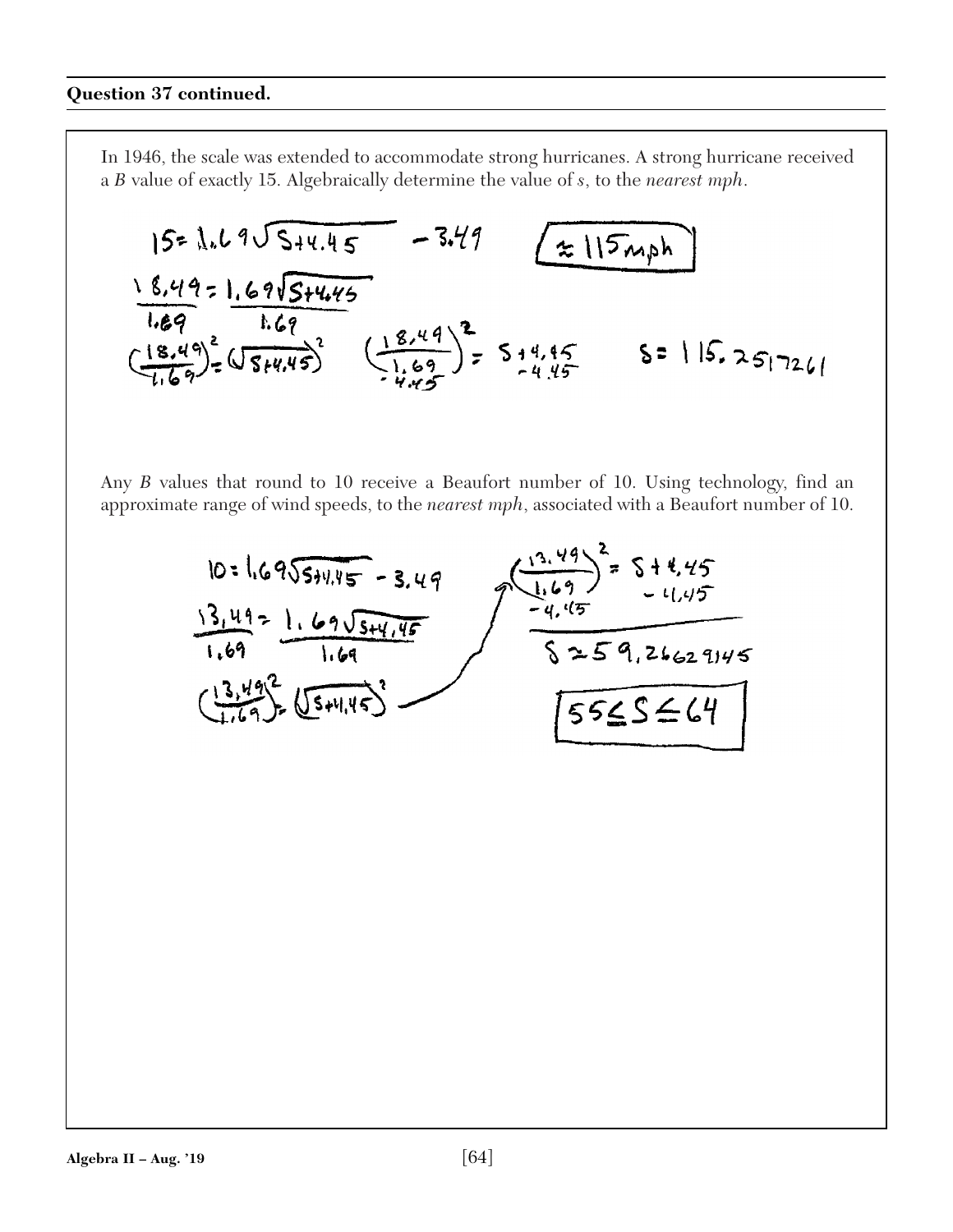**37** The Beaufort Wind Scale was devised by British Rear Admiral Sir Francis Beaufort, in 1805 based upon observations of the effects of the wind. Beaufort numbers, *B*, are determined by the equation  $B = 1.69 \sqrt{s} + 4.45 - 3.49$ , where *s* is the speed of the wind in mph, and *B* is rounded to the nearest integer from 0 to 12.

| <b>Beaufort Number</b> | <b>Force of Wind</b> |
|------------------------|----------------------|
| O                      | Calm                 |
| 1                      | Light air            |
| 2                      | Light breeze         |
| 3                      | Gentle breeze        |
| 4                      | Moderate breeze      |
| 5                      | Fresh breeze         |
| 6                      | Steady breeze        |
| 7                      | Moderate gale        |
| 8                      | Fresh gale           |
| 9                      | Strong gale          |
| 10                     | Whole gale           |
| 11                     | Storm                |
| 12                     | Hurricane            |
|                        |                      |

# **Beaufort Wind Scale**

Using the table above, classify the force of wind at a speed of 30 mph. Justify your answer.

 $6 - 429$ 

**Question 37 is continued on the next page.**

**Score 5:** The student did not classify the force of wind.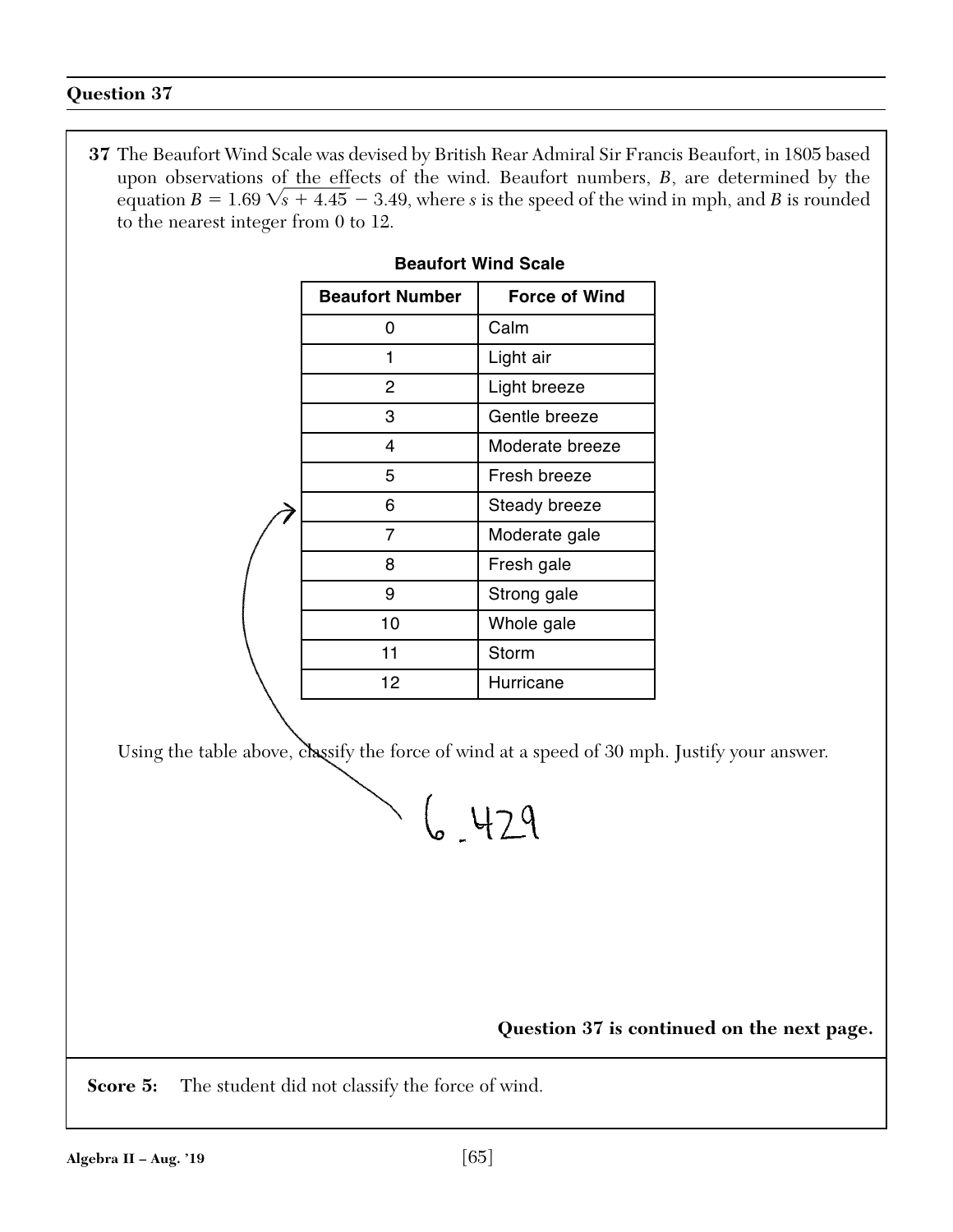In 1946, the scale was extended to accommodate strong hurricanes. A strong hurricane received a *B* value of exactly 15. Algebraically determine the value of *s*, to the *nearest mph*.

$$
15 = 1.69\sqrt{5 + 4.45} = 3.49
$$
  
\n $19.49 = 169\sqrt{5 + 4.45}$   
\n $10.449 = \sqrt{5 + 4.45}$   
\n $19.702 = 5 + 4.45$ 

$$
\left(\overbrace{15_{mgh}}^{15_{mgh}}\right)
$$

Any *B* values that round to 10 receive a Beaufort number of 10. Using technology, find an approximate range of wind speeds, to the *nearest mph*, associated with a Beaufort number of 10.

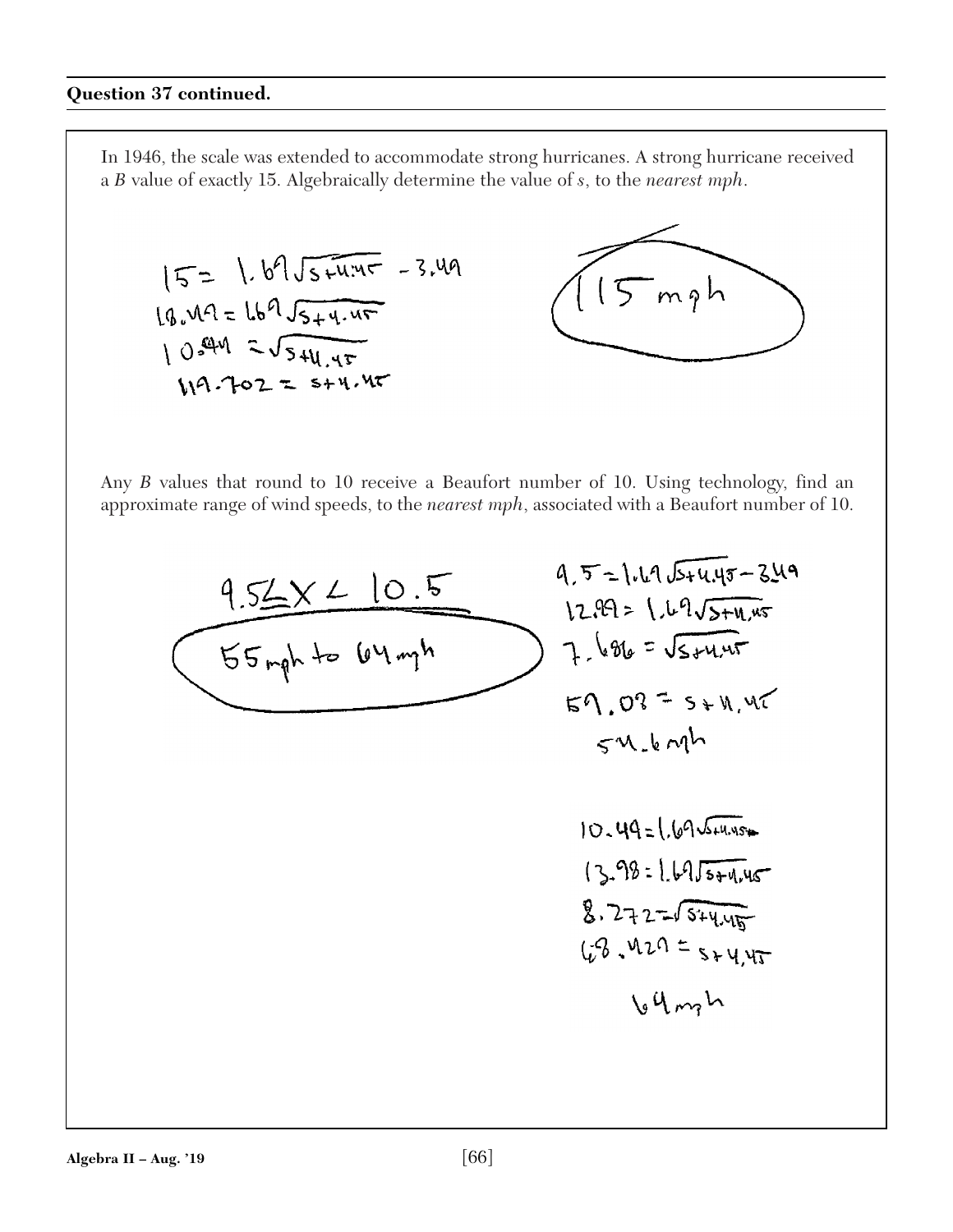**37** The Beaufort Wind Scale was devised by British Rear Admiral Sir Francis Beaufort, in 1805 based upon observations of the effects of the wind. Beaufort numbers, *B*, are determined by the equation  $B = 1.69 \sqrt{s} + 4.45 - 3.49$ , where *s* is the speed of the wind in mph, and *B* is rounded to the nearest integer from 0 to 12.

| <b>Beaufort Number</b> | <b>Force of Wind</b> |
|------------------------|----------------------|
| ი                      | Calm                 |
| 1                      | Light air            |
| 2                      | Light breeze         |
| 3                      | Gentle breeze        |
| 4                      | Moderate breeze      |
| 5                      | Fresh breeze         |
| 6                      | Steady breeze        |
| 7                      | Moderate gale        |
| 8                      | Fresh gale           |
| 9                      | Strong gale          |
| 10                     | Whole gale           |
| 11                     | Storm                |
| 12                     | Hurricane            |

# **Beaufort Wind Scale**

Using the table above, classify the force of wind at a speed of 30 mph. Justify your answer.



**Score 5:** The student made an error when finding the interval.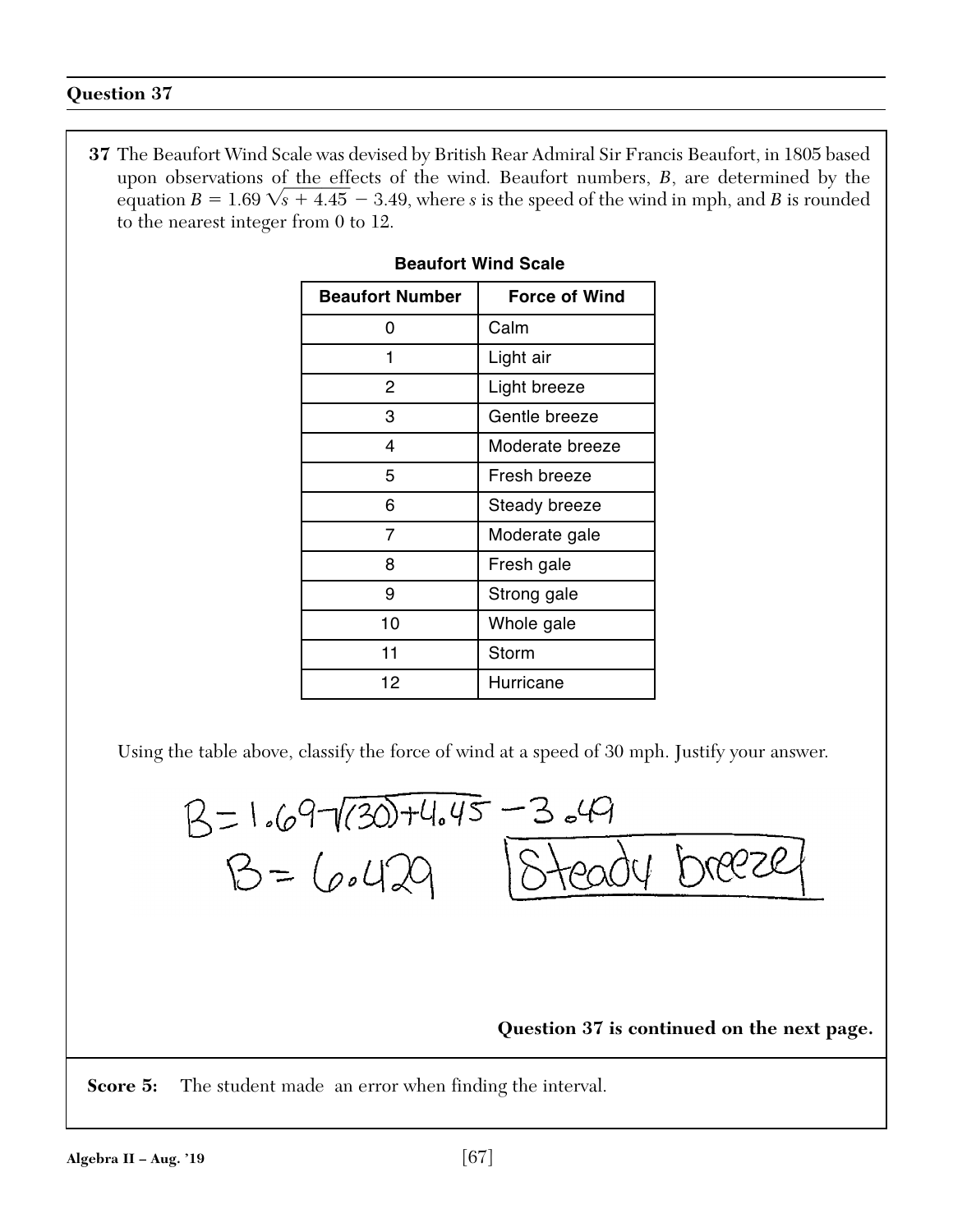In 1946, the scale was extended to accommodate strong hurricanes. A strong hurricane received a *B* value of exactly 15. Algebraically determine the value of *s*, to the *nearest mph*.



Any *B* values that round to 10 receive a Beaufort number of 10. Using technology, find an approximate range of wind speeds, to the *nearest mph*, associated with a Beaufort number of 10.

$$
B = 1.6976574.45 - 3.4915 - 1.697637445 - 3.491697637445 - 3.491697637445 - 3.4916976389
$$
  
B = 10.541169696389  
B = 10.55 - 63 mph 18 = 10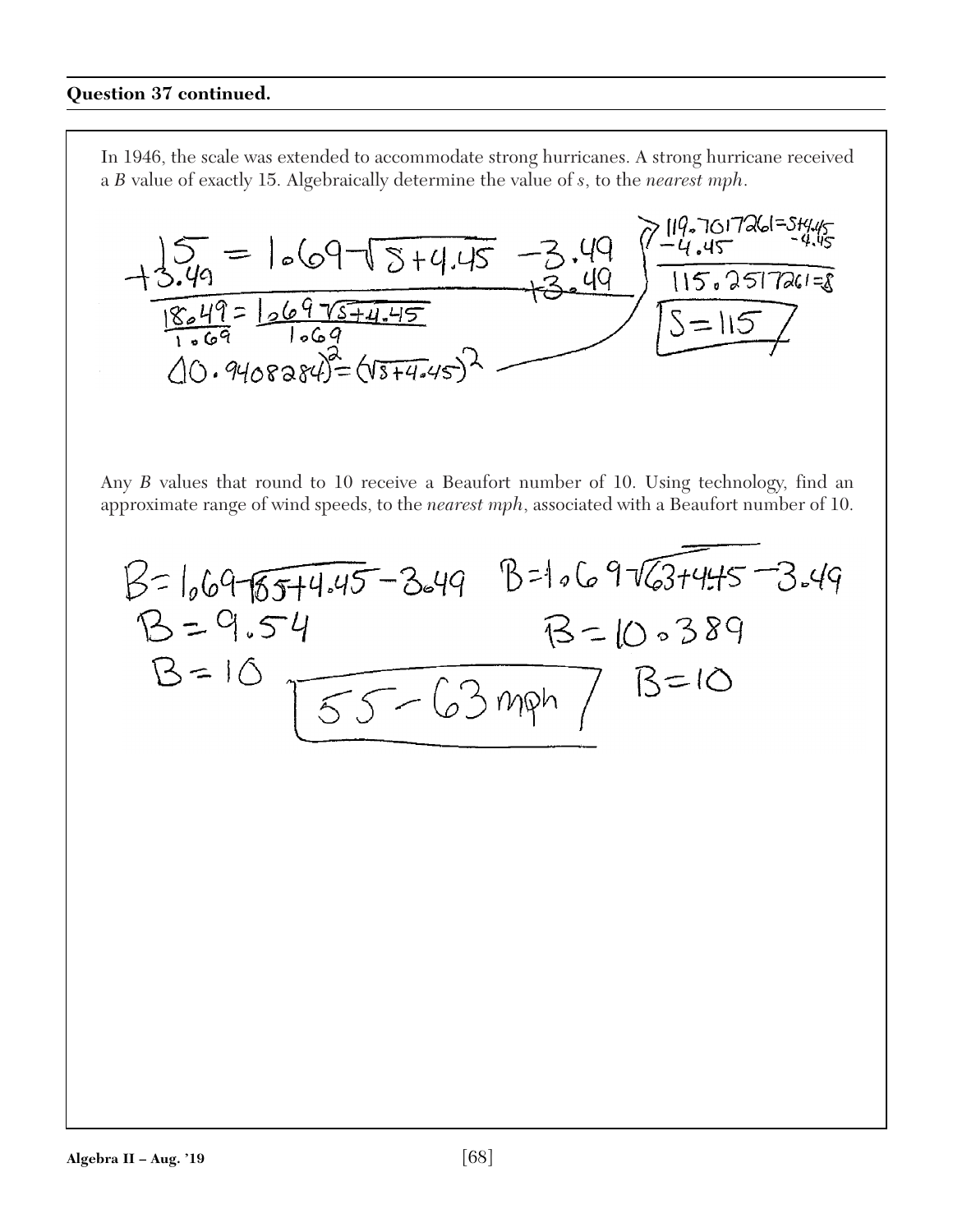**37** The Beaufort Wind Scale was devised by British Rear Admiral Sir Francis Beaufort, in 1805 based upon observations of the effects of the wind. Beaufort numbers, *B*, are determined by the equation  $B = 1.69 \sqrt{s} + 4.45 - 3.49$ , where *s* is the speed of the wind in mph, and *B* is rounded to the nearest integer from 0 to 12.

| <b>Beaufort Number</b> | <b>Force of Wind</b> |
|------------------------|----------------------|
| ŋ                      | Calm                 |
| 1                      | Light air            |
| 2                      | Light breeze         |
| 3                      | Gentle breeze        |
| 4                      | Moderate breeze      |
| 5                      | Fresh breeze         |
| 6                      | Steady breeze        |
| 7                      | Moderate gale        |
| 8                      | Fresh gale           |
| 9                      | Strong gale          |
| 10                     | Whole gale           |
| 11                     | Storm                |
| 12                     | Hurricane            |

# **Beaufort Wind Scale**

Using the table above, classify the force of wind at a speed of 30 mph. Justify your answer.

Steady breeze

**Question 37 is continued on the next page.**

**Score 4:** The student did not justify "steady breeze" and made an error when finding the interval.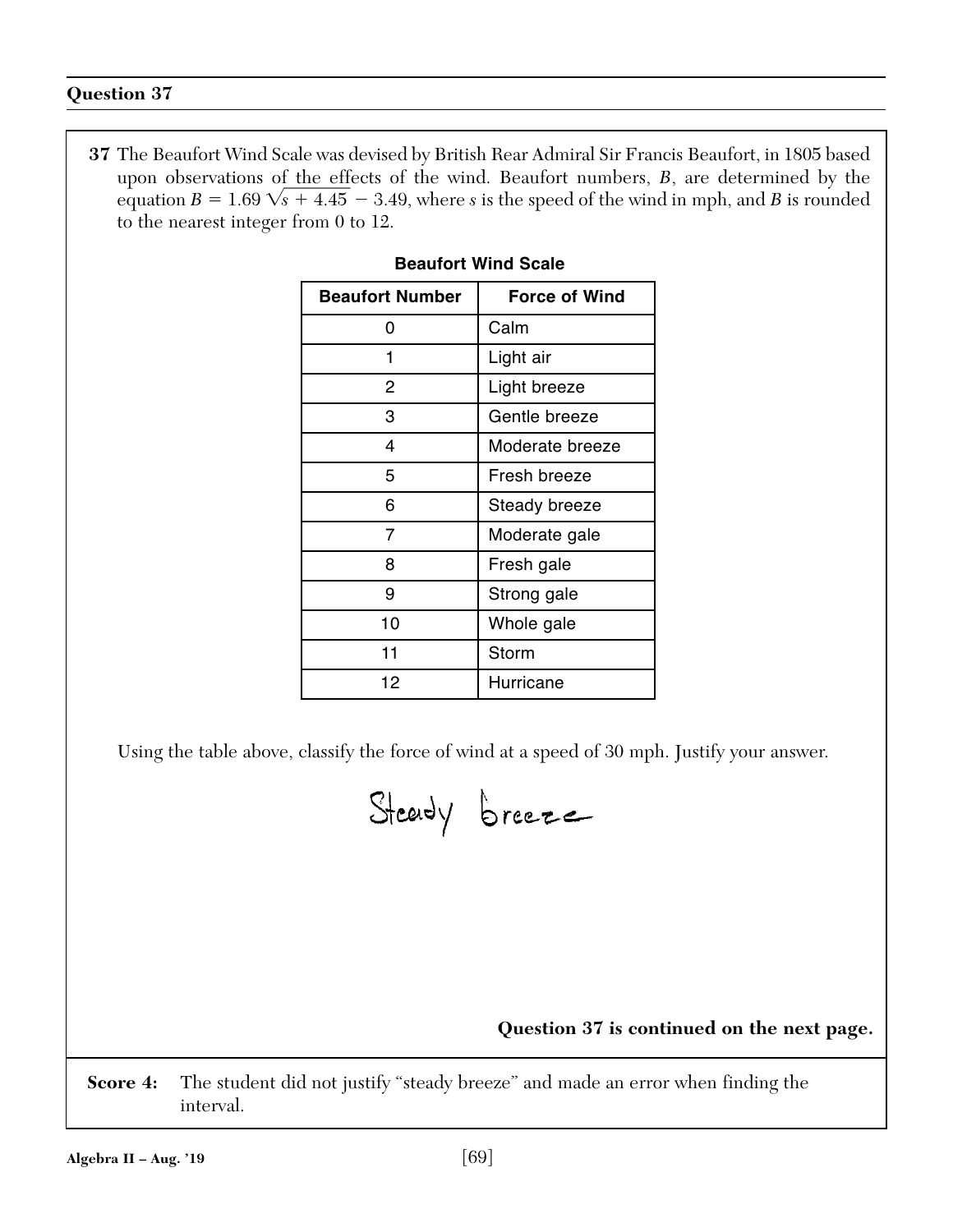In 1946, the scale was extended to accommodate strong hurricanes. A strong hurricane received a *B* value of exactly 15. Algebraically determine the value of *s*, to the *nearest mph*.

$$
15 = 1.69 \sqrt{5+4.415} - 3.49
$$
  
\n $18.49 = 1.69 \sqrt{5+4.45}$   
\n $\frac{18.49}{1.69} = \frac{1.69 \sqrt{5+4.45}}{\sqrt{5+4.45}}$   
\n $\frac{18.49}{1.69} = \frac{1.69 \sqrt{5+4.45}}{\sqrt{5+4.45}}$   
\n $\frac{18.49}{1.69} = \frac{1.69 \sqrt{5+4.45}}{\sqrt{5+4.45}}$ 

Any *B* values that round to 10 receive a Beaufort number of 10. Using technology, find an approximate range of wind speeds, to the *nearest mph*, associated with a Beaufort number of 10.

 $\overline{1}$ 

9.5 = 1.695+4.45 -3.49 5 = 55 mph |10.4= 1.695+4.45 - 3.49  
\n
$$
\frac{(13.99)^{2}}{(1.69)} = 5+4.45
$$
  
\n $5=(\frac{19.89}{1.69})^{2}-4.45$   
\nS = 63 mph - 63 mph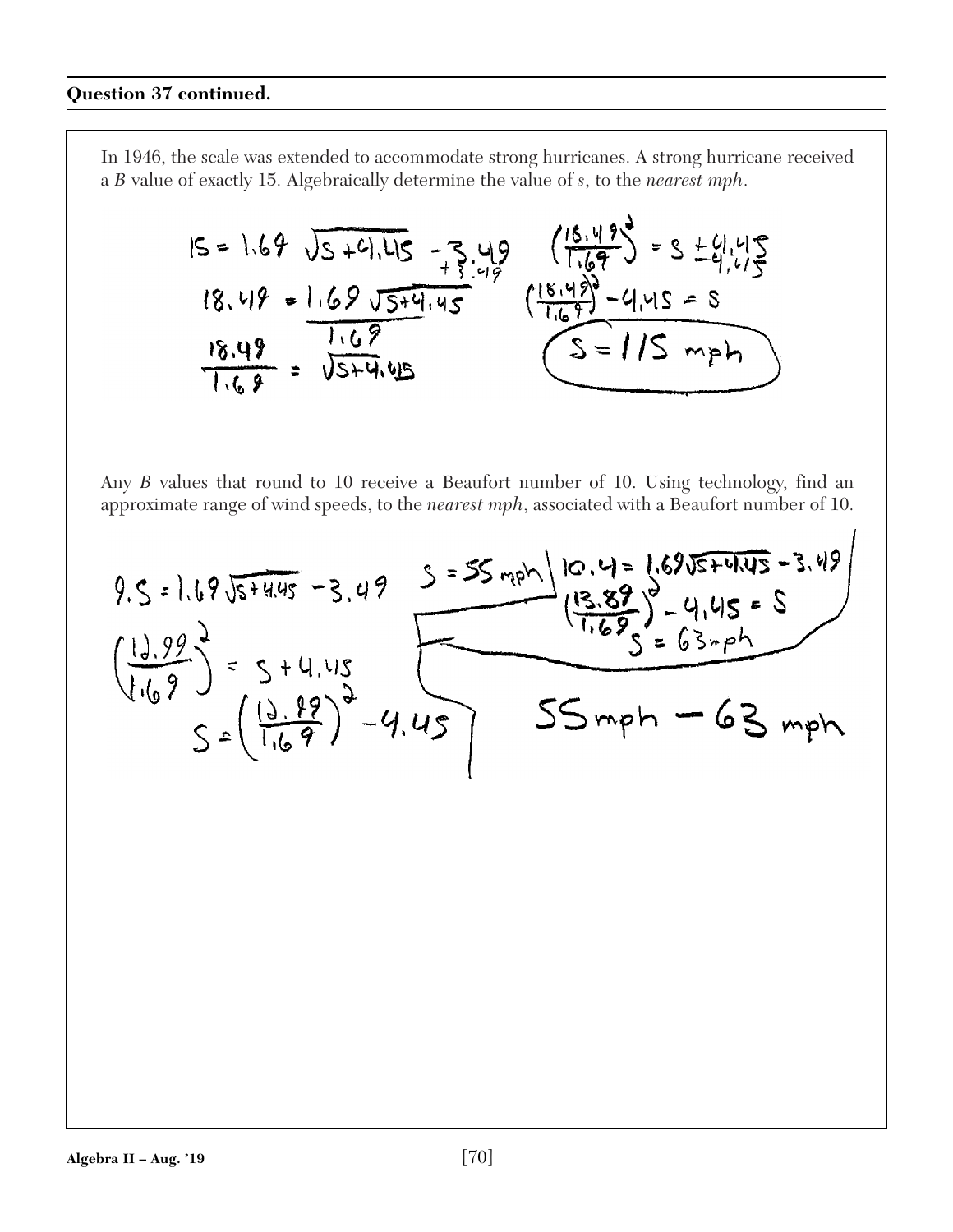**37** The Beaufort Wind Scale was devised by British Rear Admiral Sir Francis Beaufort, in 1805 based upon observations of the effects of the wind. Beaufort numbers, *B*, are determined by the equation  $B = 1.69 \sqrt{s} + 4.45 - 3.49$ , where *s* is the speed of the wind in mph, and *B* is rounded to the nearest integer from 0 to 12.

| <b>Beaufort Number</b> | <b>Force of Wind</b> |
|------------------------|----------------------|
| O                      | Calm                 |
|                        | Light air            |
| 2                      | Light breeze         |
| 3                      | Gentle breeze        |
| 4                      | Moderate breeze      |
| 5                      | Fresh breeze         |
| 6                      | Steady breeze        |
| 7                      | Moderate gale        |
| 8                      | Fresh gale           |
| 9                      | Strong gale          |
| 10                     | Whole gale           |
| 11                     | Storm                |
| 12                     | Hurricane            |

# **Beaufort Wind Scale**

Using the table above, classify the force of wind at a speed of 30 mph. Justify your answer.

# **Question 37 is continued on the next page.**

**Score 4:** The student made a computational error and did not state an interval.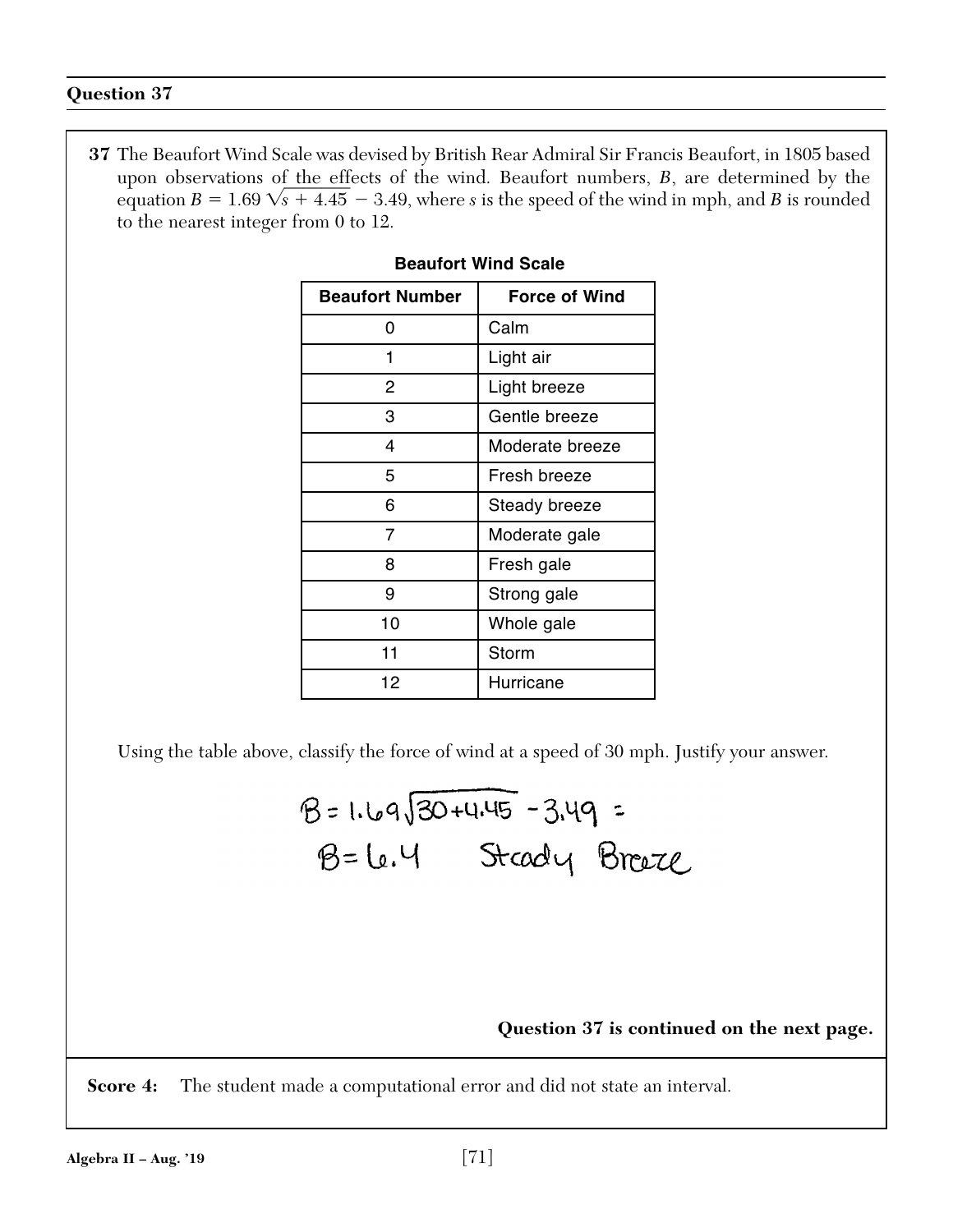In 1946, the scale was extended to accommodate strong hurricanes. A strong hurricane received a *B* value of exactly 15. Algebraically determine the value of *s*, to the *nearest mph*.

$$
15 = 1.69 \sqrt{5} + 4.45 = 3.49
$$
  
\n
$$
18.49 = 1.69 \sqrt{5} + 4.45
$$
  
\n
$$
1.69 = 1.69 \sqrt{5} + 4.45
$$
  
\n
$$
1.69 = 1.69 \sqrt{5} + 4.45
$$
  
\n
$$
1.69 = 1.69 \sqrt{5} + 4.45
$$
  
\n
$$
1.69 = 1.69 \sqrt{5} + 4.45
$$
  
\n
$$
1.69 = 1.69 \sqrt{5} + 4.45
$$
  
\n
$$
1.69 = 1.69 \sqrt{5} + 4.45
$$
  
\n
$$
1.69 = 1.69 \sqrt{5} + 4.45
$$
  
\n
$$
1.69 = 1.69 \sqrt{5} + 4.45
$$
  
\n
$$
1.69 = 1.69 \sqrt{5} + 4.45
$$

Any *B* values that round to 10 receive a Beaufort number of 10. Using technology, find an approximate range of wind speeds, to the *nearest mph*, associated with a Beaufort number of 10.

10 = 1.69
$$
\sqrt{3}
$$
+4.45  
\n-3.49  
\n6.51=1.69 $\sqrt{5}$ +4.45  
\n1.69  
\n1.69  
\n1.69  
\n1.69  
\n1.69  
\n1.69  
\n1.45  
\n10.388 = S  
\n10.388 = S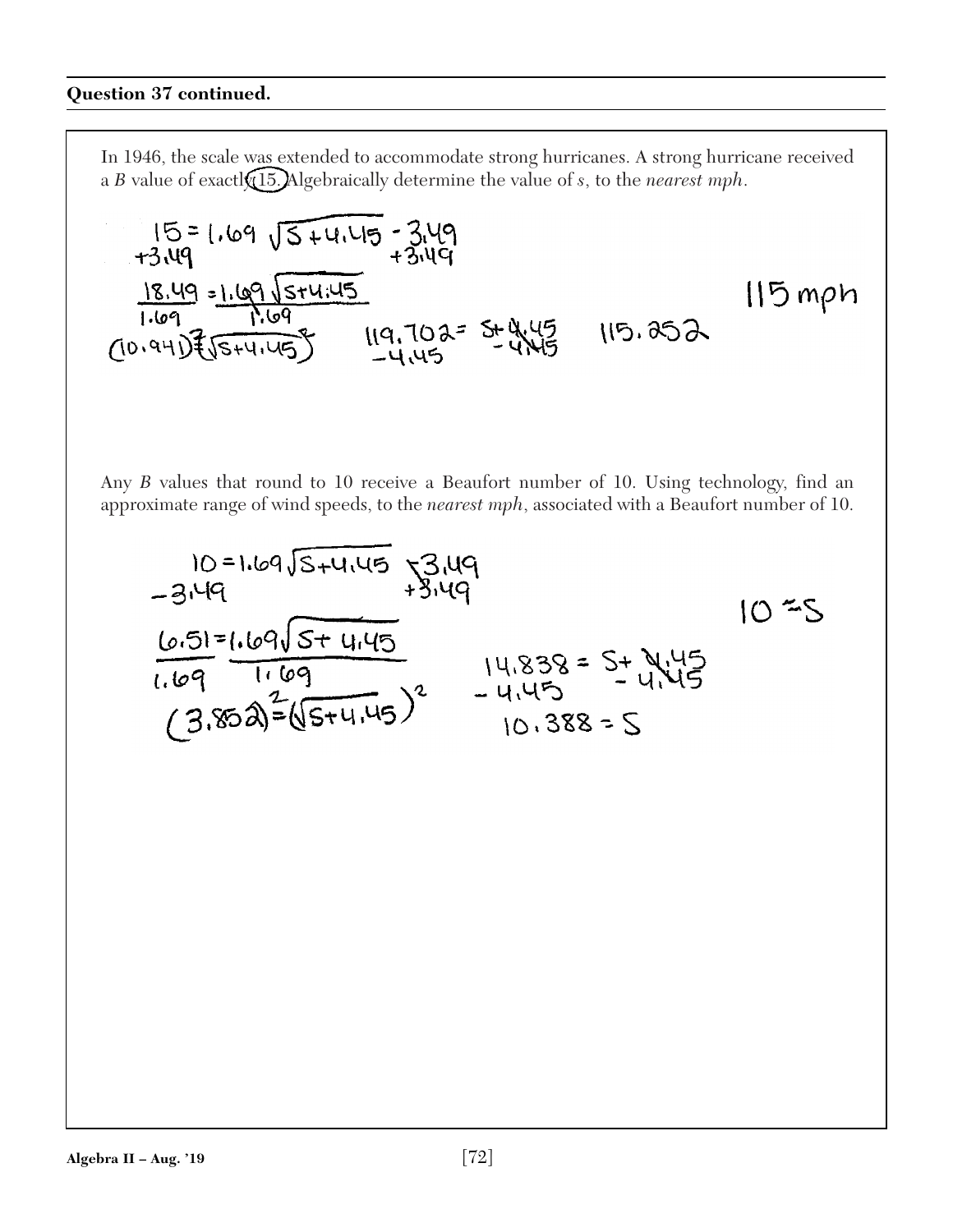**37** The Beaufort Wind Scale was devised by British Rear Admiral Sir Francis Beaufort, in 1805 based upon observations of the effects of the wind. Beaufort numbers, *B*, are determined by the equation  $B = 1.69 \sqrt{s} + 4.45 - 3.49$ , where *s* is the speed of the wind in mph, and *B* is rounded to the nearest integer from 0 to 12.

| <b>Beaufort Number</b> | <b>Force of Wind</b> |
|------------------------|----------------------|
| O                      | Calm                 |
|                        | Light air            |
| 2                      | Light breeze         |
| 3                      | Gentle breeze        |
| 4                      | Moderate breeze      |
| 5                      | Fresh breeze         |
| 6                      | Steady breeze        |
| 7                      | Moderate gale        |
| 8                      | Fresh gale           |
| 9                      | Strong gale          |
| 10                     | Whole gale           |
| 11                     | Storm                |
| 12                     | Hurricane            |

# **Beaufort Wind Scale**

Using the table above, classify the force of wind at a speed of 30 mph. Justify your answer.

 $B=1.69\sqrt{s+4.95}$  - 3.49  $s=30$  $1.6915 + 4.43 = 3.49 \rightarrow 6.47$  B=6 moderate hreeze

# **Question 37 is continued on the next page.**

**Score 3:** The student gave an incorrect classification and did not state the correct interval.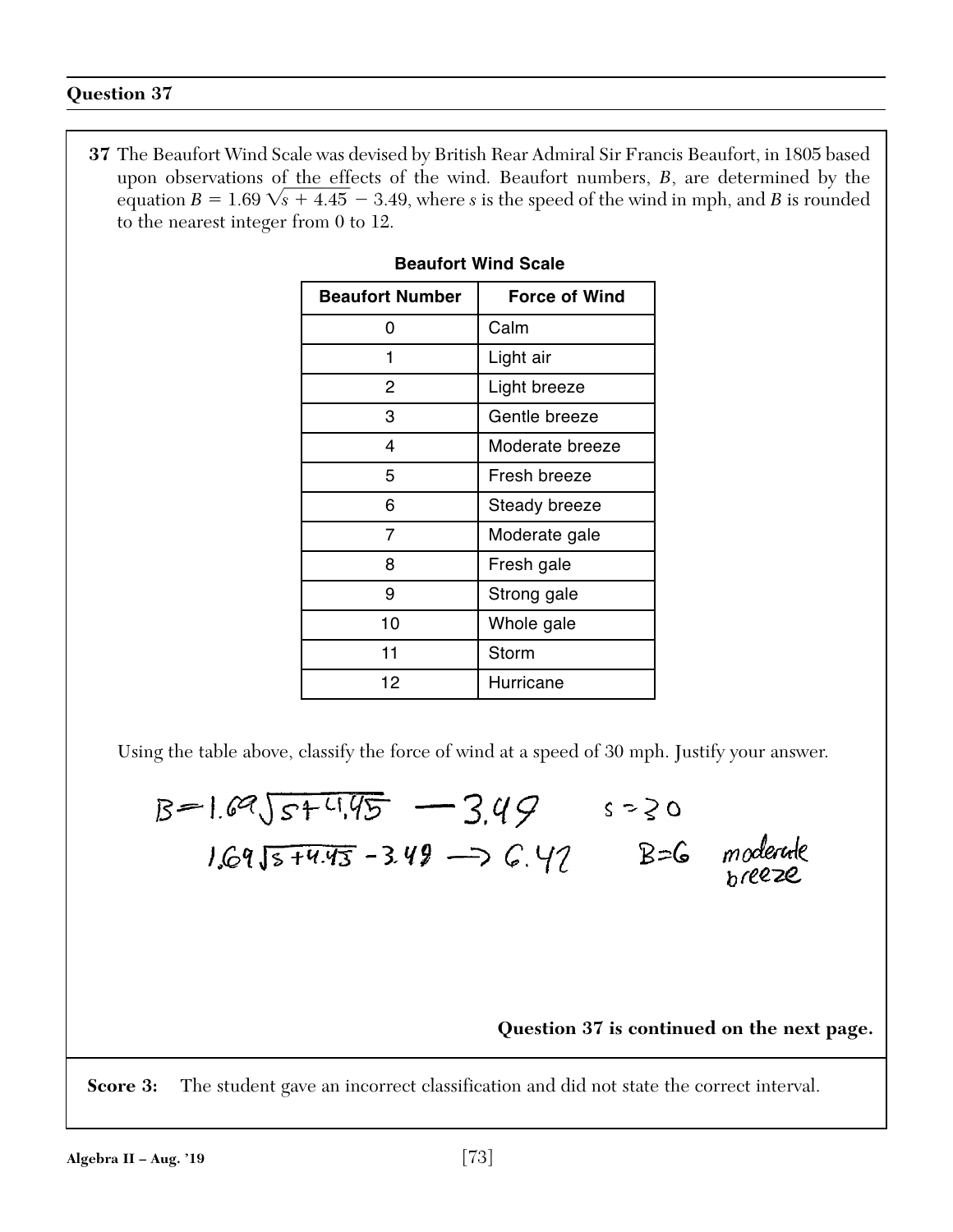$$
|3\rangle.69\sqrt{5}t4.45-3.49
$$
  

$$
\left(\frac{18.49}{1.69}\right)^2 - 4.45 = 85 = 115
$$

$$
10 = 1.69\sqrt{5+440} = 3.419
$$
  
\n
$$
\left(\frac{13.49}{1.69}\right)^2 - 4.45 = 59.79
$$
  
\n
$$
\frac{(3.49)}{59.26} = 59.76
$$
  
\n
$$
59 - 60 = 326
$$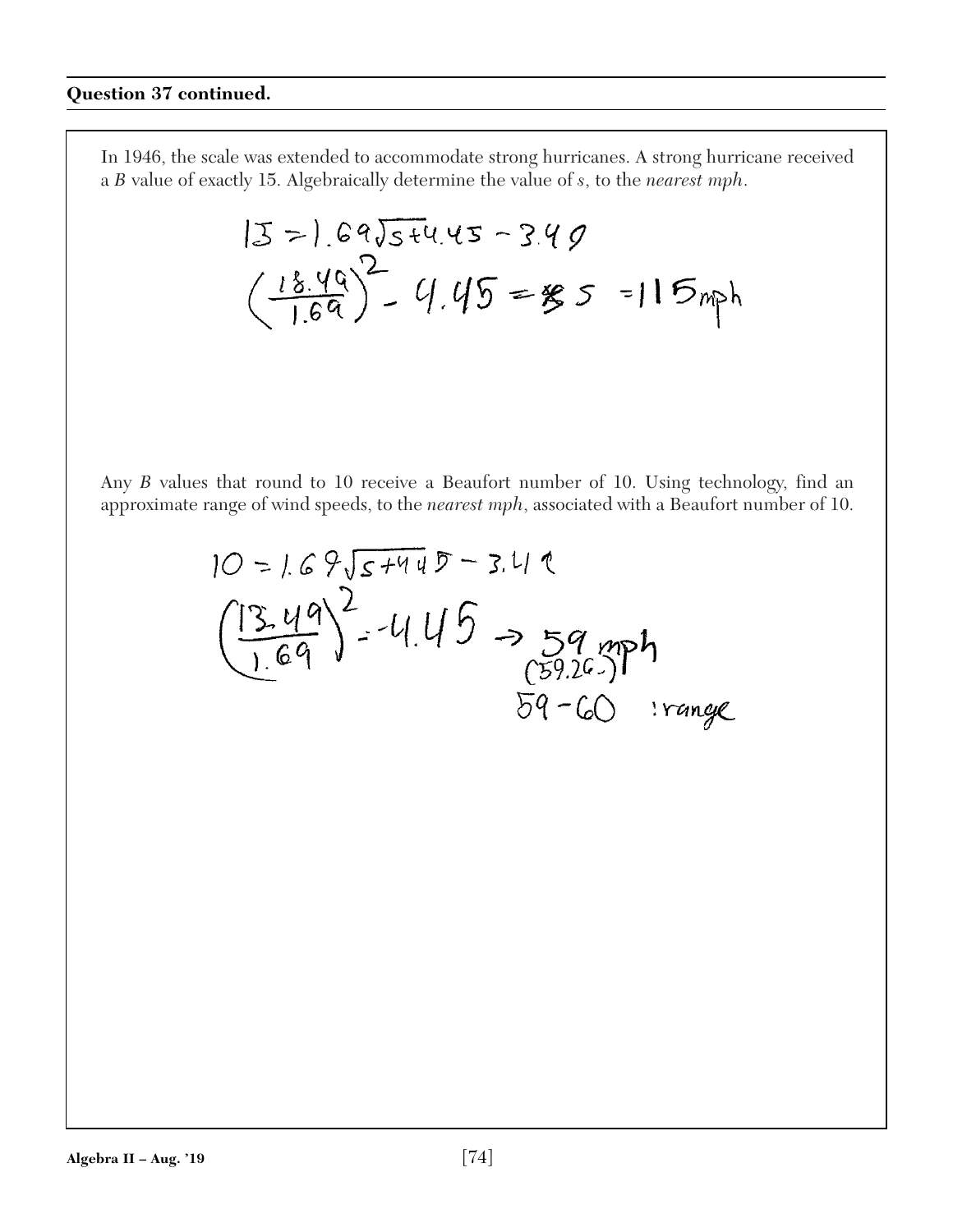**37** The Beaufort Wind Scale was devised by British Rear Admiral Sir Francis Beaufort, in 1805 based upon observations of the effects of the wind. Beaufort numbers, *B*, are determined by the equation  $B = 1.69 \sqrt{s} + 4.45 - 3.49$ , where *s* is the speed of the wind in mph, and *B* is rounded to the nearest integer from 0 to 12.

| <b>Beaufort Number</b> | <b>Force of Wind</b> |
|------------------------|----------------------|
| 0                      | Calm                 |
| 1                      | Light air            |
| 2                      | Light breeze         |
| 3                      | Gentle breeze        |
| 4                      | Moderate breeze      |
| 5                      | Fresh breeze         |
| 6                      | Steady breeze        |
| 7                      | Moderate gale        |
| 8                      | Fresh gale           |
| 9                      | Strong gale          |
| 10                     | Whole gale           |
| 11                     | Storm                |
| 12                     | Hurricane            |

# **Beaufort Wind Scale**

Using the table above, classify the force of wind at a speed of 30 mph. Justify your answer.

calm

**Question 37 is continued on the next page.**

**Score 2:** The student received credit for the second part.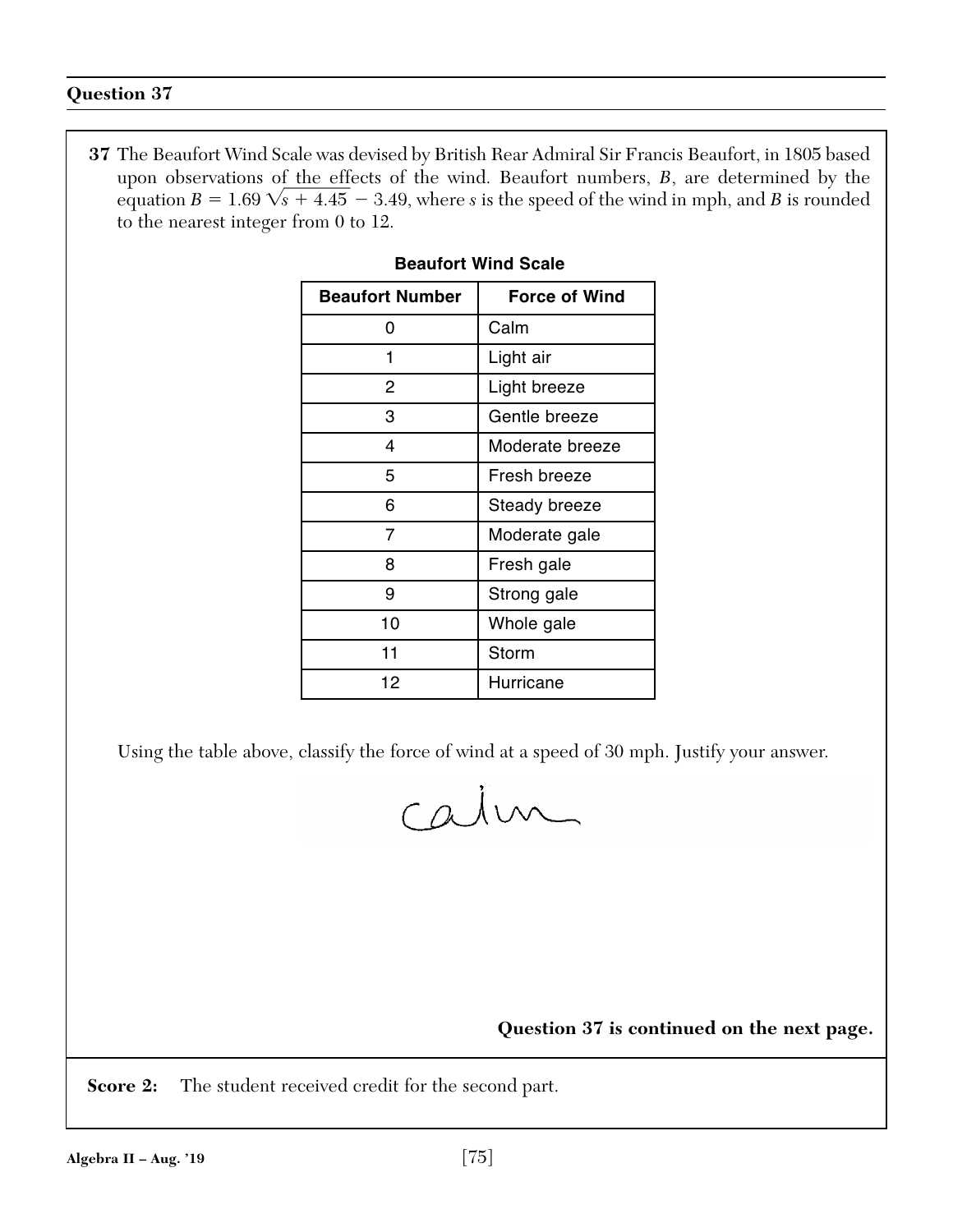13.49=1.69
$$
\sqrt{5+4.45}
$$
  
10.9408 =  $\sqrt{5+4.45}$   
119.7017=5+y 115mph

$$
10
$$
 13.49 = 7.98

/59mph-69mp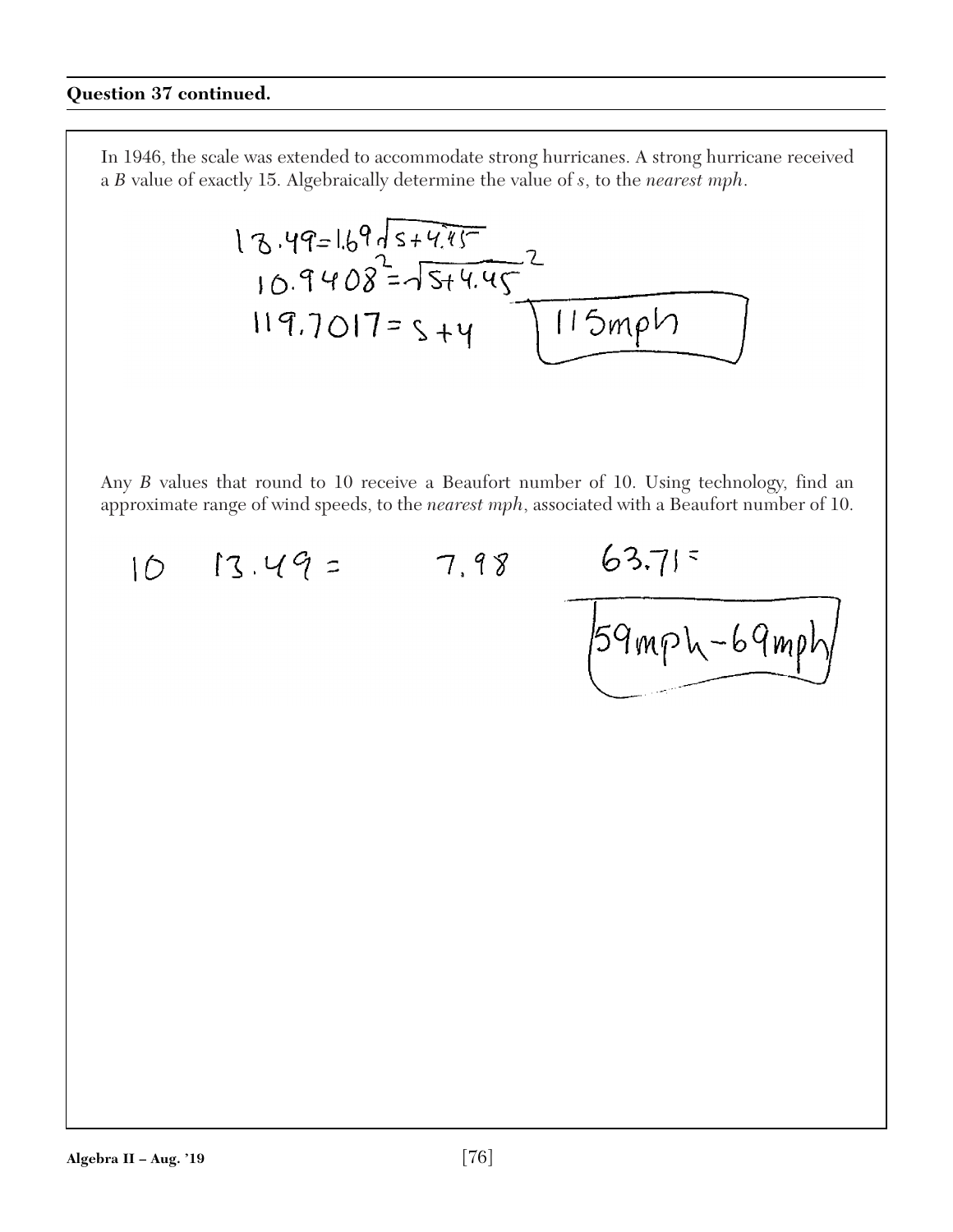**37** The Beaufort Wind Scale was devised by British Rear Admiral Sir Francis Beaufort, in 1805 based upon observations of the effects of the wind. Beaufort numbers, *B*, are determined by the equation  $B = 1.69 \sqrt{s} + 4.45 - 3.49$ , where *s* is the speed of the wind in mph, and *B* is rounded to the nearest integer from 0 to 12.

| <b>Beaufort Number</b> | <b>Force of Wind</b> |
|------------------------|----------------------|
| 0                      | Calm                 |
| 1                      | Light air            |
| 2                      | Light breeze         |
| 3                      | Gentle breeze        |
| 4                      | Moderate breeze      |
| 5                      | Fresh breeze         |
| 6                      | Steady breeze        |
| 7                      | Moderate gale        |
| 8                      | Fresh gale           |
| 9                      | Strong gale          |
| 10                     | Whole gale           |
| 11                     | Storm                |
| 12                     | Hurricane            |

# **Beaufort Wind Scale**

Using the table above, classify the force of wind at a speed of 30 mph. Justify your answer.

Steady breeze

# **Question 37 is continued on the next page.**

**Score 2:** The student received credit for "steady breeze" and 115 with no work shown.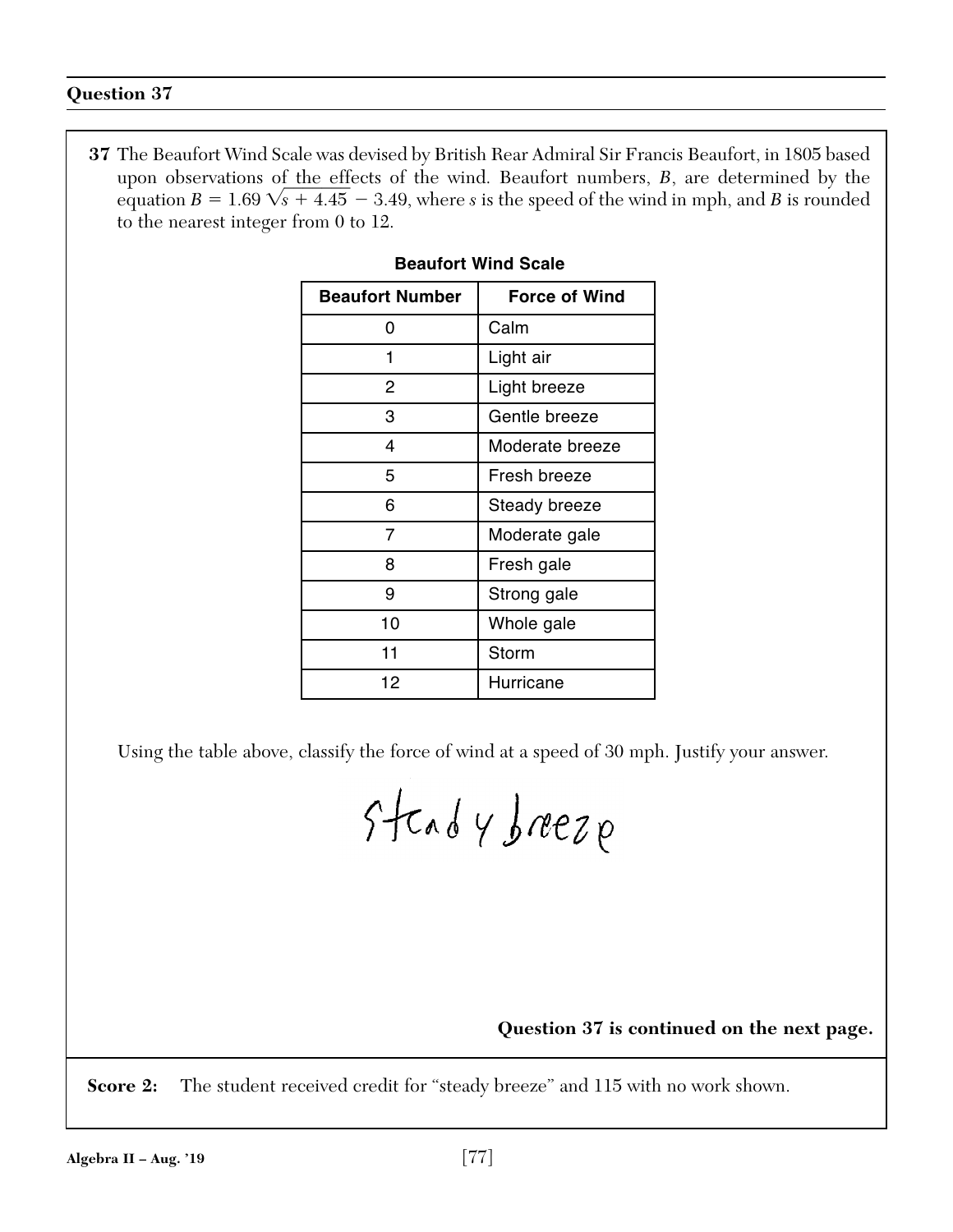$115$ nph

Any *B* values that round to 10 receive a Beaufort number of 10. Using technology, find an approximate range of wind speeds, to the *nearest mph*, associated with a Beaufort number of 10.

# $59 + 69$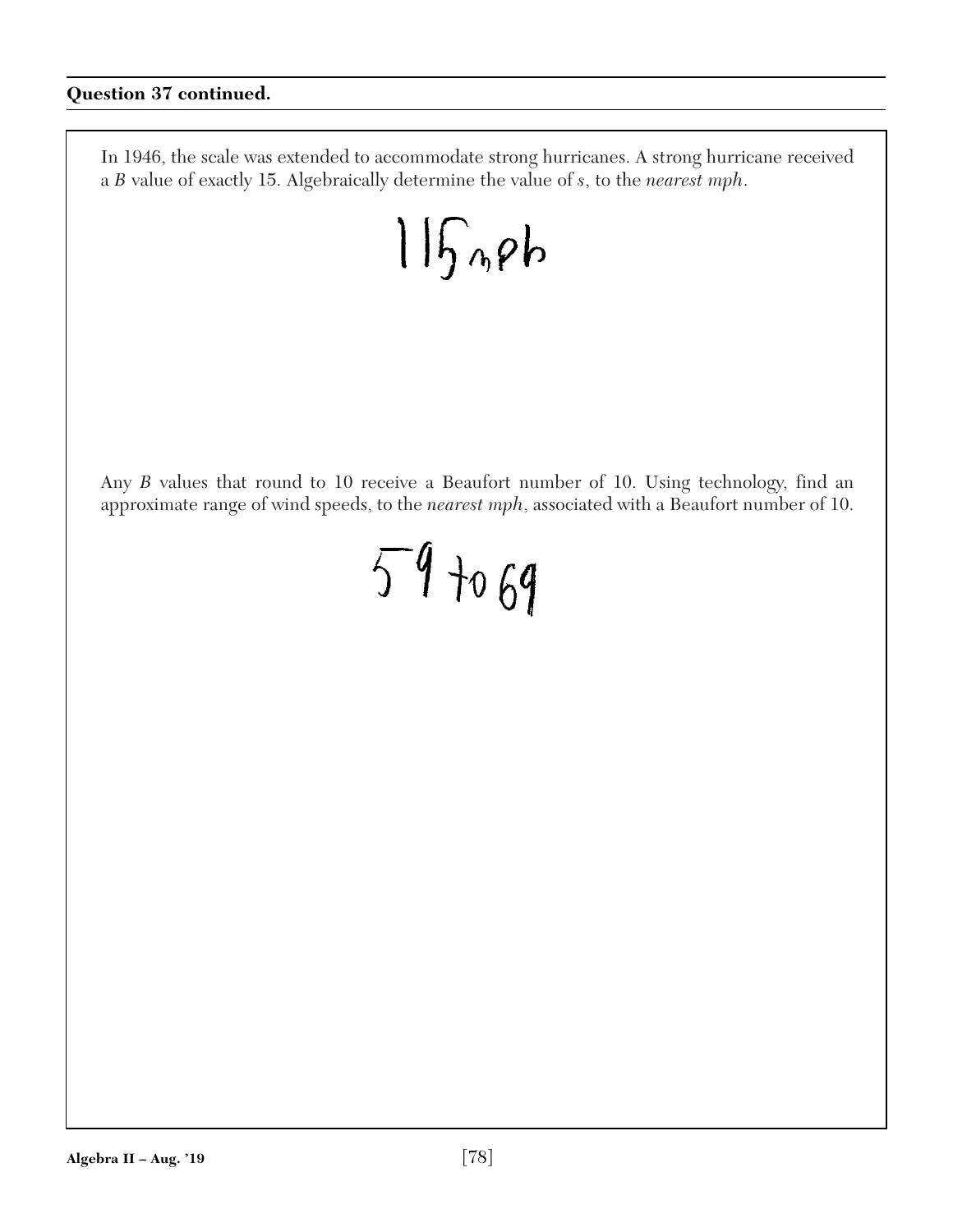**37** The Beaufort Wind Scale was devised by British Rear Admiral Sir Francis Beaufort, in 1805 based upon observations of the effects of the wind. Beaufort numbers, *B*, are determined by the equation  $B = 1.69 \sqrt{s} + 4.45 - 3.49$ , where *s* is the speed of the wind in mph, and *B* is rounded to the nearest integer from 0 to 12.

| <b>Beaufort Number</b> | <b>Force of Wind</b> |
|------------------------|----------------------|
| ი                      | Calm                 |
| 1                      | Light air            |
| 2                      | Light breeze         |
| 3                      | Gentle breeze        |
| 4                      | Moderate breeze      |
| 5                      | Fresh breeze         |
| 6                      | Steady breeze        |
| 7                      | Moderate gale        |
| 8                      | Fresh gale           |
| 9                      | Strong gale          |
| 10                     | Whole gale           |
| 11                     | Storm                |
| 12                     | Hurricane            |

# **Beaufort Wind Scale**

Using the table above, classify the force of wind at a speed of 30 mph. Justify your answer.

$$
B = 1.69\sqrt{30+4.45} - 3.49
$$
  
(B = 6.43)

**Question 37 is continued on the next page.**

**Score 1:** The student calculated an approximation of the Beaufort number correctly.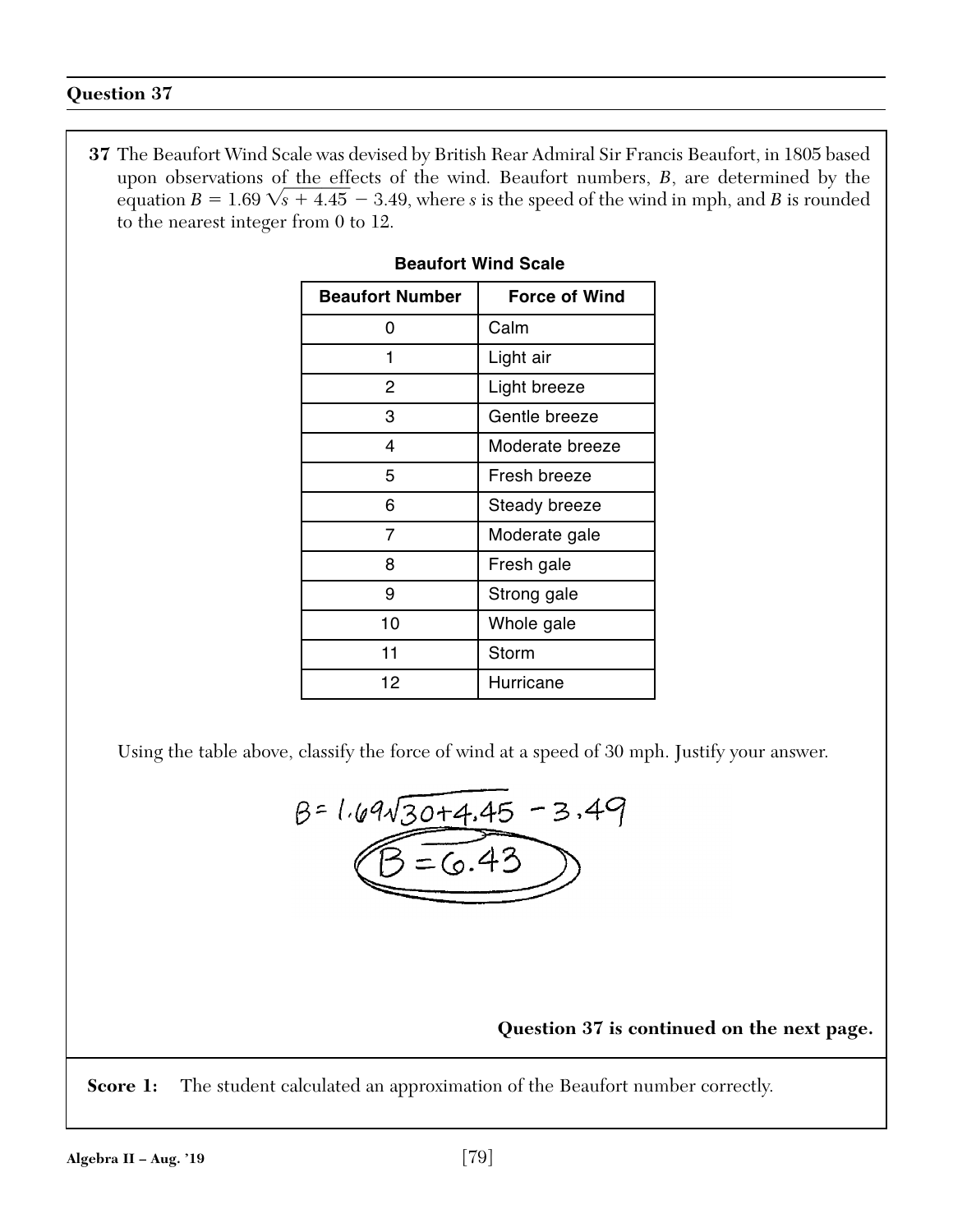$$
15 = 1.69\sqrt{3+4.45} - 3.49
$$
  
 $11.51 = 1.69\sqrt{3+4.45}$   
 $9.82 = \sqrt{3+4.45}$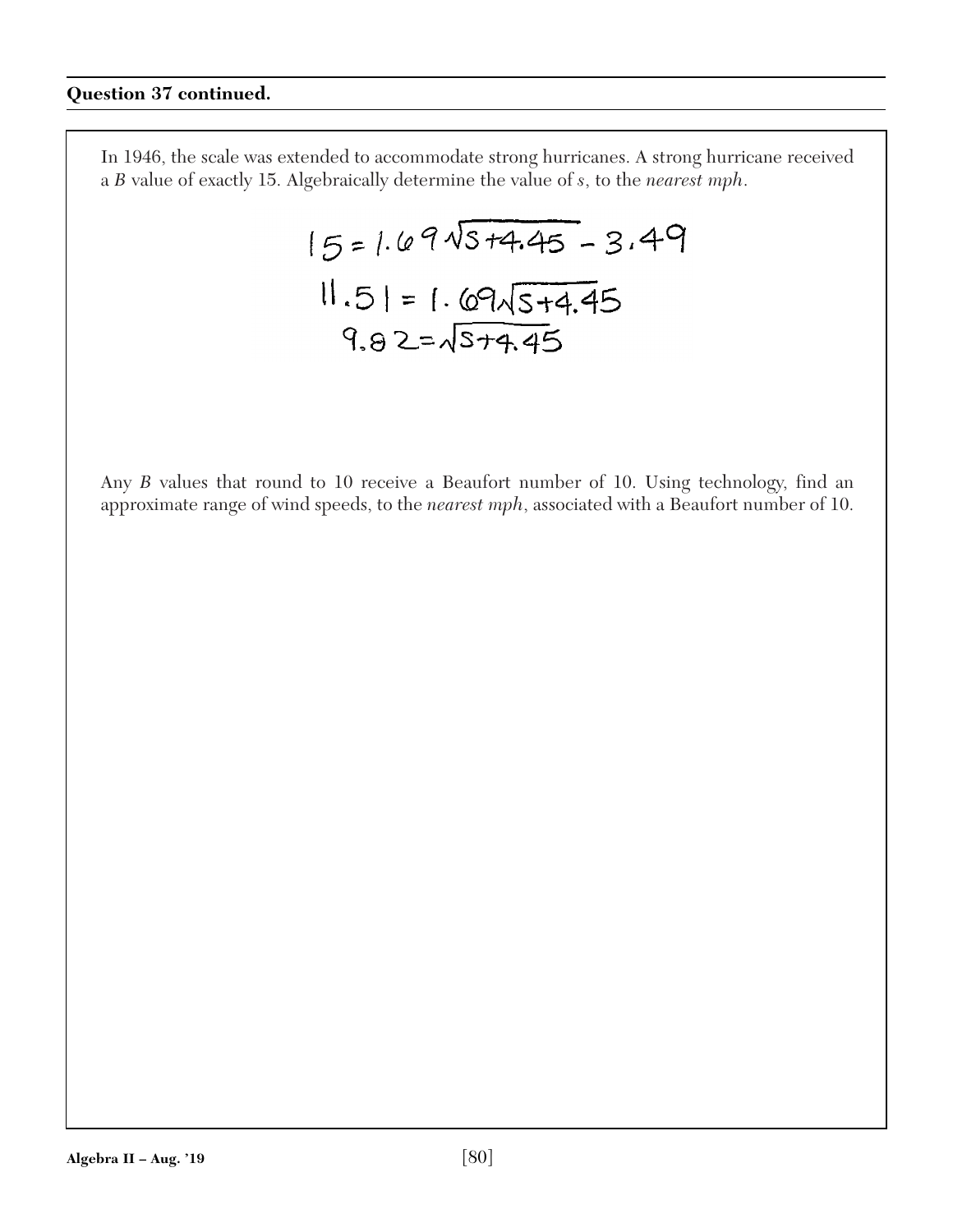**37** The Beaufort Wind Scale was devised by British Rear Admiral Sir Francis Beaufort, in 1805 based upon observations of the effects of the wind. Beaufort numbers, *B*, are determined by the equation  $B = 1.69 \sqrt{s} + 4.45 - 3.49$ , where *s* is the speed of the wind in mph, and *B* is rounded to the nearest integer from 0 to 12.

| <b>Beaufort Number</b> | <b>Force of Wind</b> |
|------------------------|----------------------|
| O                      | Calm                 |
| 1                      | Light air            |
| 2                      | Light breeze         |
| 3                      | Gentle breeze        |
| 4                      | Moderate breeze      |
| 5                      | Fresh breeze         |
| 6                      | Steady breeze        |
| 7                      | Moderate gale        |
| 8                      | Fresh gale           |
| 9                      | Strong gale          |
| 10                     | Whole gale           |
| 11                     | Storm                |
| 12                     | Hurricane            |

# **Beaufort Wind Scale**

Using the table above, classify the force of wind at a speed of 30 mph. Justify your answer.

$$
1.69\sqrt{30+4.45-3.49}
$$
  $169\sqrt{30.96}$   
Strong gal

# **Question 37 is continued on the next page.**

**Score 1:** The student selected the correct category for a miscalculation of the Beaufort number.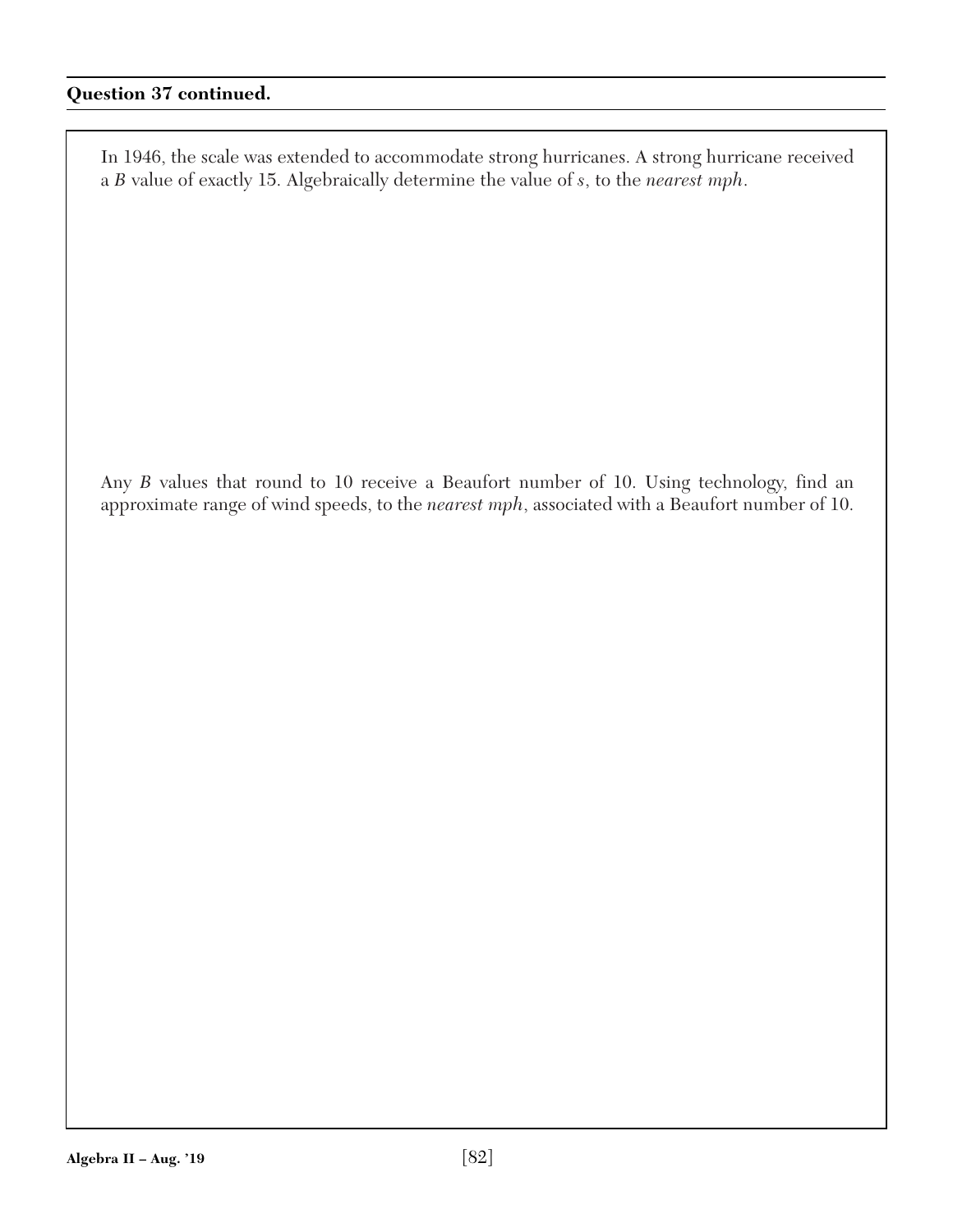**37** The Beaufort Wind Scale was devised by British Rear Admiral Sir Francis Beaufort, in 1805 based upon observations of the effects of the wind. Beaufort numbers, *B*, are determined by the equation  $B = 1.69 \sqrt{s} + 4.45 - 3.49$ , where *s* is the speed of the wind in mph, and *B* is rounded to the nearest integer from 0 to 12.

| <b>Beaufort Number</b> | <b>Force of Wind</b> |
|------------------------|----------------------|
| ŋ                      | Calm                 |
| 1                      | Light air            |
| 2                      | Light breeze         |
| 3                      | Gentle breeze        |
| 4                      | Moderate breeze      |
| 5                      | Fresh breeze         |
| 6                      | Steady breeze        |
| 7                      | Moderate gale        |
| 8                      | Fresh gale           |
| 9                      | Strong gale          |
| 10                     | Whole gale           |
| 11                     | Storm                |
| 12                     | Hurricane            |

# **Beaufort Wind Scale**

Using the table above, classify the force of wind at a speed of 30 mph. Justify your answer.